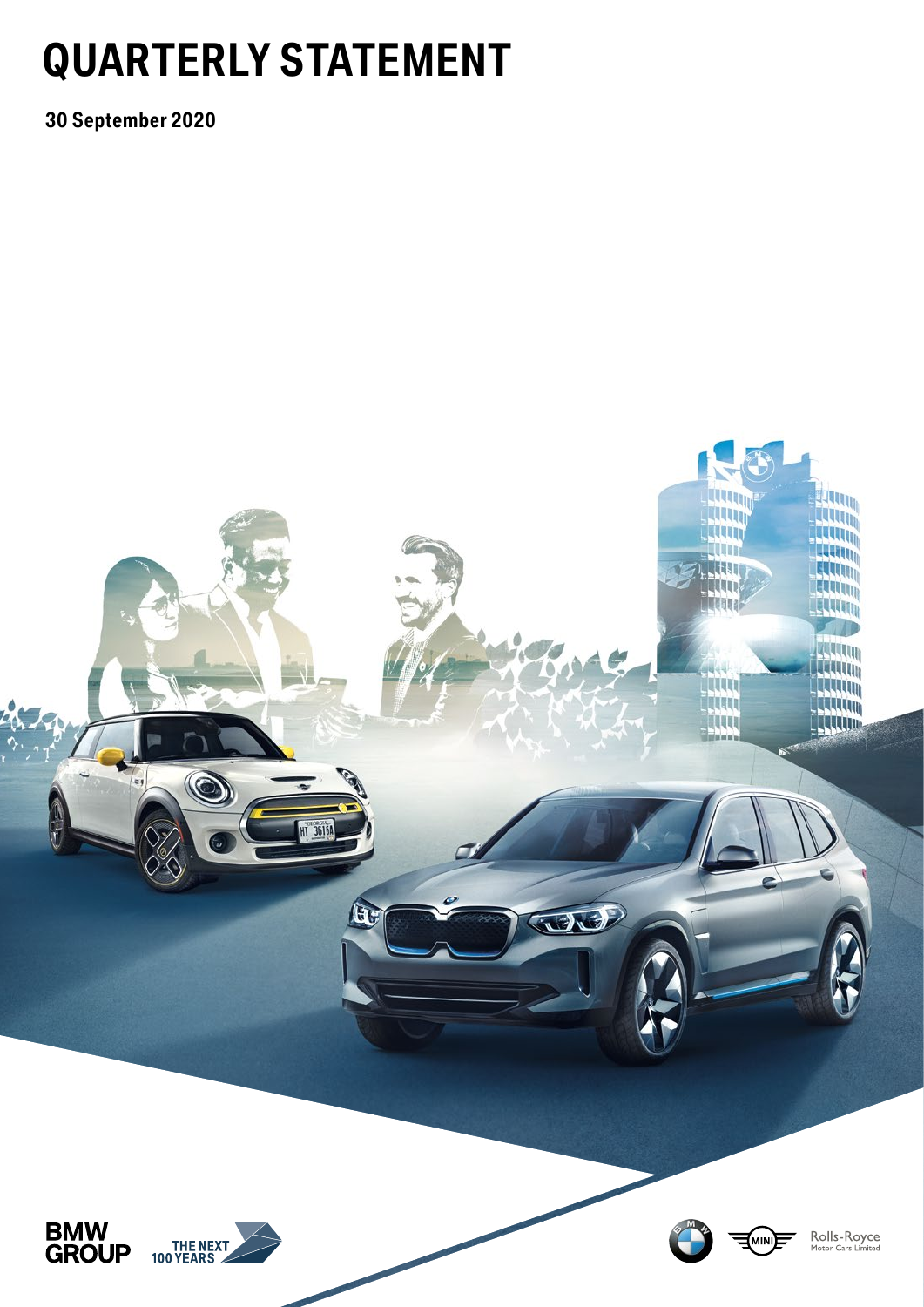# **CONTENTS**

# **1 BMW GROUP AT A GLANCE**

 **Page 4 BMW Group in Figures**

## **2 INTERIM GROUP MANAGEMENT REPORT**

 **Page 9 Report on Economic Position Page 9 General Economic Environment Page 10 Group Overview Page 12 Automotive Segment Page 18 Financial Services Segment Page 20 Report on Outlook, Risks and Opportunities Page 20 Outlook Page 24 Risks and Opportunities**

## **3 INTERIM GROUP FINANCIAL STATEMENTS**

- **Page 26 Income Statement**
- **Page 30 Balance Sheet**
- **Page 32 Cash Flow Statement**

## **4 OTHER INFORMATION**

 **Page 35 Contacts**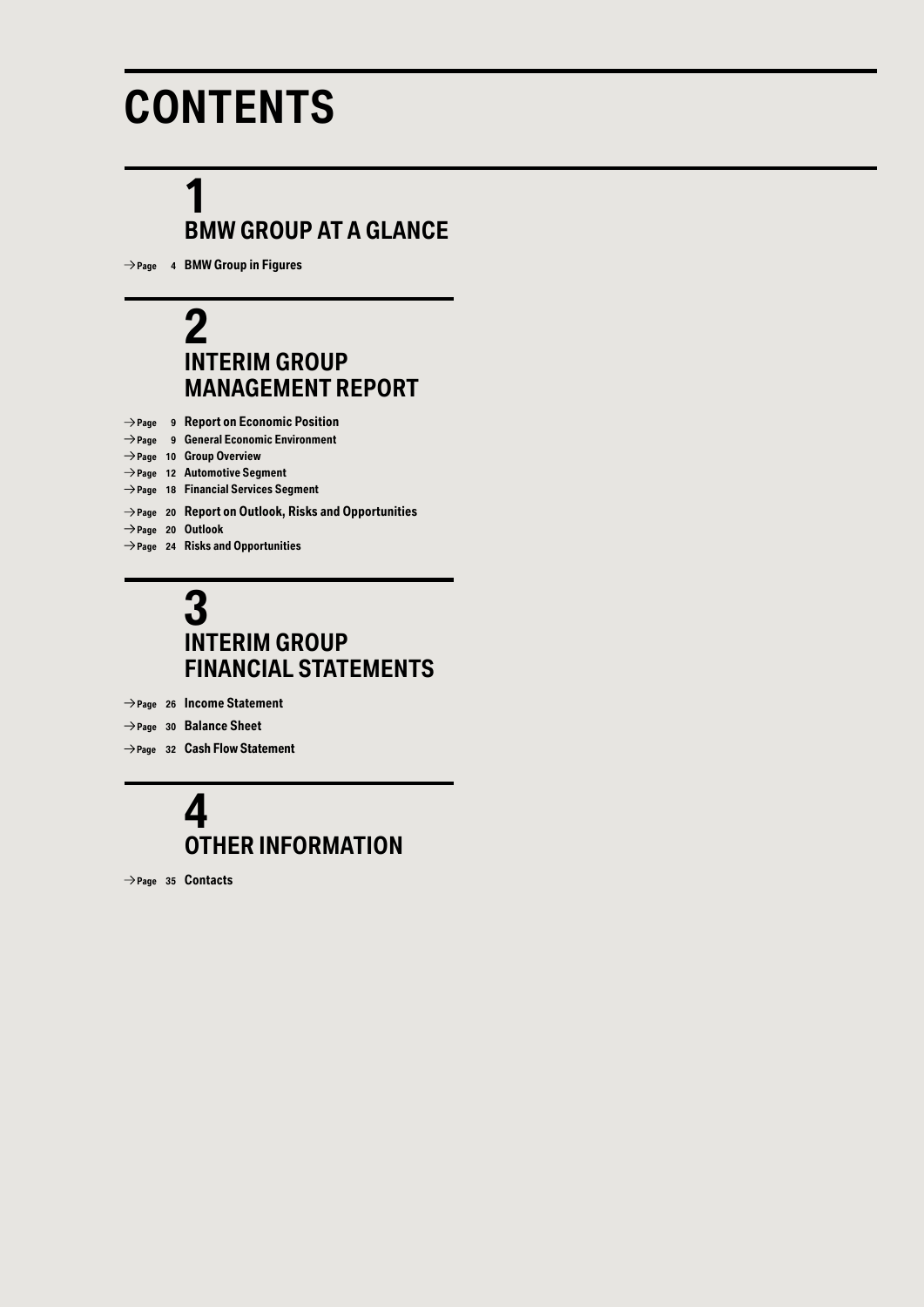# **BMW GROUP AT A GLANCE**

 **Page <sup>4</sup> BMW Group in Figures**

**1**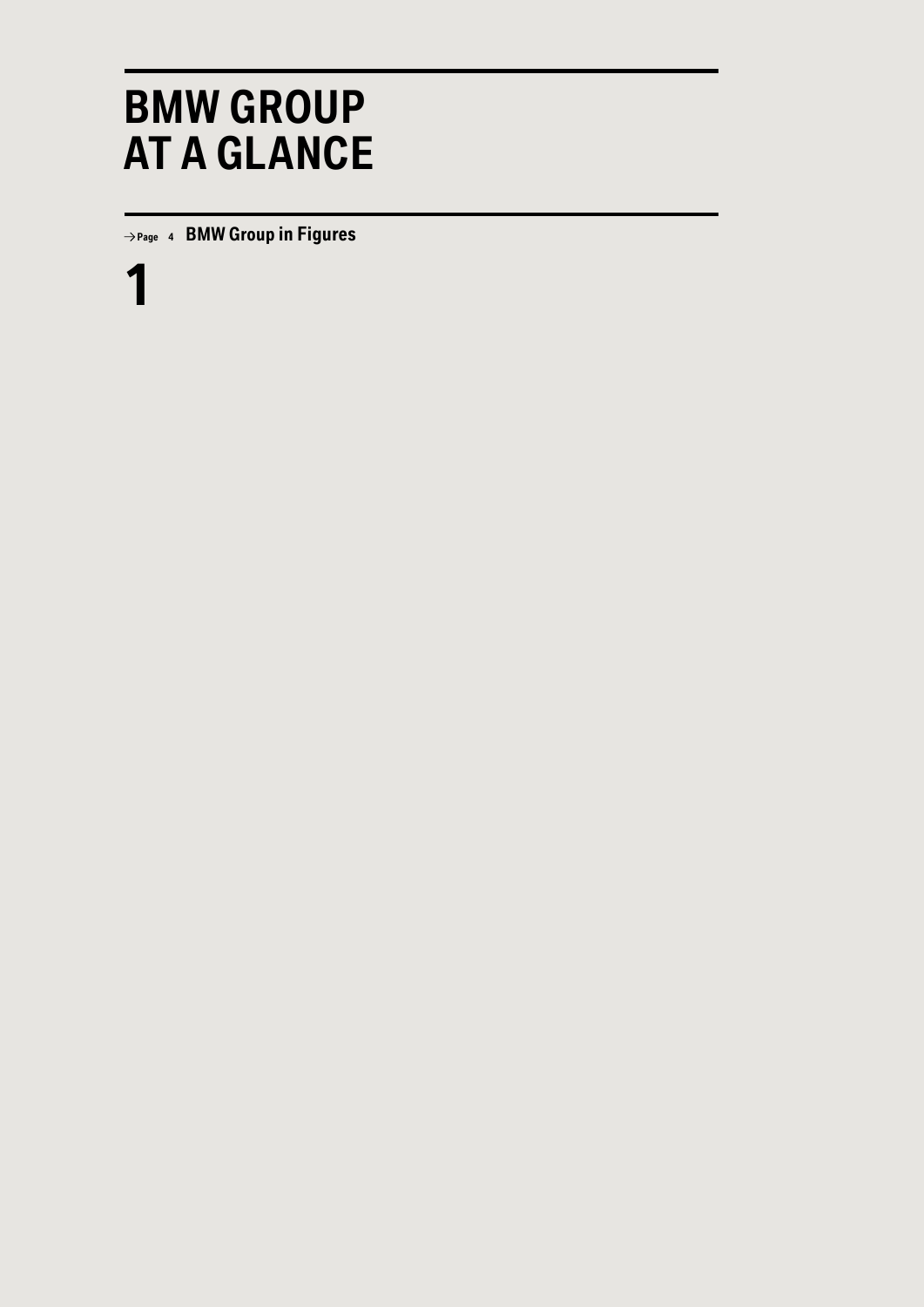**BMW Group at a Glance**

#### $\rightarrow$  **BMW Group in Figures**

# **BMW GROUP IN FIGURES**

### **Key performance indicators reported during the year**

 $\rightarrow 01$ 

|                           |                    | 3rd quarter 2020 | 3rd quarter 2019 | Change in % |
|---------------------------|--------------------|------------------|------------------|-------------|
| <b>GROUP</b>              |                    |                  |                  |             |
| Profit / loss before tax  | $\epsilon$ million | 2,464            | 2,248            | 9.6         |
| <b>AUTOMOTIVE SEGMENT</b> |                    |                  |                  |             |
| Deliveries <sup>1,2</sup> | units              | 675,592          | 621,981          | 8.6         |
| EBIT margin <sup>3</sup>  | % (change in %pts) | 6.7              | 6.6              | 0.1         |
| MOTORCYCLES SEGMENT       |                    |                  |                  |             |
| <b>Deliveries</b>         | units              | 52,892           | 43,744           | 20.9        |
| EBIT margin <sup>3</sup>  | % (change in %pts) | 7.1              | 6,3              | 0.8         |

<sup>1</sup> Including the joint venture BMW Brilliance Automotive Ltd., Shenyang (2020: 186,235 units, 2019: 126,878 units).

<sup>2</sup> In connection with a review of its sales and related reporting practices, BMW Group reviewed prior period retail vehicle delivery data and determined that certain vehicle deliveries were not reported in<br>the correct per

retrospectively going back to 2015 in its sixteen most significant markets. **<sup>3</sup>** Profit / loss before financial result as a percentage of segment revenues.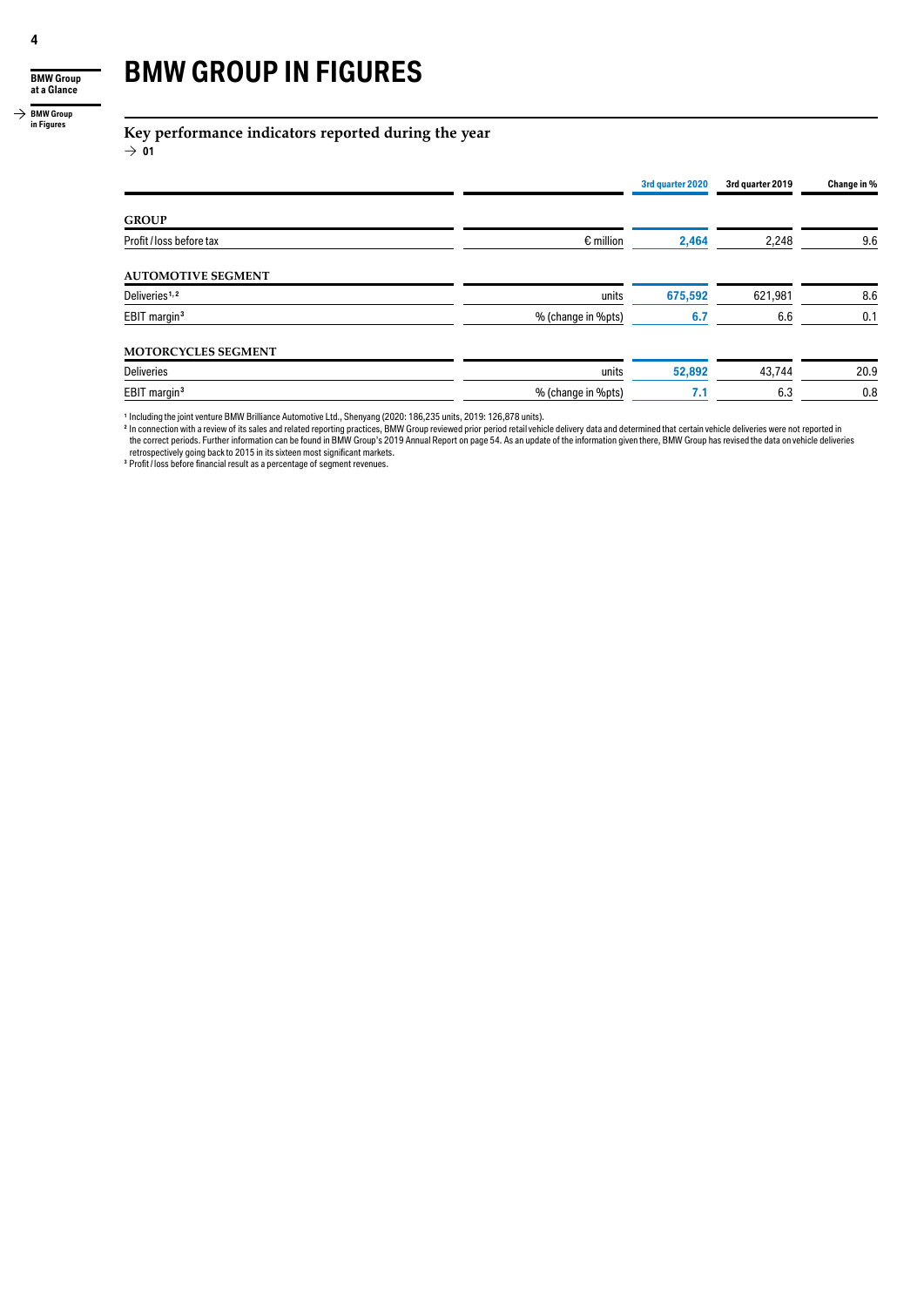**Further performance figures**

 $\rightarrow$  02

|                                                    |                    | 3rd quarter 2020 | 3rd quarter 2019 | Change in %       |
|----------------------------------------------------|--------------------|------------------|------------------|-------------------|
| <b>AUTOMOTIVE SEGMENT</b>                          |                    |                  |                  |                   |
| <b>Deliveries</b>                                  |                    |                  |                  |                   |
| <b>BMW1,2</b>                                      | units              | 585,239          | 533,215          | 9.8               |
| MIN <sub>2</sub>                                   | units              | 89,262           | 87,561           | 1.9               |
| Rolls-Royce <sup>2</sup>                           | units              | 1,091            | 1,205            | $-9.5$            |
| Total <sup>1,2</sup>                               |                    | 675,592          | 621,981          | 8.6               |
| Production volume                                  |                    |                  |                  |                   |
| Total <sup>3</sup>                                 |                    | 632,880          | 630,757          | 0.3               |
| FINANCIAL SERVICES SEGMENT                         |                    |                  |                  |                   |
| New contracts with retail customers                |                    | 538,351          | 504,217          | 6.8               |
| Free cash flow Automotive segment <sup>4</sup>     | $\epsilon$ million | 3,065            | 714              |                   |
| <b>Group revenues</b>                              | $\epsilon$ million | 26,283           | 26,667           | $-1.4$            |
| Automotive                                         | $\epsilon$ million | 21,962           | 23,016           | $-4.6$            |
| Motorcycles                                        | $\epsilon$ million | 637              | 558              | 14.2              |
| <b>Financial Services</b>                          | $\epsilon$ million | 7,799            | 7,471            | 4.4               |
| <b>Other Entities</b>                              | $\epsilon$ million | $\bf{0}$         |                  |                   |
| Eliminations                                       | $\epsilon$ million | $-4,115$         | $-4,379$         | 6.0               |
| Group profit / loss before financial result (EBIT) | $\epsilon$ million | 1,924            | 2,289            | $-15.9$           |
| Automotive                                         | $\epsilon$ million | 1,477            | 1,515            | $-2.5$            |
| Motorcycles                                        | $\epsilon$ million | 45               | 35               | 28.6              |
| <b>Financial Services</b>                          | $\epsilon$ million | 438              | 606              | $-27.7$           |
| <b>Other Entities</b>                              | $\epsilon$ million | 18               | $\mathbf{1}$     | $\qquad \qquad -$ |
| Eliminations                                       | $\epsilon$ million | $-54$            | 132              |                   |
| Group profit/loss before tax (EBT)                 | $\epsilon$ million | 2,464            | 2,248            | 9.6               |
| Automotive                                         | $\epsilon$ million | 1,860            | 1,533            | 21.3              |
| Motorcycles                                        | $\epsilon$ million | 44               | 35               | 25.7              |
| <b>Financial Services</b>                          | $\epsilon$ million | 458              | 597              | $-23.3$           |
| <b>Other Entities</b>                              | $\epsilon$ million | 118              | $-26$            |                   |
| Eliminations                                       | $\epsilon$ million | $-16$            | 109              |                   |
| <b>Group income taxes</b>                          | $\epsilon$ million | $-649$           | $-702$           | 7.5               |
| Profit/loss from continuing operations             | $\epsilon$ million | 1,815            | 1,546            | 17.4              |
| Profit / loss from discontinued operations         | $\epsilon$ million |                  |                  |                   |
| Group net profit/loss                              | $\epsilon$ million | 1,815            | 1,546            | 17.4              |
| Earnings per share <sup>5</sup>                    | €                  | 2.71/2.71        | 2.31/2.31        | 17.3/17.3         |
| Group pre-tax return on sales <sup>6</sup>         | % (change in %pts) | 9.4              | 8.4              | 1.0               |

<sup>1</sup> Including the joint venture BMW Brilliance Automotive Ltd., Shenyang (2020: 186,235 units, 2019: 126,878 units).<br><sup>2</sup> In comection with a review of its sales and related reporting practices, BMW Group reviewed prior pe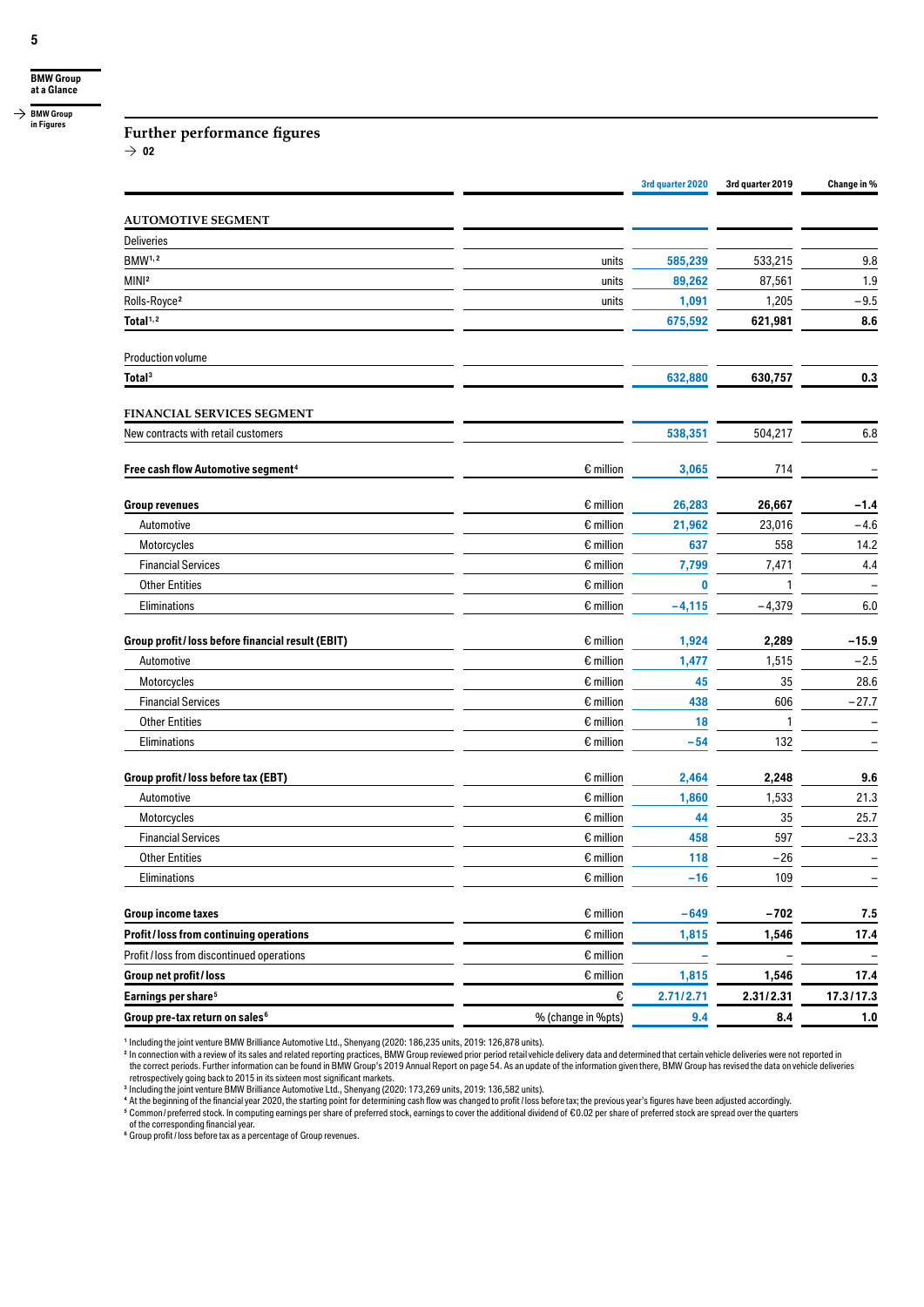**BMW Group at a Glance**

#### $\rightarrow$  **BMW Group in Figures**

## **BMW GROUP IN FIGURES**

**Key performance indicators reported during the year**

 $\rightarrow$  03

|                           |                    | 1 January to<br><b>30 September</b><br>2020 | 1 January to<br>30 September<br>2019 | Change in % |
|---------------------------|--------------------|---------------------------------------------|--------------------------------------|-------------|
| <b>GROUP</b>              |                    |                                             |                                      |             |
| Profit / loss before tax  | $\epsilon$ million | 2,962                                       | 5,063                                | $-41.5$     |
| <b>AUTOMOTIVE SEGMENT</b> |                    |                                             |                                      |             |
| Deliveries <sup>1,2</sup> | units              | 1,638,167                                   | 1,872,451                            | $-12.5$     |
| EBIT margin <sup>3</sup>  | % (change in %pts) | 0.3                                         | 4.1                                  | $-3.8$      |
| MOTORCYCLES SEGMENT       |                    |                                             |                                      |             |
| <b>Deliveries</b>         | units              | 129,599                                     | 136,932                              | $-5.4$      |
| EBIT margin <sup>3</sup>  | % (change in %pts) | 6.4                                         | 12.1                                 | $-5.7$      |

<sup>1</sup> Including the joint venture BMW Brilliance Automotive Ltd., Shenyang (2020: 437,549 units, 2019: 392,394 units).<br><sup>2</sup> In connection with a review of its sales and related reporting practices, BMW Group reviewed prior pe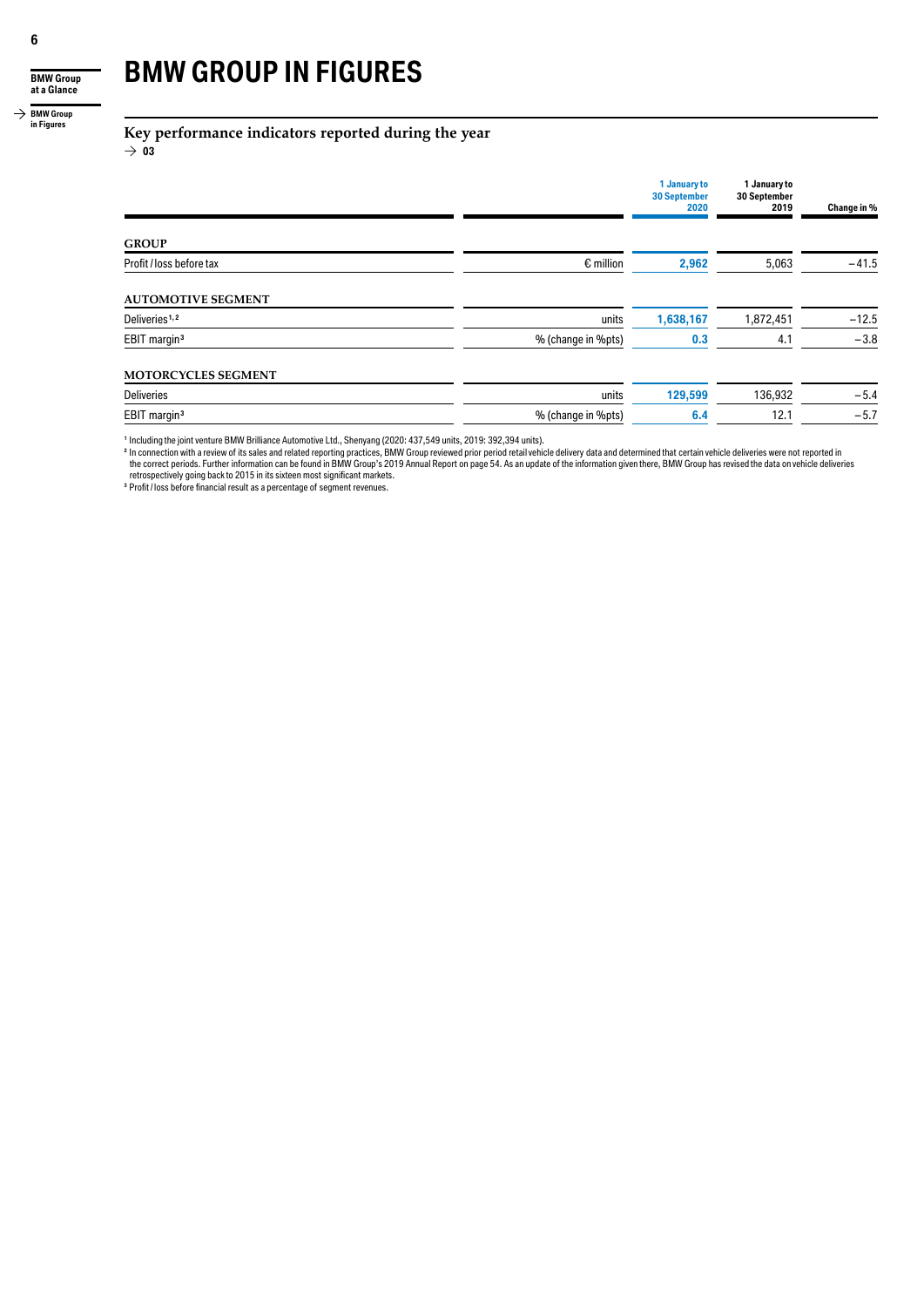#### **Further performance figures**

 $\rightarrow$  04

|                                                  |                    | 1 January to<br><b>30 September</b><br>2020 | 1 January to<br>30 September<br>2019 | Change in %     |
|--------------------------------------------------|--------------------|---------------------------------------------|--------------------------------------|-----------------|
| <b>AUTOMOTIVE SEGMENT</b>                        |                    |                                             |                                      |                 |
| <b>Deliveries</b>                                |                    |                                             |                                      |                 |
| BMW <sup>1,2</sup>                               | units              | 1,427,392                                   | 1,608,701                            | $-11.3$         |
| MINI <sup>2</sup>                                | units              | 208,124                                     | 260,043                              | $-20.0$         |
| Rolls-Royce <sup>2</sup>                         | units              | 2,651                                       | 3,707                                | $-28.5$         |
| Total <sup>1,2</sup>                             |                    | 1,638,167                                   | 1,872,451                            | $-12.5$         |
| Production volume                                |                    |                                             |                                      |                 |
| Total <sup>3</sup>                               |                    | 1,577,130                                   | 1,925,758                            | $-18.1$         |
| FINANCIAL SERVICES SEGMENT                       |                    |                                             |                                      |                 |
| New contracts with retail customers              |                    | 1,342,803                                   | 1,475,504                            | $-9.0$          |
| Free cash flow Automotive segment <sup>4</sup>   | $\epsilon$ million | 552                                         | 1,024                                | $-46.1$         |
| <b>Group revenues</b>                            | $\epsilon$ million | 69,508                                      | 74,844                               | $-7.1$          |
| Automotive                                       | $\epsilon$ million | 54,829                                      | 64,853                               | $-15.5$         |
| Motorcycles                                      | $\epsilon$ million | 1,716                                       | 1,871                                | $-8.3$          |
| <b>Financial Services</b>                        | $\epsilon$ million | 22,055                                      | 21,981                               | 0.3             |
| <b>Other Entities</b>                            | $\epsilon$ million | 1                                           | 4                                    | $-75.0$         |
| Eliminations                                     | $\epsilon$ million | $-9,093$                                    | $-13,865$                            | 34.4            |
| Group profit/loss before financial result (EBIT) | $\epsilon$ million | 2,633                                       | 5,079                                | $-48.2$         |
| Automotive                                       | $\epsilon$ million | 152                                         | 2,674                                | $-94.3$         |
| Motorcycles                                      | $\epsilon$ million | 110                                         | 226                                  | $-51.3$         |
| <b>Financial Services</b>                        | $\epsilon$ million | 1,057                                       | 1,860                                | $-43.2$         |
| <b>Other Entities</b>                            | $\epsilon$ million | 43                                          | 7                                    |                 |
| Eliminations                                     | $\epsilon$ million | 1,271                                       | 312                                  |                 |
| Group profit / loss before tax (EBT)             | $\epsilon$ million | 2,962                                       | 5,063                                | -41.5           |
| Automotive                                       | $\epsilon$ million | 767                                         | 2,989                                | $-74.3$         |
| Motorcycles                                      | $\epsilon$ million | 108                                         | 222                                  | $-51.4$         |
| <b>Financial Services</b>                        | $\epsilon$ million | 1,039                                       | 1,797                                | $-42.2$         |
| <b>Other Entities</b>                            | $\epsilon$ million | $-290$                                      | $-181$                               | 60.2            |
| Eliminations                                     | $\epsilon$ million | 1,338                                       | 236                                  |                 |
| <b>Group income taxes</b>                        | $\epsilon$ million | $-785$                                      | $-1,493$                             | 47.4            |
| Profit/loss from continuing operations           | $\epsilon$ million | 2,177                                       | 3,570                                | $-39.0$         |
| Profit / loss from discontinued operations       | $\epsilon$ million |                                             | 44                                   |                 |
| Group net profit / loss                          | $\epsilon$ million | 2,177                                       | 3,614                                | $-39.8$         |
| Earnings per share <sup>5</sup>                  | €                  | 3.20/3.21                                   | 5.37/5.38                            | $-40.4$ $-40.3$ |
| Group pre-tax return on sales <sup>6</sup>       | % (change in %pts) | 4.3                                         | $\bf6.8$                             | $-2.5$          |

<sup>1</sup> Including the joint venture BMW Brilliance Automotive Ltd., Shenyang (2020: 437,549 units, 2019: 392,394 units).<br><sup>2</sup> In connection with a review of its sales and related reporting practices, BMW Group reviewed prior pe

retrospectively going back to 2015 in its sixteen most significant markets.<br><sup>3</sup> Including the joint venture BMW Brilliance Automotive Ltd., Shenyang (2020: 426,409 units, 2019: 381,416 units).<br>4 At the beginning of the fin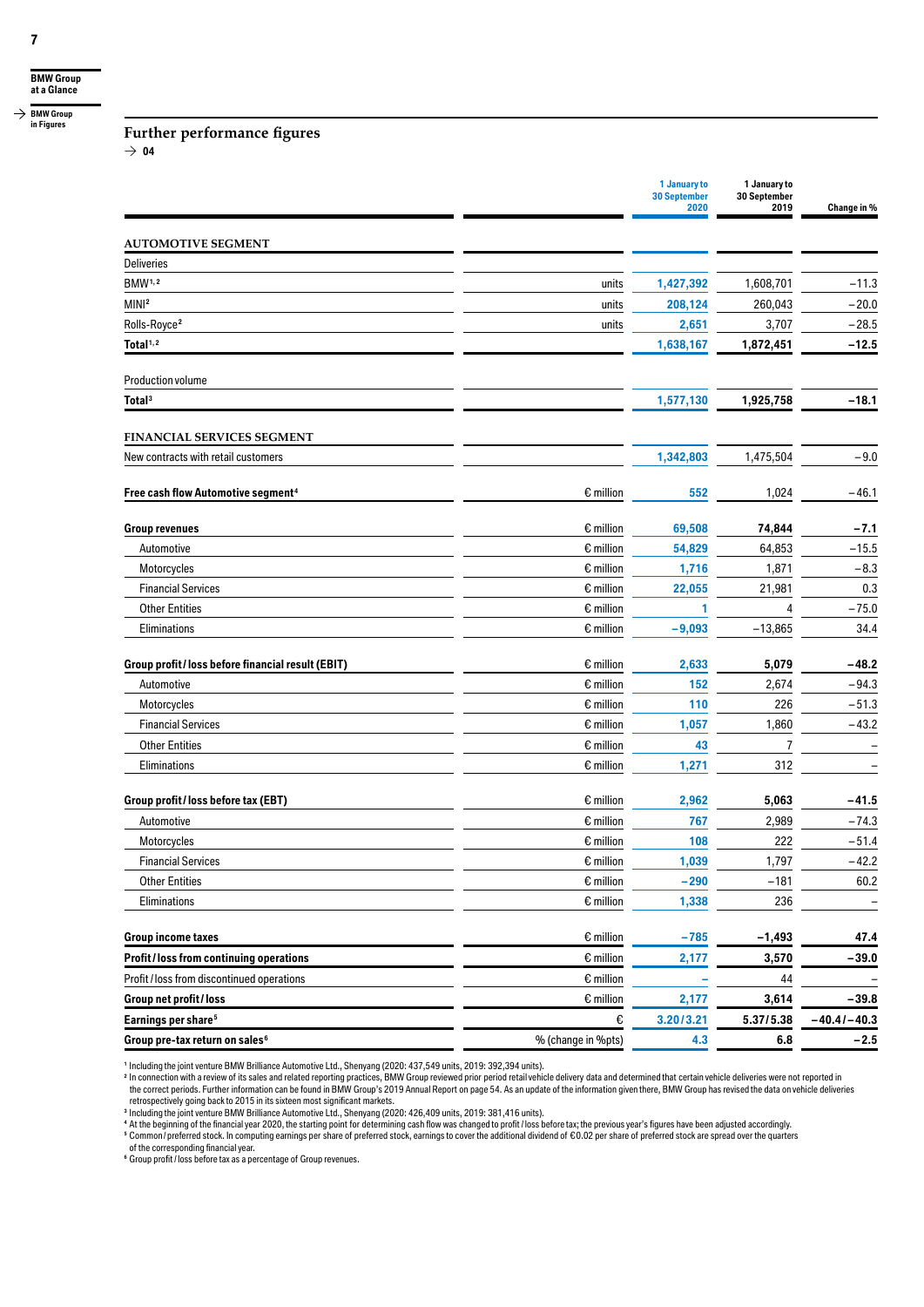# **INTERIM GROUP MANAGEMENT REPORT**

- **Page <sup>9</sup> Report on Economic Position**
- **Page <sup>9</sup> General Economic Environment**
- **Page <sup>10</sup> Group Overview**
- **Page <sup>12</sup> Automotive Segment**
- **Page <sup>18</sup> Financial Services Segment**

### **Page <sup>20</sup> Report on Outlook, Risks and Opportunities**

 **Page <sup>20</sup> Outlook**

 **Page <sup>24</sup> Risks and Opportunities**

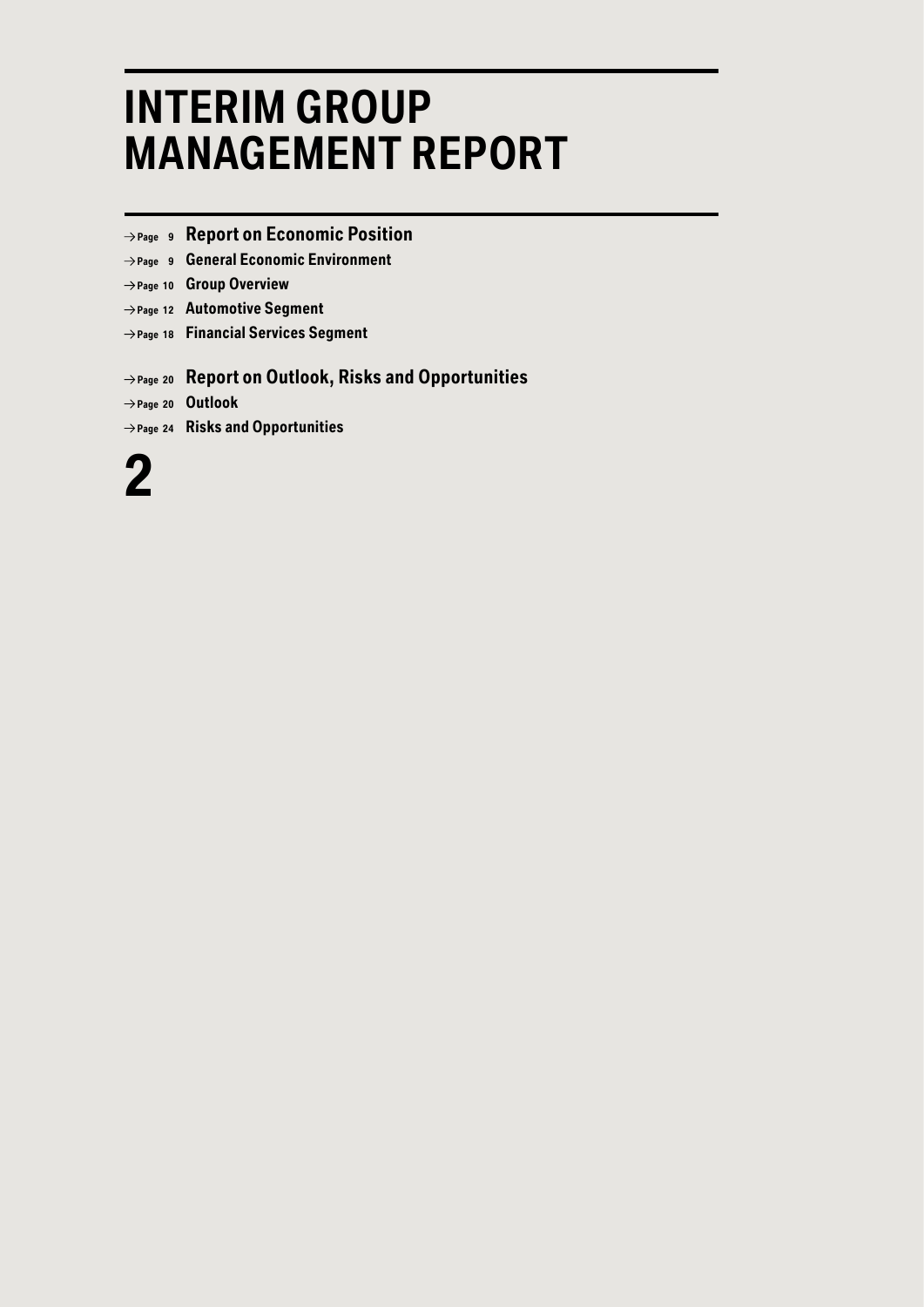**Interim Group Management Report**

**Report on Economic Position General Economic Environment**

# **REPORT ON ECONOMIC POSITION**

**International automobile markets volatile overall**

**BMW Group achieves sales volume growth in third quarter**

## **GENERAL ECONOMIC ENVIRONMENT IN THE FIRST NINE MONTHS OF 2020**

### **International automobile markets show first signs of recovery while remaining volatile**

International automobile markets were subject to volatility during the period from January to September 2020. Whereas registrations collapsed to some extent, especially in the second quarter, due to the lockdowns imposed for several weeks in response to the corona pandemic, international automobile markets showed the first signs of recovery during the period from July to September. In China, for instance, new registrations returned to their upward trajectory. The situation in the USA and Europe also stabilised in September. Overall, however, the automobile markets were down on the previous year (50.45 million units;  $-19\%$ ).

Key automobile markets for the nine-month period developed year-on-year as follows:

#### **International automobile markets**  $\rightarrow$  05

|                     | <b>Change in %</b> |
|---------------------|--------------------|
|                     |                    |
| EU                  | $-28$              |
| thereof Germany     | $-25$              |
| thereof France      | $-29$              |
| thereof Italy       | $-34$              |
| thereof Spain       | $-38$              |
| United Kingdom (UK) | $-33$              |
| USA                 | $-19$              |
| China               | $-10$              |
| Japan               | $-18$              |
| Total               | $-19$              |
|                     |                    |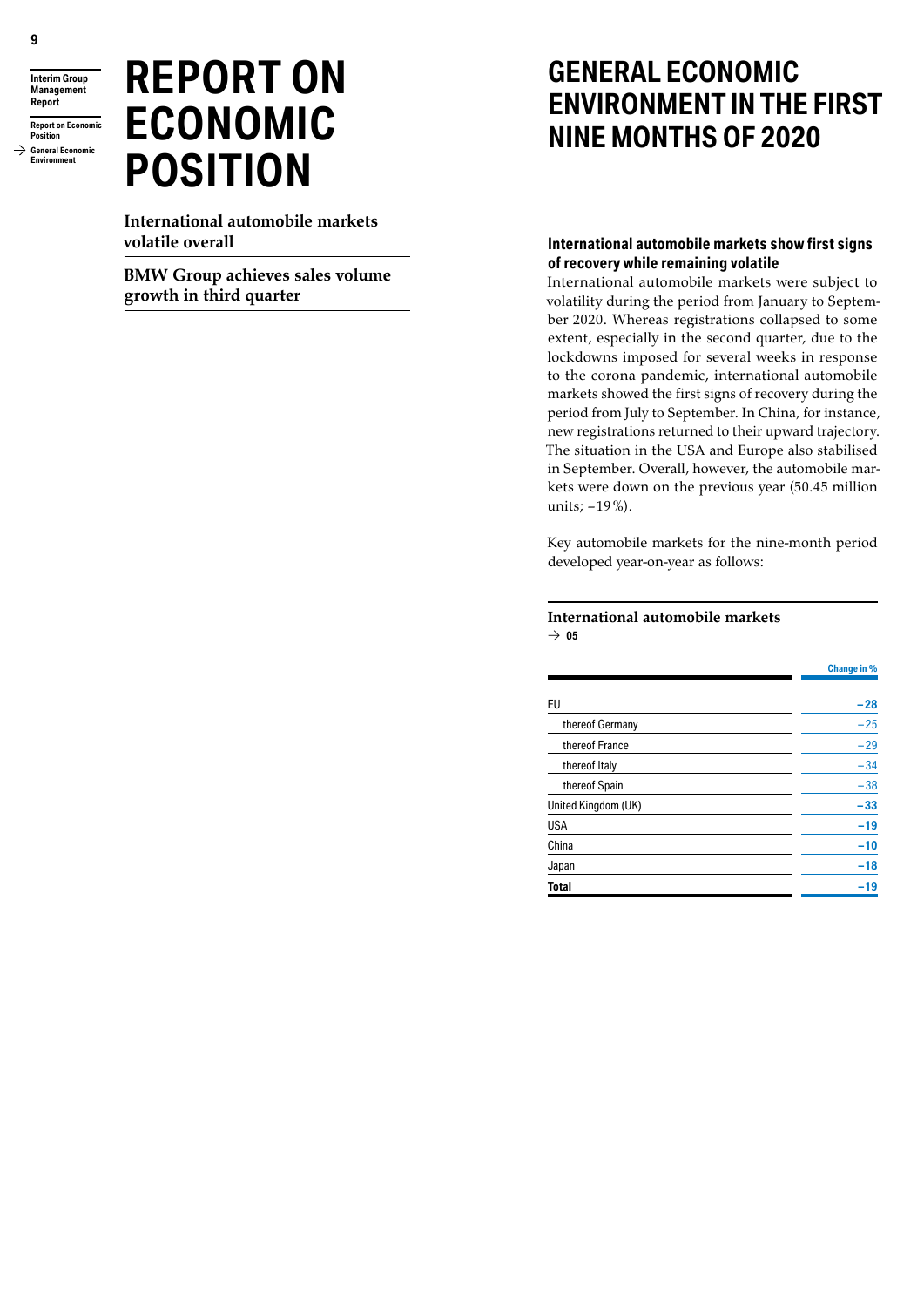**Interim Group Management Report**

**Report on Economic Position General Economic Environment**

#### $\rightarrow$  Group Overview

#### **Solid sales volume growth in third quarter**

Group Overview

In the third quarter 2020, the BMW Group's sales volume recovered from the disruptive effects of the coronavirus pandemic in the second quarter. In some markets, deliveries to customers were even significantly up on the same quarter last year. Deliveries to customers during the period from July to September increased solidly to 675,592<sup>1</sup> units (2019: 621,981<sup>1,2</sup> units;  $+8.6\%$ ). However, figures for the nine-month period continued to be influenced by the corona pandemic. In view of these factors, the BMW Group delivered 1,638,167 **<sup>3</sup>** BMW, MINI and Rolls-Royce brand vehicles to customers during the first nine months of the year, 12.5 % fewer than in the same period of the previous year (2019: 1,872,451 **2, <sup>3</sup>** units).

In total, 5,578,149 contracts were in place with retail customers in the Financial Services segment at 30 September 2020 (31 December 2019: 5,486,319; +1.7%). A total of 538,351 new lease and credit financing contracts were signed during the third quarter with retail customers worldwide, 6.8 % more than one year earlier (2019: 504,217 new contracts). For the period from January to September, the number of new contracts fell by 9.0 % to 1,342,803 contracts (2019: 1,475,504 new contracts).

#### **Group earnings impacted by corona pandemic – third-quarter earnings benefit from pent-up demand**

At €69,508 million, Group revenues were moderately down for the nine-month period (2019:  $E74,844$  million;  $-7.1$ %, currency-adjusted:  $-6.2$ %) and slightly lower for the third quarter at  $£26,283$  million (2019: €26,667 million;  $-1.4\%$ , currency-adjusted:  $+1.3\%$ ). The main negative factor was the decline in demand due to corona-related dealership closures and stayat-home restrictions during the first half of the year. The recovery in China seen in the second quarter continued throughout the period from July to September,

a trend reflected in revenue growth at the level of the Chinese joint venture BMW Brilliance Automotive Ltd., Shenyang. Customer demand for new and pre-owned vehicles also recovered in the third quarter, partly caused by pent-up demand and changes in mobility behaviour in other key sales markets of the BMW Group. The latter trend was also reflected in the higher level of revenue generated from the sale of returned lease vehicles. Favourable product mix effects due to the less pronounced drop in the sale of high-revenue models partially offset the effect of lower volumes. In addition, better selling prices on the back of the rejuvenated product portfolio as well as the pent-up demand effects described above had a positive effect. Due to the lower volume of new leasing business during the first half of the year as well as lower expected new leasing business, the amount of revenues eliminated on consolidation fell compared to the previous year.**<sup>4</sup>**

Group cost of sales totalled  $€60,668$  million (2019: €61,674 million;  $-1.6\%$ ), slightly down on the corresponding nine-month period one year earlier. Particularly in the first half of the year, reduced manufacturing costs due to lower sales volumes were partially offset by increased expenses recognised for risk provisions, mostly arising in connection with the measurement of residual value and credit risks. In the third quarter, the cost of sales of products previously leased to customers constituted a significant component of cost of sales, mirroring the impact on revenues. Furthermore, the eliminations described above had an equal and opposite impact on cost of sales and resulted in a year-on-year decrease in the amount of cost of sales eliminated on consolidation.

At €4,397 million, research and development expenditure was slightly lower than in the previous year (2019:  $\text{\textsterling}4,448$  million; -1.1%). Whereas the amount reported for the first nine months of the previous year was influenced by higher expenses in connection with the new model initiative, the current year's figure was impacted by the higher amount of development costs capitalised for projects nearing the completion stage.

**<sup>1</sup>** Including the jointventure BMW Brilliance Automotive Ltd., Shenyang (2020: 186,235 units, 2019: 126,878 units).

<sup>3</sup> Including the joint venture BMW Brilliance Automotive Ltd., Shenyang (2020: 437,549 units, 2019: 392,394 units). **<sup>4</sup>** See Annual Report 2019, note 4to the Group Financial Statements.

<sup>&</sup>lt;sup>2</sup> In connection with a review of its sales and related reporting practices, BMW Group reviewed prior period retailvehicle delivery data and determined that certain vehicle deliveries were not reported in the correct periods. Further information can be found in BMW Group's 2019 Annual Report on page 54. As an update of the information given there, BMW Group has revised the data on vehicle deliveries retrospectively going back to 2015 in its sixteen most significant markets.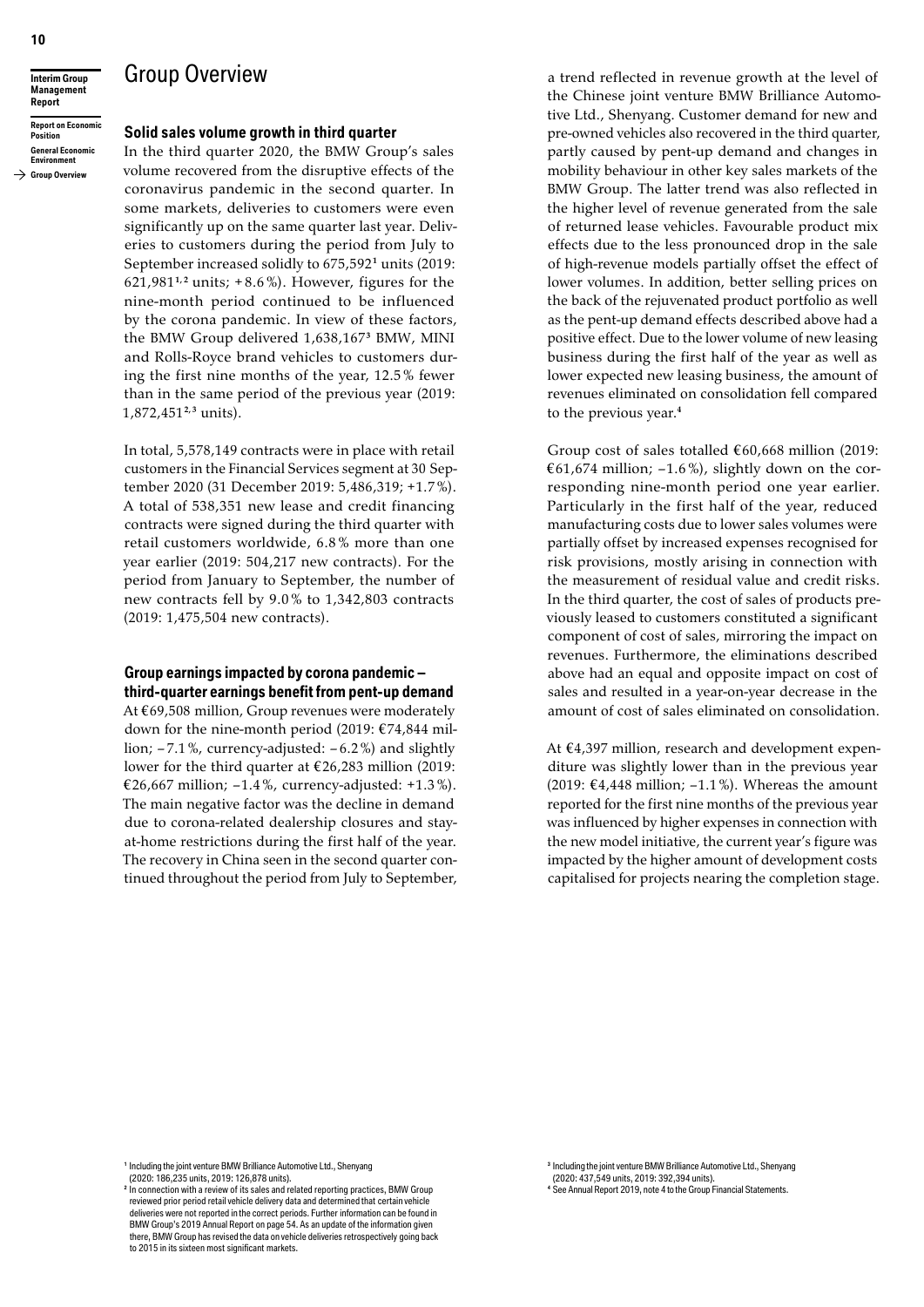**Interim Group Management Report Report on Economic Position**

 $\rightarrow$  06

#### **General Economic Environment**

**Group Overview**

#### **BMW Group performance indicators relating to research and development expenses**

| in %                                                          | 3rd quarter<br>2020 | 3rd guarter<br>2019 | Change<br>in %pts | 1 January to<br><b>30 September</b><br>2020 | 1 January to<br>30 September<br>2019 | Change<br>in %pts |
|---------------------------------------------------------------|---------------------|---------------------|-------------------|---------------------------------------------|--------------------------------------|-------------------|
| Research and development expenses as a percentage of revenues | 5.3                 | 5.4                 | $-0.1$            | 6.0                                         | 5.                                   | 0.3               |
| Research and development expenditure ratio <sup>1</sup>       | 5.9                 | 6.1                 | $-0.2$            | 6.3                                         | 5.9                                  | 0.4               |
| Capitalisation rate <sup>2</sup>                              | 36.4                | 35.3                |                   | 34.7                                        | 31.7                                 | 3.0               |

| in $\epsilon$ million                             | 3rd quarter<br>2020 | 3rd quarter<br>2019 | Change in % | I January to<br><b>30 September</b><br>2020 | January to<br><b>30 September</b><br>2019 | Change in % |
|---------------------------------------------------|---------------------|---------------------|-------------|---------------------------------------------|-------------------------------------------|-------------|
| Research and development expenses                 | 1.406               | .451                | $-3.1$      | 4.140                                       | 4.247                                     | $-2.5$      |
| Capitalised development costs                     | 562                 | 571                 | $-1.6$      | 1.527                                       | 1,411                                     | 8.2         |
| Amortisation                                      | $-423$              | $-404$              | 4.7         | $-1,270$                                    | $-1.210$                                  | 5.0         |
| Research and development expenditure <sup>3</sup> | 1.545               | 1.618               | $-4.5$      | 4,397                                       | 4.448                                     | $-1.1$      |

**<sup>1</sup>** Research and development expenditure as a percentage of Group revenues.

**<sup>2</sup>** Capitalised development costs as a percentage of research and development expenditure.

**<sup>3</sup>** Research and development expenditure comprises the sum of research and non-capitalised development cost and capitalised development cost

(not including the associated scheduled amortisation).

Selling and administrative expenses fell moderately by 6.1 % to  $\epsilon$ 6,258 million for the nine-month period (2019:  $€6,665$  million). The decrease was mainly attributable to lower personnel expenses, partly due to a year-onyear reduction in the workforce size and scaled-down performance-related remuneration components. Lower expenses for communications and marketing as well as strict fixed cost management also continued to make a contribution to improved earnings. The net amount of other operating income and expenses recorded for the nine-month period improved by  $£1,477$  million, reflecting the fact that a provision of approximately  $€1.4$  billion had been recognised in the first quarter of 2019 in connection with ongoing antitrust proceedings<sup>4</sup>.

Group profit before financial result for the ninemonth period fell significantly to €2,633 million (2019: €5,079 million;  $-48.2%$ ) due to the various negative impacts on gross profit described above. In the third quarter, Group profit before financial result amounted to €1,924 million (2019: €2,289 million; -15.9%).

The financial result was a net positive amount of €329 million (2019: net negative amount of €16 million) for the nine-month period and a net positive amount of € 540 million (2019: net negative amount of € 41 million) for the third quarter. The performance benefited in particular from higher at-equity earnings from the Chinese joint venture BMW Brilliance Automotive Ltd., Shenyang (2020: €959 million; 2019: €728 million) and from the gain recorded by THERE Holding B.V. on the sale of shares in the mapping service provider HERE International B. V. to Mitsubishi Corporation (MC) and Nippon Telegraph and Telephone Corporation (NTT) **<sup>5</sup>**in the first half of the year. In the third quarter, sundry other financial result was also positively impacted by gains arising on interest rate hedges as well as on the market valuation of investments.

Driven by a combination of revitalised sales markets, positive effects recorded within selling and administrative expenses and an improved financial result, Group net profit amounted to  $\epsilon$ 2,464 million for the third quarter, representing a solid increase on the previous year (2019: €2,248 million; +9.6%). The positive effects described above were unable to make up for the impact of the corona pandemic on the BMW Group's business, particularly in the first half of the year. As a result, Group profit before tax for the first nine months of the year fell to  $\epsilon$ 2,962 million (2019: € 5,063 million; – 41.5 %).

#### **<sup>4</sup>** Further information is provided

#### **Financing activities**

The BMW Group issued bonds for a total amount of €9.2 billion during the first three quarters of the year, including a Euro benchmark bond, two Panda bonds on the Chinese capital market and a 144a bond on the US capital market. In addition, ABS transactions were issued or prolonged in Germany, the USA, China, Japan, the UK, Australia and Canada with a total financing volume of approximately  $£11.4$  billion.

The BMW Group continues to have very good access to the world's major capital markets. Liquidity-related measures were put in place during the first half of the year to enable the Group to respond flexibly to ongoing uncertainties caused by the corona pandemic. Group liquidity totalled € 21.8 billion at the end of the reporting period (31 December 2019: € 17.4 billion) and thus remains at a solid level.

**<sup>5</sup>** Further information is provided in note 2 to the Interim Group Financial Statements for the period ended 30 June 2020.

in note 6 to the Interim Group Financial Statements for the period ended 30 .<br>June 2020.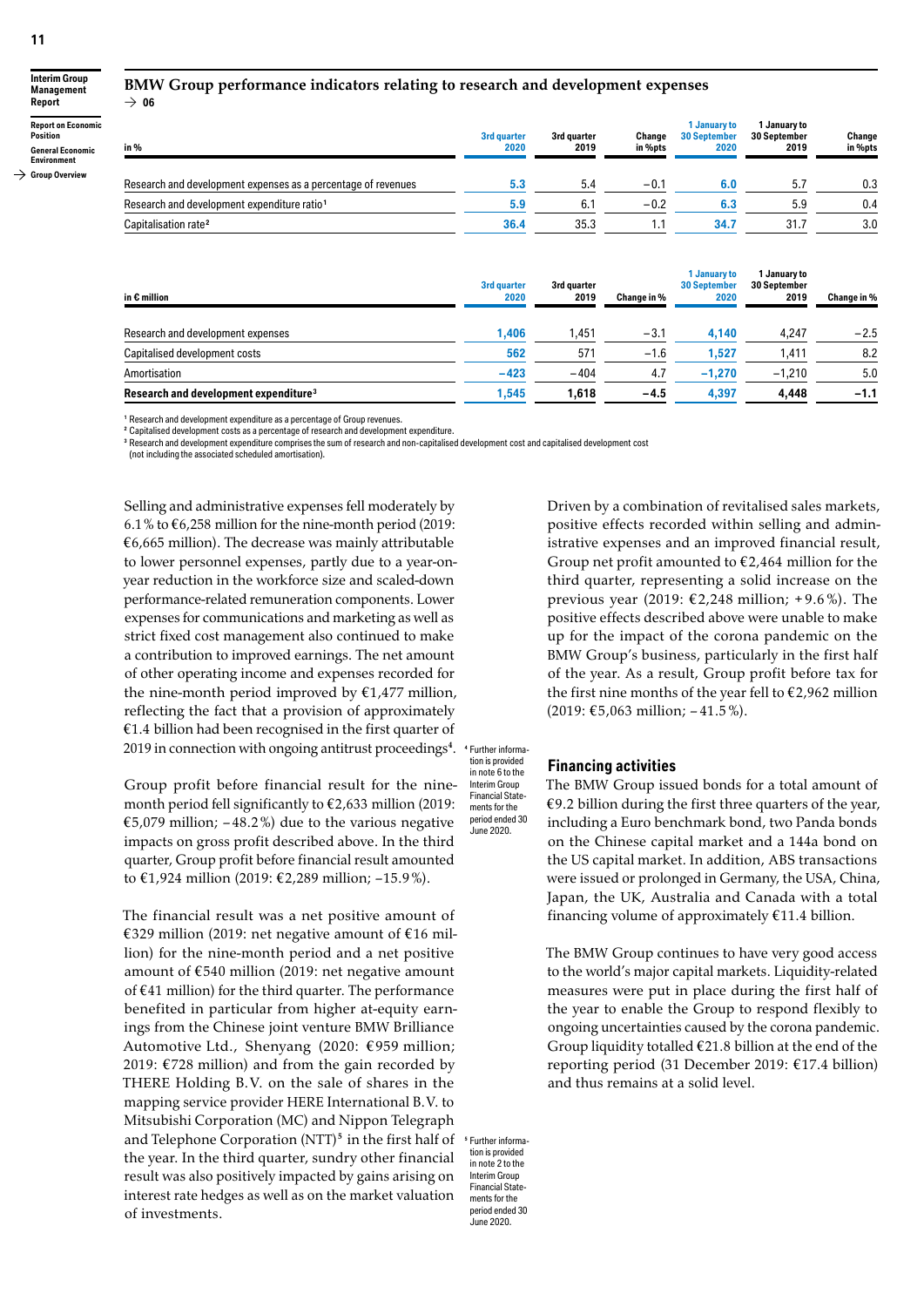#### **Interim Group Management Report**

**Report on Economic Position General Economic Environment**

#### **Automotive Segment**

### **Automobile deliveries up in third quarter**

Automotive Segment

The BMW Group recorded a solid increase in automobile deliveries in the third quarter 2020. In some markets, deliveries to customers between July and September were even significantly up on one year earlier. During this period, the BMW Group recorded yearon-year volume growth of 8.6%, with 675,592 **<sup>1</sup>** units delivered to customers (2019: 621,981 **1, <sup>2</sup>** units). In line with expectations, however, with a total of 1,638,167 **<sup>3</sup>** BMW, MINI and Rolls-Royce brand vehicles, the cumulative volume sold worldwide in the first nine months of the year reflects the global impact of the corona pandemic (2019: 1,872,451 **2, <sup>3</sup>** units; – 12.5%).

Third-quarter deliveries of BMW brand vehicles rose by 9.8 % to 585,239 **<sup>1</sup>** units (2019: 533,215 **1, <sup>2</sup>** units), while MINI finished 1.9 % up for the three-month period at 89,262 units (2019: 87,561 **<sup>2</sup>** units). Rolls-Royce delivered 1,091 units to customers (2019: 1,205<sup>2</sup> units;  $-9.5\%$ ) during the three-month period.  $\neg$ 

#### **Automotive segment at a glance**

 $\rightarrow$  07

#### **Growth recorded in many markets after corona-related slump**

Customer demand rose in many markets during the third quarter 2020. Over the nine-month period, however, the repercussions of the corona pandemic particularly affected business during the first half of the year.

In Europe, the BMW Group recorded overall growth of 7.1 % in the third quarter with 275,740 units delivered to customers (2019: 257,540 **<sup>2</sup>** units). In the period from January to September, deliveries to customers across markets in Europe fell to 648,494 units (2019: 807,780 **<sup>2</sup>** units; – 19.7 %).

In Germany, the BMW Group recorded significant growth in the third quarter (87,060 units, 2019:  $76,797^2$  units;  $+13.4\%$ ), whereas for the nine-month period deliveries to customers fell to 203,422 units (2019: 238,222 **<sup>2</sup>** units; – 14.6 %).

**3rd quarter 2020 3rd quarter 2019 Change in %**

| Deliveries <sup>1,4</sup>                    | units              | 675.592 | 621.9812 | 8.6    |
|----------------------------------------------|--------------------|---------|----------|--------|
| Production <sup>5</sup>                      | units              | 632,880 | 630.757  | 0.3    |
| Revenues                                     | $\epsilon$ million | 21,962  | 23,016   | $-4.6$ |
| Profit / loss before financial result (EBIT) | $\epsilon$ million | 1.477   | 1.515    | $-2.5$ |
| EBIT margin <sup>4,6</sup>                   | % (change in %pts) | 6.7     | 6.6      | 0.1    |
| Profit / loss before tax                     | $\epsilon$ million | 1,860   | 1.533    | 21.3   |

|                                              |                    | 1 January to<br><b>30 September</b><br>2020 | 1 January to<br>30 September<br>2019 | Change in % |
|----------------------------------------------|--------------------|---------------------------------------------|--------------------------------------|-------------|
| Deliveries <sup>3,4</sup>                    | units              | 1,638,167                                   | 1,872,4512                           | $-12.5$     |
| Production <sup>7</sup>                      | units              | 1,577,130                                   | 1,925,758                            | $-18.1$     |
| Revenues                                     | $\epsilon$ million | 54,829                                      | 64,853                               | $-15.5$     |
| Profit / loss before financial result (EBIT) | $\epsilon$ million | 152                                         | 2,674                                | $-94.3$     |
| EBIT margin <sup>4,6</sup>                   | % (change in %pts) | 0.3                                         | 4.1                                  | $-3.8$      |
| Profit / loss before tax                     | $\epsilon$ million | 767                                         | 2,989                                | $-74.3$     |

**<sup>1</sup>** Including the jointventure BMW Brilliance Automotive Ltd., Shenyang (2020: 186,235 units, 2019: 126,878 units).

<sup>2</sup> In connection with a review of its sales and related reporting practices, BMW Group reviewed prior period retail vehicle delivery data and determined that certain vehicle deliveries were not reported in the correct periods. Further information can be found in BMW Group's 2019 Annual Report on page 54. As an update of the information given there, BMW Group has revised the data on vehicle deliveries retrospectively going back to 2015 in its sixteen most significant markets.

<sup>3</sup> Including the joint venture BMW Brilliance Automotive Ltd., Shenyang (2020: 437,549 units, 2019: 392,394 units).

**<sup>4</sup>** Key performance indicators reported on during the year.

<sup>5</sup> Including the joint venture BMW Brilliance Automotive Ltd., Shenyang (2020: 173,269 units, 2019: 136,582 units).

<sup>6</sup> Profit / loss before financial result as a percentage of Automotive segment revenue <sup>7</sup> Including the joint venture BMW Brilliance Automotive Ltd., Shenyang (2020: 426,409 units, 2019: 381,416 units).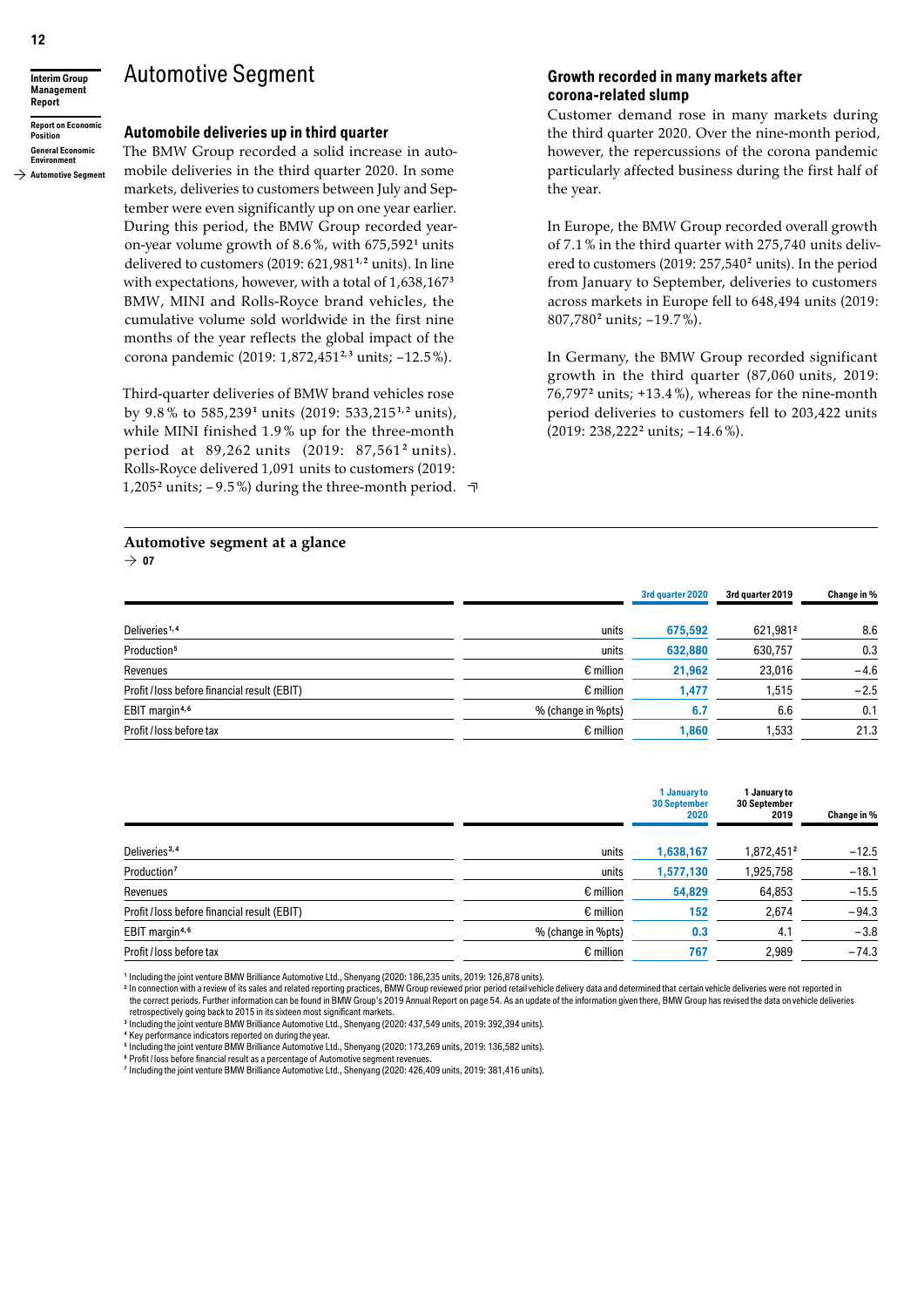**Interim Group Management Report Report on Economic Position General Economic** 

In the UK, third-quarter sales figures recovered to 54,733 units (2019: 56,861 **<sup>1</sup>** units; – 3.7 %) following the corona-related slump in the first half of the year. Between January and September, 118,652 units were delivered to customers (2019: 177,443 **<sup>1</sup>** units; – 33.1 %).

**Environment Automotive Segment**

The Americas region has also been hit hard by the consequences of the pandemic. Deliveries to customers across the region fell to 99,356 units (2019 119,645<sup>1</sup> units;  $-17.0\%$ ) for the third quarter and to 251,936 units for the nine-month period (2019: 339,201<sup>1</sup> units;  $-25.7\%$ ).

Within this region, the US market continued to be negatively impacted during the third quarter by the pandemic. Deliveries to customers there totalled 78,905 units between July and September

(2019: 93,631 **<sup>1</sup>** units; – 15.7%) and 200,286 units between January to September (2019: 265,694 **<sup>1</sup>** units; – 24.6%).

In Asia, the BMW Group increased automobile deliveries to customers significantly by 24.8% to 288,907 units (2019: 231,417 **<sup>1</sup>** units) in the third quarter and by 3.0% to 705,789 units between January and September 2020 (2019: 685,293 **<sup>1</sup>** units).

In China, the largest single market in the Asia region, a significant recovery had already set in during the second quarter. In the third quarter, deliveries were up by 31.0 % compared to one year earlier (230,920 **<sup>2</sup>** units; 2019: 176,225 **1, <sup>2</sup>** units). Over the nine-month period, 560,367 **<sup>3</sup>** units were delivered to customers, up 6.4 % in the same period one year earlier (2019: 526,802 **1, <sup>3</sup>** units).

#### **Automotive segment deliveries of vehicles by region and market**  $\rightarrow$  08

| 3rd quarter 2020     | 3rd quarter 2019 <sup>1</sup> | Change in % | <b>30 September</b><br>2020 | <b>30 September</b><br>20191 | Change in %                  |
|----------------------|-------------------------------|-------------|-----------------------------|------------------------------|------------------------------|
|                      |                               |             |                             |                              |                              |
| 275,740              | 257,540                       | 7.1         | 648,494                     | 807,780                      | $-19.7$                      |
| 87,060               | 76,797                        | 13.4        | 203,442                     | 238,222                      | $-14.6$                      |
| 54,733               | 56,861                        | $-3.7$      | 118,652                     | 177,443                      | $-33.1$                      |
| 99,356               | 119,645                       | $-17.0$     | 251,936                     | 339,201                      | $-25.7$                      |
| 78,905               | 93,631                        | $-15.7$     | 200,286                     | 265.694                      | $-24.6$                      |
| 288,9072             | 231,417 <sup>2</sup>          | 24.8        | 705,7893                    | 685,2933                     | 3.0                          |
| 230,920 <sup>2</sup> | 176,2252                      | 31.0        | 560,3673                    | 526,8023                     | 6.4                          |
| 11,589               | 13,379                        | $-13.4$     | 31,948                      | 40,177                       | $-20.5$                      |
| 675,592 <sup>2</sup> | 621,9812                      | 8.6         | 1,638,167 <sup>3</sup>      | 1,872,4513                   | $-12.5$                      |
|                      |                               |             |                             |                              | 1 January to<br>1 January to |

<sup>1</sup> In connection with a review of its sales and related reporting practices, BMW Group reviewed prior period retail vehicle delivery data and determined that certain vehicle deliveries were not reported in the correct periods. Further information can be found in BMW Group's 2019 Annual Report on page 54. As an update of the information given there, BMW Group has revised the data on vehicle deliveries

retrospectively going back to 2015 in its sixteen most significant markets.<br><sup>2</sup> Including the joint venture BMW Brilliance Automotive Ltd., Shenyang (2020: 186,235 units, 2019: 126,878 units).

**<sup>3</sup>** Including the jointventure BMW Brilliance Automotive Ltd., Shenyang (2020: 437,549 units, 2019: 392,394 units).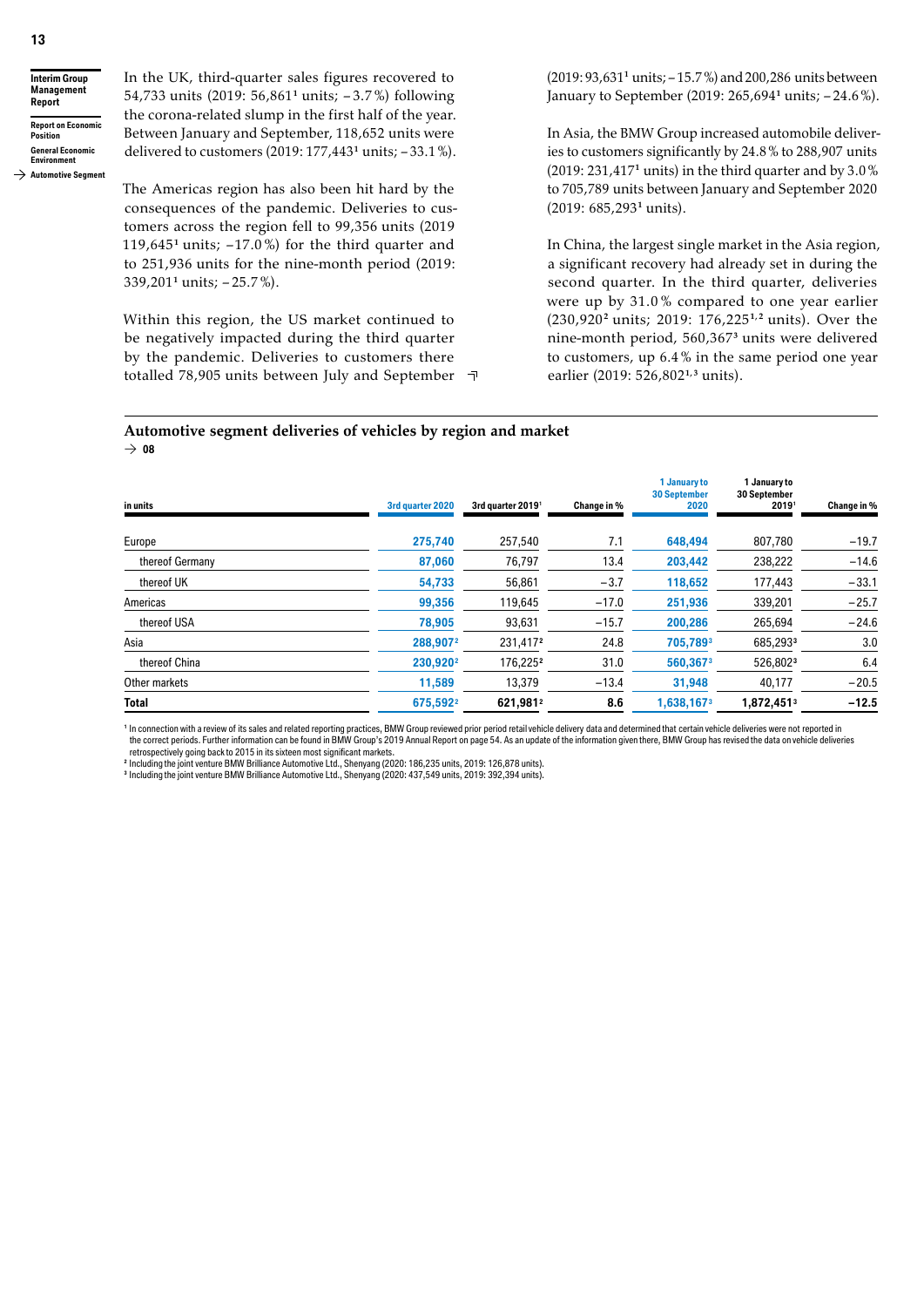**Interim Group Management Report Report on Economic Position General Economic Environment**

 $\rightarrow$  Automotive Segment

#### **Automotive segment deliveries of BMW brand vehicles**

Third-quarter deliveries of BMW brand vehicles were 9.8 % higher than one year earlier (585,239 **<sup>1</sup>** units; 2019: 533,215 **1, <sup>2</sup>** units). Coronavirus-related reductions

in production and sales volumes arising in the second quarter contributed to an 11.3 % decrease over the nine-month period (1,427,392 **<sup>3</sup>** units; 2019: 1,608,701 **2, <sup>3</sup>** units). Details are shown in the following table.

### **Automotive segment deliveries of BMW vehicles by model series <sup>3</sup>**

|                     | 1 January to<br><b>30 September</b> | 1 January to<br>30 September |             |
|---------------------|-------------------------------------|------------------------------|-------------|
| in units            | 2020                                | 2019 <sup>2</sup>            | Change in % |
| <b>BMWi</b>         | 18,356                              | 31,274                       | $-41.3$     |
| <b>BMW 1 Series</b> | 117,871                             | 129,655                      | $-9.1$      |
| <b>BMW 2 Series</b> | 73,324                              | 93,305                       | $-21.4$     |
| <b>BMW 3 Series</b> | 266,774                             | 253,032                      | 5.4         |
| <b>BMW 4 Series</b> | 27,590                              | 60,436                       | $-54.3$     |
| <b>BMW 5 Series</b> | 216,184                             | 259,532                      | $-16.7$     |
| <b>BMW 6 Series</b> | 14,144                              | 18,575                       | $-23.9$     |
| <b>BMW 7 Series</b> | 31,169                              | 36,247                       | $-14.0$     |
| <b>BMW 8 Series</b> | 15,634                              | 7,493                        | 108.6       |
| BMW <sub>Z4</sub>   | 12,226                              | 11,929                       | 2.5         |
| BMW <sub>X1</sub>   | 161,302                             | 199,981                      | $-19.3$     |
| BMW X2              | 54,216                              | 72,585                       | $-25.3$     |
| BMWX3               | 206,396                             | 230,391                      | $-10.4$     |
| BMW X4              | 40,012                              | 44,816                       | $-10.7$     |
| BMW <sub>X5</sub>   | 114,228                             | 116,644                      | $-2.1$      |
| BMW <sub>X6</sub>   | 24,961                              | 17,738                       | 40.7        |
| BMW X7              | 33,005                              | 25,068                       | 31.7        |
| <b>BMW</b> total    | 1,427,392                           | 1,608,701                    | $-11.3$     |

<sup>1</sup> Including the joint venture BMW Brilliance Automotive Ltd., Shenyang (2020: 186,235 units, 2019: 126,878 units).<br><sup>2</sup> In connection with a review of its sales and related reporting practices, BMW Group reviewed prior pe

retrospectively going back to 2015 in its sixteen most significant markets.<br><sup>3</sup> Including the joint venture BMW Brilliance Automotive Ltd., Shenyang (2020: 437,549 units, 2019: 392,394 units).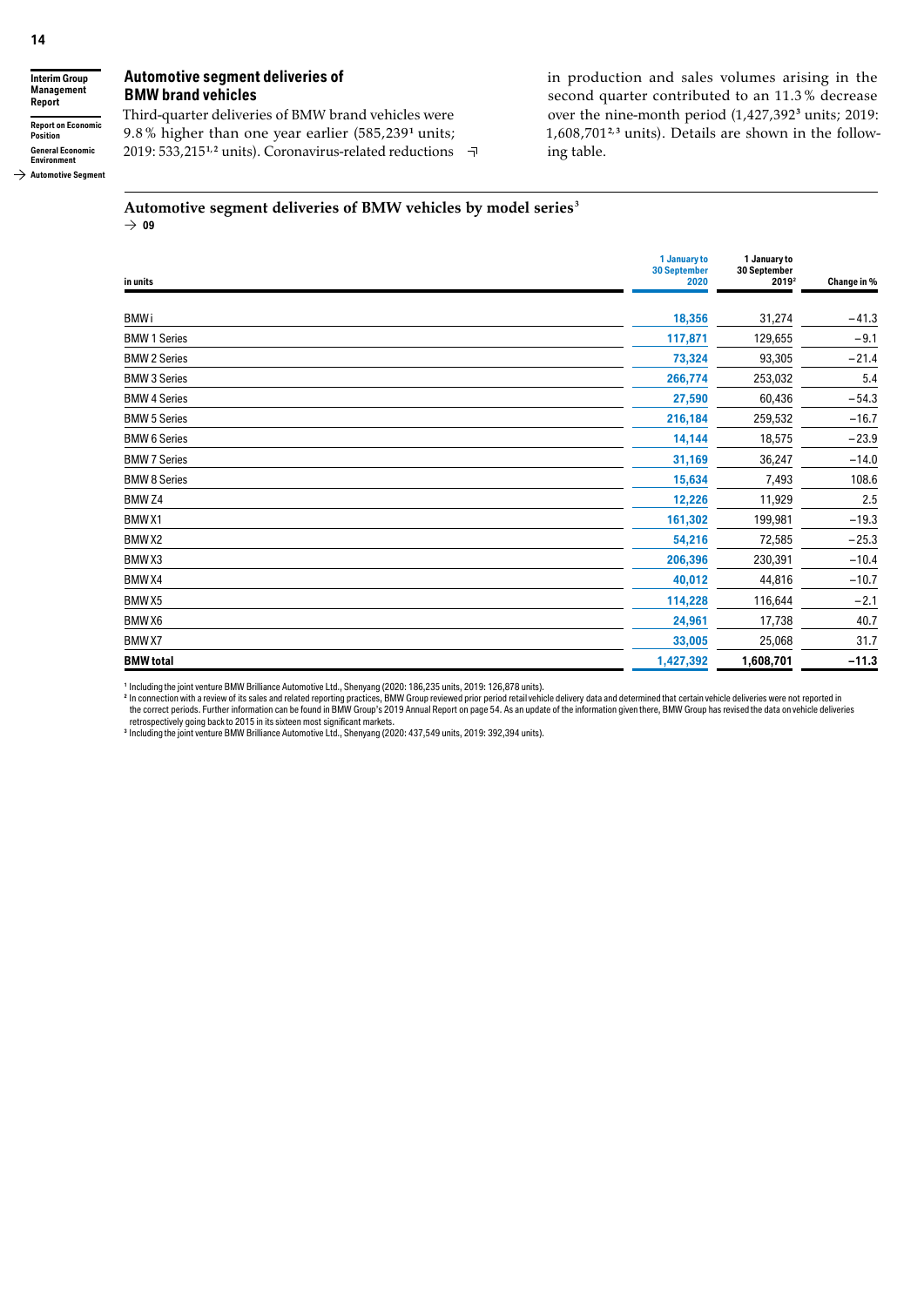**Interim Group Management Report Report on Economic Position General Economic Environment**

 $\rightarrow$  Automotive Segment

#### **MINI deliveries up in third quarter**

Deliveries of MINI brand vehicles totalled 89,262 units  $(2019: 87,561<sup>1</sup>$  units; +1.9%) in the third quarter and  $\neg$  208,124 units (2019: 260,043 **<sup>1</sup>** units; – 20.0%) for the nine-month period. Details are shown in the following table.

### **Automotive segment deliveries of MINI vehicles by model variant**

 $\rightarrow$  10

| in units                   | 1 January to<br><b>30 September</b><br>2020 | 1 January to<br>30 September<br>20191 | Change in % |
|----------------------------|---------------------------------------------|---------------------------------------|-------------|
| MINI Hatch (3- and 5-door) | 111,648                                     | 131,403                               | $-15.0$     |
| <b>MINI Convertible</b>    | 18,868                                      | 24,467                                | $-22.9$     |
| <b>MINI Clubman</b>        | 24,213                                      | 30,641                                | $-21.0$     |
| <b>MINI Countryman</b>     | 53,395                                      | 73,532                                | $-27.4$     |
| <b>MINI total</b>          | 208,124                                     | 260,043                               | $-20.0$     |

#### **Rolls-Royce**

Rolls-Royce Motor Cars delivered 1,091 units to customers during the third quarter (2019: 1,205<sup>1</sup> units;  $-9.5\%$ ) and 2,651 units over the first nine months of the year (2019:  $3,707^1$  units;  $-28.5\%$ ).  $\neg$  The new Rolls-Royce Ghost<sup>2</sup> was presented in September and the first deliveries are scheduled for the end of the fourth quarter. Details are shown in the following table.

#### **Automotive segment deliveries of Rolls-Royce vehicles by model variant**  $\rightarrow$  11

| in units          | 1 January to<br><b>30 September</b><br>2020 | 1 January to<br>30 September<br>2019 | Change in % |
|-------------------|---------------------------------------------|--------------------------------------|-------------|
| Phantom           | 250                                         | 455                                  | $-45.1$     |
| Ghost             | 242                                         | 509                                  | $-52.5$     |
| Wraith / Dawn     | 640                                         | 974                                  | $-34.3$     |
| Cullinan          | 1,519                                       | 1,769                                | $-14.1$     |
| Rolls-Royce total | 2,651                                       | 3,707                                | $-28.5$     |

#### **Electric mobility as substantial growth driver**

During the first nine months of 2020, the BMW Group sold a total of 116,381 electrified vehicles worldwide (2019: 96,971**<sup>1</sup>** units), up by 20 % on the previous year. The first units of the BMWiX3**<sup>2</sup>** will be delivered before the end of the current year, making the X3 the first model to be available with a choice of four drivetrain systems (petrol, diesel, plug-in hybrid and all-electric).

### **Automotive segment deliveries of electrified models**

 $\rightarrow$  12

| in units             | 1 January to<br><b>30 September</b><br>2020 | 1 January to<br><b>30 September</b><br>2019 | Change in % |
|----------------------|---------------------------------------------|---------------------------------------------|-------------|
| <b>BMWi</b>          | 18,356                                      | 31.274                                      | $-41.3$     |
| BMW e                | 79,195                                      | 53,697                                      | 47.5        |
| <b>MINI Electric</b> | 18,830                                      | 12,000                                      | 56.9        |
| <b>Total</b>         | 116,381                                     | 96,971                                      | 20.0        |

**<sup>1</sup>** In connection with a review of its sales and related reporting practices, BMW Group reviewed prior period retailvehicle delivery data and determined that certain vehicle deliveries were not reported in the correct periods. Further information can be found in BMW Group's 2019 Annual Report on page 54. As an update of the information given there, BMW Group has revised the data on vehicle deliveries retrospectively going back to 2015 in its sixteen most significant markets.

**<sup>2</sup>** Fuel consumption and CO**<sup>2</sup>** emissions information are available on page 17.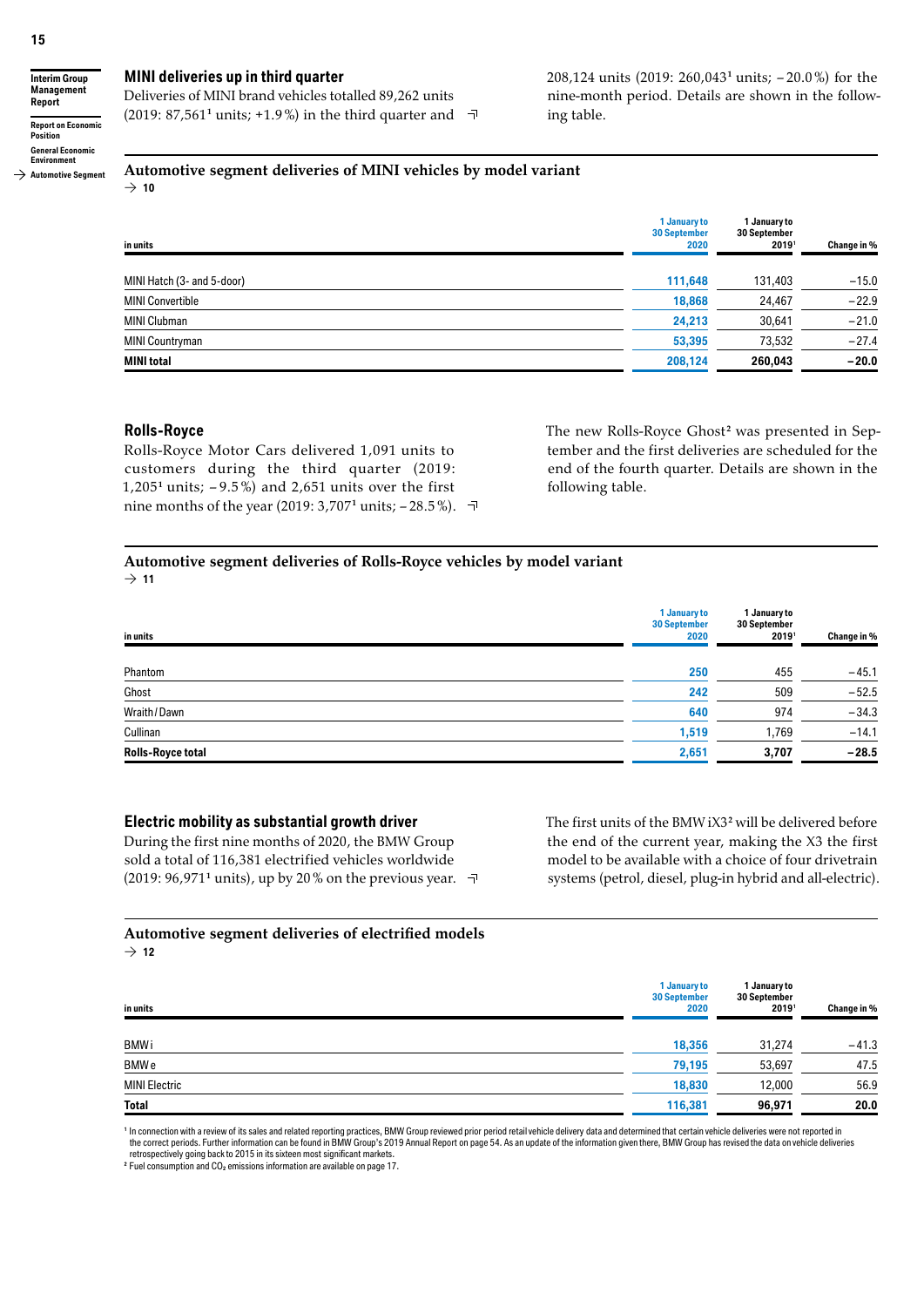#### **Interim Group Management Report Report on Economic Position General Economic Environment**

 $\rightarrow$  Automotive Seament

### **Earnings adversely impacted by pandemic – signs of recovery in third quarter**

The Automotive segment's profit before financial result amounted to  $£152$  million (2019:  $£2,674$  million; – 94.3 %) for the nine-month period and €1,477 million (2019: €1,515 million; -2,5%) for the third quarter.

Whereas earnings in the first half of the year were impacted in particular by lower delivery volumes as well as by expenses recognised in connection with the residual value of leased products, third-quarter earnings improved in light of the perceptible recovery of key sales markets. As in the first six months of the year, a favourable product mix due to the less pronounced drop in the sale of high-revenue models and higher selling prices on the back of a strong product portfolio had a positive impact on earnings in the third quarter. In addition, strict fixed cost management also contributed to the improvement of the quality of earnings, despite the recognition of expenses in conjunction with structural measures.

The net amount of other operating income and expenses improved as a result of the provision recognised in the previous financial year in connection with ongoing antitrust proceedings<sup>1</sup>, the expense for which was recorded within other operating expenses. **<sup>1</sup>** Further information is provided in note 6 to the Interim Group

At  $€615$  million, the Automotive segment's ninemonth financial result was significantly up on the previous year (2019: € 315 million), boosted in particular by the improved result from equity-accounted investments, as described above. Financial Statements for the period ended 30 June 2020.

> Segment profit before tax for the third quarter improved accordingly to  $£1,860$  million (2019: €1,533 million; +21.3%). For the nine-month period, however, it amounted to  $\epsilon$ 767 million (2019: € 2,989 million;  $-74.3\%$ ).

### **Free cash flow and net financial assets**

**Free cash flow Automotive segment for the period from 1 January to 30 September <sup>2</sup>**  $\rightarrow$  13

| in $\epsilon$ million                                        | 2020     | 2019     | Change   |
|--------------------------------------------------------------|----------|----------|----------|
| Cash inflow $(+)$ / outflow $(-)$ from operating activities  | 3.047    | 6.144    | $-3.097$ |
| Cash inflow $(+)$ / outflow $(-)$ from investing activities  | $-1.472$ | $-5.151$ | 3.679    |
| Net investment in marketable securities and investment funds | $-1,023$ | 31       | $-1,054$ |
| <b>Free cash flow Automotive segment</b>                     | 552      | 1.024    | $-472$   |

<sup>2</sup> At the beginning of the financial year 2020, the starting point for determining cash flow was changed to profit / loss before tax; the previous year's figures have been adjusted accordingly.

Free cash flow generated by the Automotive segment totalled  $€552$  million for the period from January to September 2020, whereby the year-on-year decrease was attributable primarily to the pandemic-related deterioration in pre-tax operating earnings in the first half of the year. In the third quarter, cash flows from operating activities were positive, reflecting the impact of growing customer demand, systematic working capital management and cost savings.

Cash flows from investing activities for the ninemonth period were influenced by the careful management of capital expenditure and in the previous year by the cash outflows, particularly those used to acquire the YOUR NOW companies and for investments in the production network.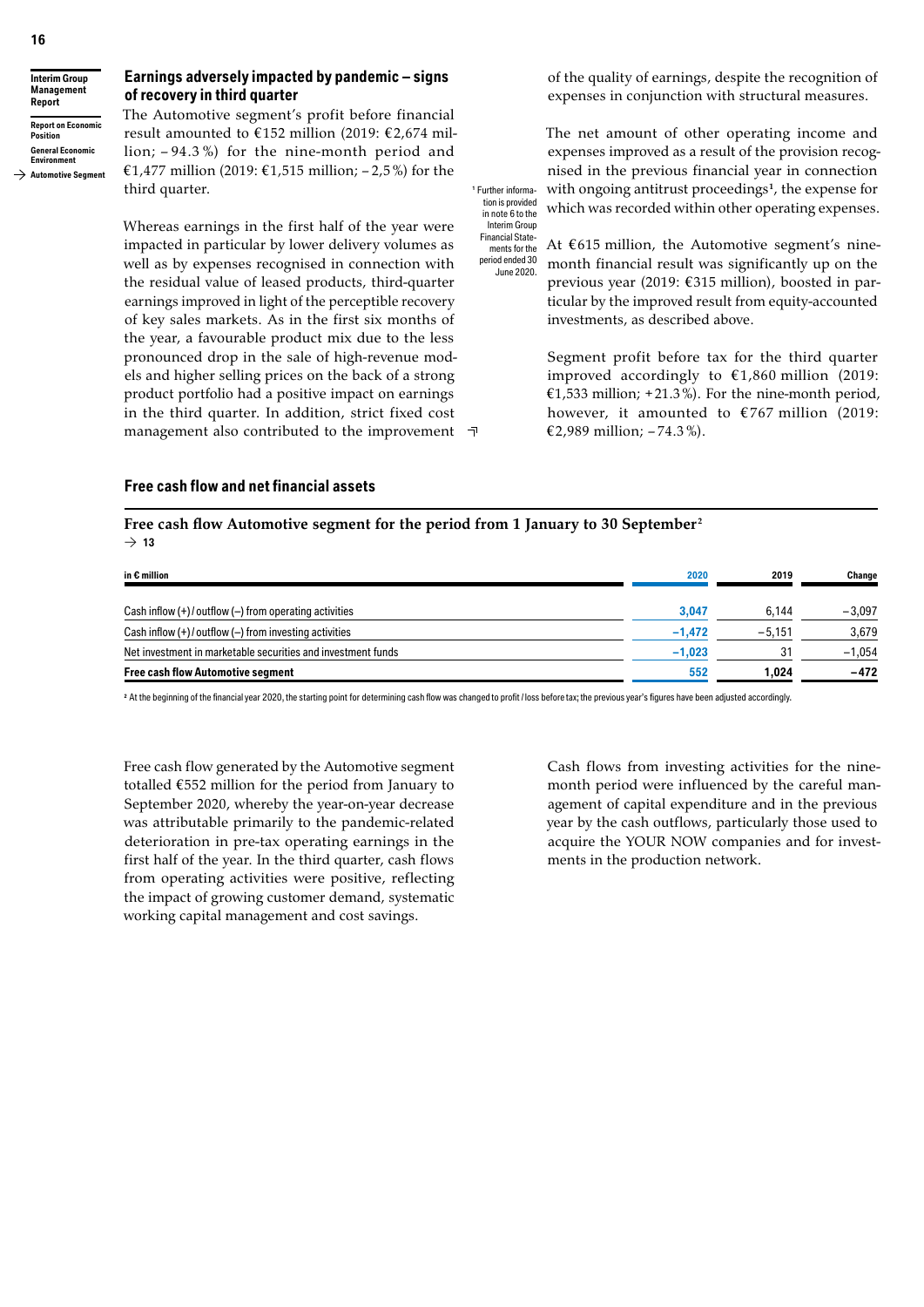**17**

**Interim Group Management Report**

**Report on Economic Position General Economic Environment**

 $\rightarrow$  14

 $\rightarrow$  Automotive Segment

# **Net financial assets Automotive segment**

Net financial assets comprised the following:

| in $\epsilon$ million                          | 30.9.2020 | 31.12.2019 | Change   |
|------------------------------------------------|-----------|------------|----------|
| Cash and cash equivalents                      | 14,087    | 9,077      | 5,010    |
| Marketable securities and investment funds     | 3,390     | 4,470      | $-1,080$ |
| Intragroup net financing                       | $-1,034$  | 7,784      | $-8,818$ |
| <b>Financial assets</b>                        | 16,443    | 21,331     | $-4,888$ |
| Less: external financial liabilities*          | $-2,942$  | $-3,754$   | 812      |
| <b>Net financial assets Automotive segment</b> | 13,501    | 17,577     | $-4,076$ |

\*Excluding derivative financial instruments.

The decrease in net financial assets was mainly attributable to lower free cash flow and the payment of the dividend (approximately  $€1.6$  billion) for the financial year 2019.

#### BMW Group fuel consumption and CO<sub>2</sub> emissions information  $\rightarrow$  15

| Model             | <b>Fuel consumption</b><br>in I / 100 km<br>(combined) | $CO2$ emissions<br>in q/km<br>(combined) | <b>Electric power</b><br>consumption<br>in kWh / 100 km<br>(combined) |
|-------------------|--------------------------------------------------------|------------------------------------------|-----------------------------------------------------------------------|
| BMW iX3           |                                                        |                                          | $17.8 - 17.5$                                                         |
| Rolls-Royce Ghost | 15.0                                                   | 343                                      |                                                                       |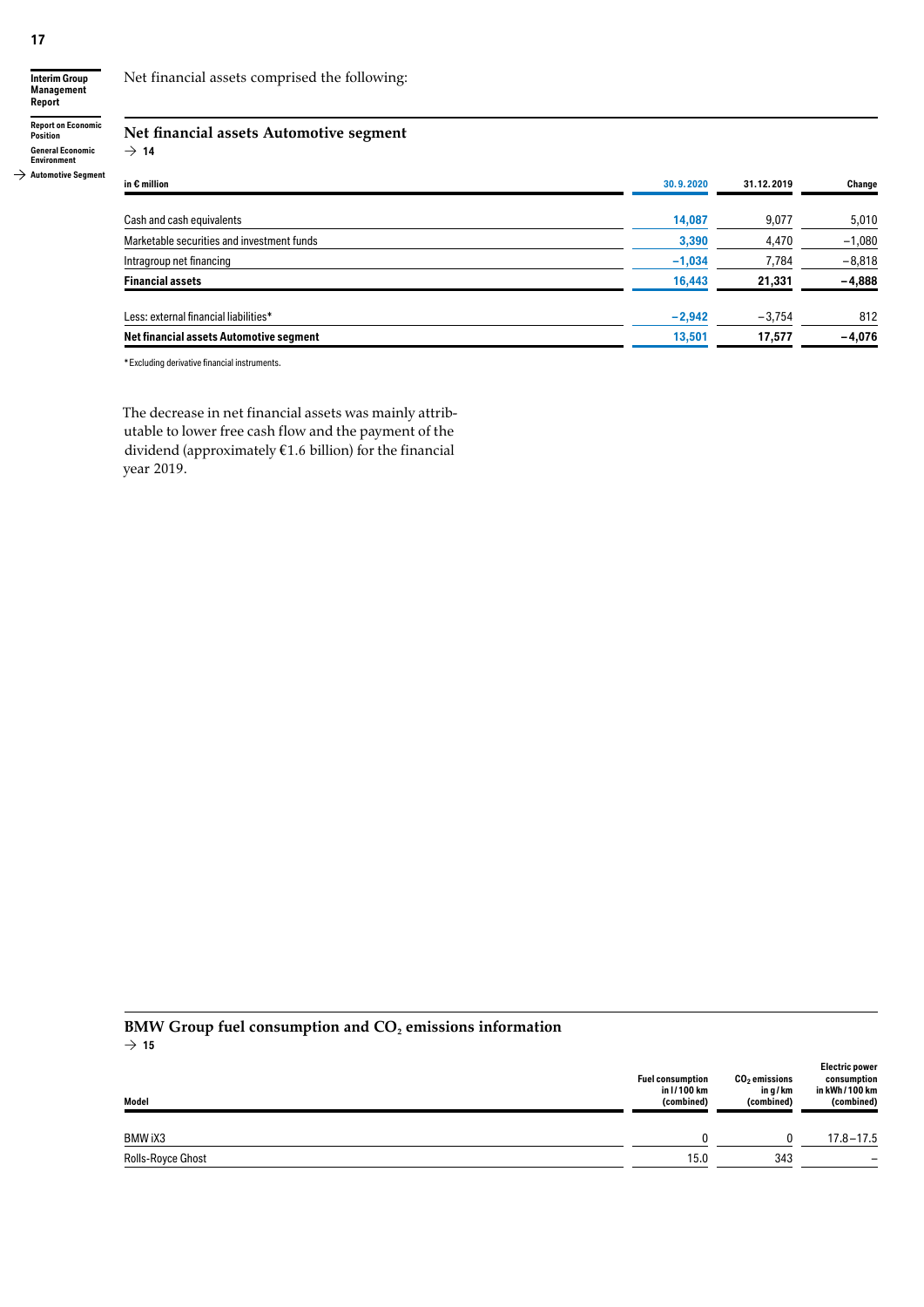### Financial Services Segment



**Report on Economic Position General Economic** 

**Environment**  $\rightarrow$  Financial Services **Segment**

### **Financial Services business also held down by corona pandemic**

Financial Services segment revenues for the period from July to September 2020 were slightly up on the previous year. Segment profit before tax for the third quarter was nevertheless significantly lower than one year earlier. As in the first half of the year, the main reason for this development was the recognition of risk provisioning expenses for credit and residual value risks.

The initial and ongoing assessment of customer creditworthiness is one of the key pillars of the BMW Group's credit risk management strategy. Allowances for expected credit losses were increased slightly in the third quarter in order to reflect the potential longerterm economic impact of the corona pandemic on retail and dealership business for accounting purposes. The amounts recognised were based on reasonable, well-founded information and estimates available at the end of the reporting period.

The credit risk management measures implemented during the first half of 2020 in the areas of dealership and customer financing, including moratoriums and temporary increases in credit lines for dealerships, were scaled back in many markets towards the end of the third quarter.

Compared to the previous three-month period, the remarketing of returned lease vehicles improved during the third quarter 2020. After a number of months during which lockdown restrictions had affected selling activities and caused reduced vehicle availability, demand for new and pre-owned vehicles increased. The economic consequences of the pandemic, particularly for the medium-term development of pre-owned vehicle markets across the world within the premium segment continue to be exposed to a higher level of uncertainty. Accordingly, further market-specific measures were also taken during the third quarter in terms of the level of risk provisioning expense recognised for the portfolio of vehicles subject to residual value risks.

The Financial Services segment monitors and provides for core business risks on an ongoing and comprehensive basis. Even though the situation may have eased in most markets in the third quarter, in light of the continued volatility caused by the corona pandemic on the one hand and the lack of any historical comparability on the other, it cannot be ruled out that additional expenses may need to be recognised in subsequent quarters. Based on current assessments, however, the Financial Services segment has recognised appropriate levels of provisions / allowances to cover residual value and credit risks.

Due to the effects of the corona pandemic, in balance sheet terms, business volumes with retail customers and dealerships declined moderately compared to the end of 2019.

|                                       |                    | 3rd quarter 2020 | 3rd quarter 2019 | Change in % |
|---------------------------------------|--------------------|------------------|------------------|-------------|
| New contracts with retail customers   |                    | 538,351          | 504.217          | 6.8         |
| Revenues                              | $\epsilon$ million | 7.799            | 7.471            | 4.4         |
| Profit before financial result (EBIT) | $\epsilon$ million | 438              | 606              | $-27.7$     |
| Profit before tax                     | $\epsilon$ million | 458              | 597              | $-23.3$     |

 $\exists$ 

|                                       |                    | 1 January to<br><b>30 September</b><br>2020 | 1 January to<br>30 September<br>2019 | Change in % |
|---------------------------------------|--------------------|---------------------------------------------|--------------------------------------|-------------|
| New contracts with retail customers   |                    | 1,342,803                                   | 1,475,504                            | $-9.0$      |
| Revenues                              | $\epsilon$ million | 22,055                                      | 21,981                               | 0.3         |
| Profit before financial result (EBIT) | $\epsilon$ million | 1,057                                       | 1,860                                | $-43.2$     |
| Profit before tax                     | $\epsilon$ million | 1,039                                       | 1,797                                | $-42.2$     |

|                                          |                    | 30.9.2020 | 31.12.2019 | Change in % |
|------------------------------------------|--------------------|-----------|------------|-------------|
| Total contract portfolio                 |                    | 5,936,975 | 5.973.682  | $-0.6$      |
| Contract portfolio with retail customers |                    | 5,578,149 | 5.486.319  | 1.7         |
| Business volume in balance sheet terms*  | $\epsilon$ million | 131.268   | 142,834    | $-8.1$      |

\*Calculated on the basis of the lines Leased products and Receivables from sales financing (current and non-current) of the Financial Services segment balance sheet.

**Financial Services segment at a glance**  $\rightarrow$  16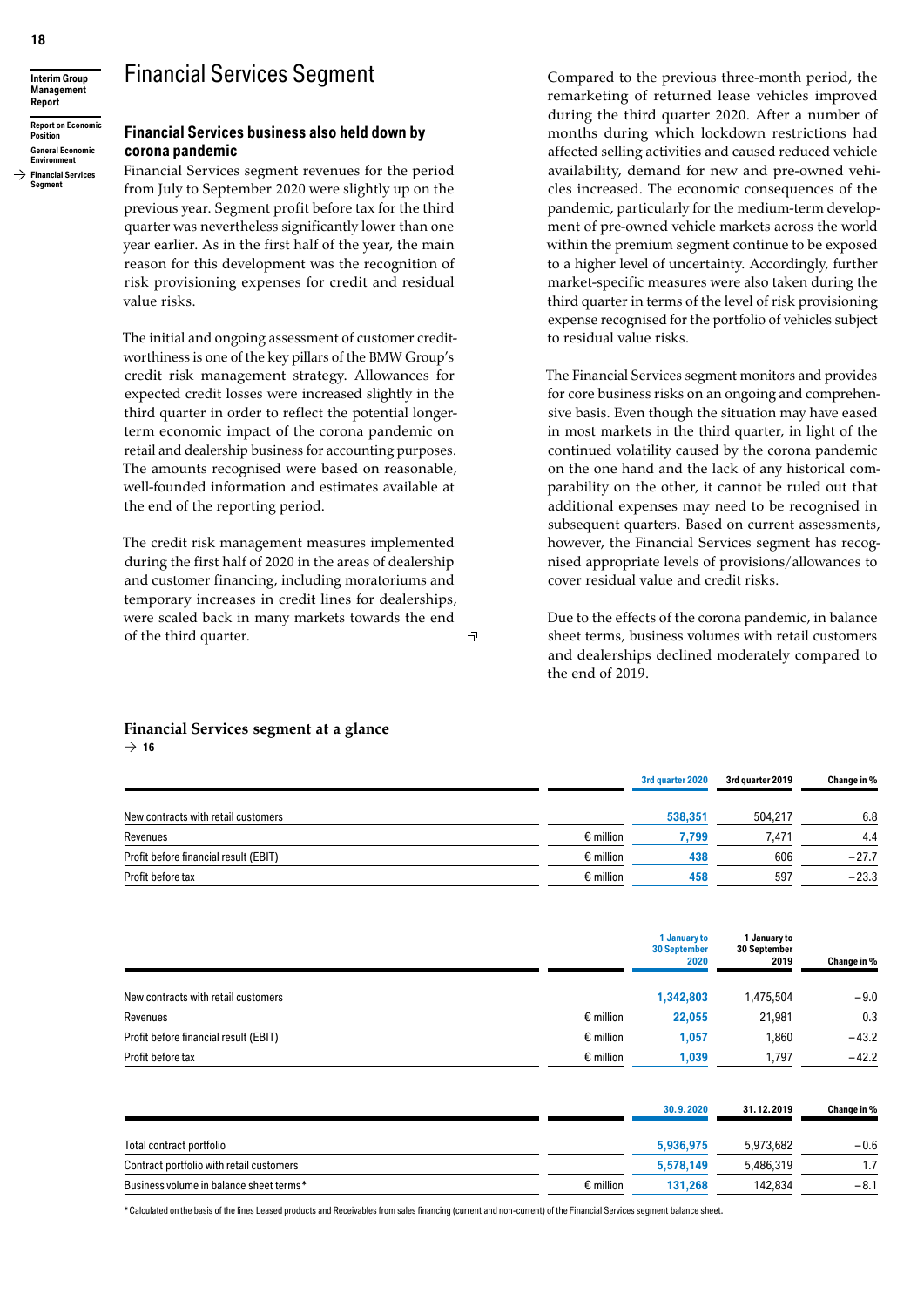**Interim Group Management Report Report on Economic Position**

#### **General Economic Environment**

 $\rightarrow$  Financial Services **Segment**

### **New business with retail customers up in third quarter**

With a total of 538,351 new contracts, credit financing and leasing business with retail customers grew solidly in the third quarter (2019: 504,217 contracts; + 6.8%), mainly due to the resurgent demand for financial products in Europe and China.

However, the total figure for the nine-month period fell moderately to 1,342,803 new contracts (2019: 1,475,504 new contracts;  $-9.0\%$ ), with new credit financing business down by 6.5% and new leasing business down by 13.9%. Overall, leasing accounted for 31.9% and credit financing for 68.1% of new business in the nine-month period under report.

Customer demand for pre-owned vehicles picked up strongly in some key sales markets. New contracts signed during the period from January to September included 305,369 credit financing and leasing contracts relating to pre-owned BMW and MINI brand vehicles (2019: 297,678 contracts; + 2.6%).

New business from credit financing and leasing contracts concluded with retail customers during the first nine months of the year fell moderately by 7.2% to € 41,311 million (2019: € 44,497 million).

In the period from January to September, 50.5%<sup>1</sup> The calculation of new BMW Group vehicles were either leased or financed by the Financial Services segment (2019: 51.4%; – 0.9 percentage points), and therefore in line with the previous year's level.

At 30 September 2020, a total of 5,578,149 credit financing and leasing contracts were in place with retail customers, slightly above the level recorded at the end of 2019 (31 December 2019: 5,486,319 contracts;  $+1.7\%$ ). While the number of new contracts signed in China grew solidly (+ 5.8 %) and in the Europe/Middle East/Africa region slightly (+3.5%), figures for the EU Bank<sup>2</sup> region remained at a similar level to the previous year (+ 0.8%). By contrast, the contract portfolios in the Americas and Asia / Pacific regions fell slightly by 1.1% and 1.7% respectively.

only includes automobile markets in which the Financial Services segment is represented by a consolidated entity or a branch office.

#### **Fleet business slightly down year-on-year**

Operating under the brand name Alphabet, the BMW Group offers leasing and financing arrangements as well as other specific services to commercial customers. A portfolio of 707,434 contracts was in place at 30 September 2020 (31 December 2019: 717,353 contracts; -1.4%).

#### **Dealership financing significantly down on previous year**

The total volume of dealership financing stood at € 15,040 million at 30 September 2020 and was therefore 29.1% lower than nine months earlier (31 December 2019:  $£21,227$  million) due to lower dealer inventory.

### **Eliminations**

The pre-tax effect of eliminations was a positive amount of  $£1,338$  million (2019: positive  $£236$  million) for the nine-month period and a negative amount of €16 million (2019: positive €109 million) for the third quarter.

The main drivers were reversal effects from the leased products portfolio and lower eliminations due to the decline in new leasing business.

**<sup>2</sup>** EU Bank comprises BMW Bank GmbH, with its branches in Italy, Spain and Portugal.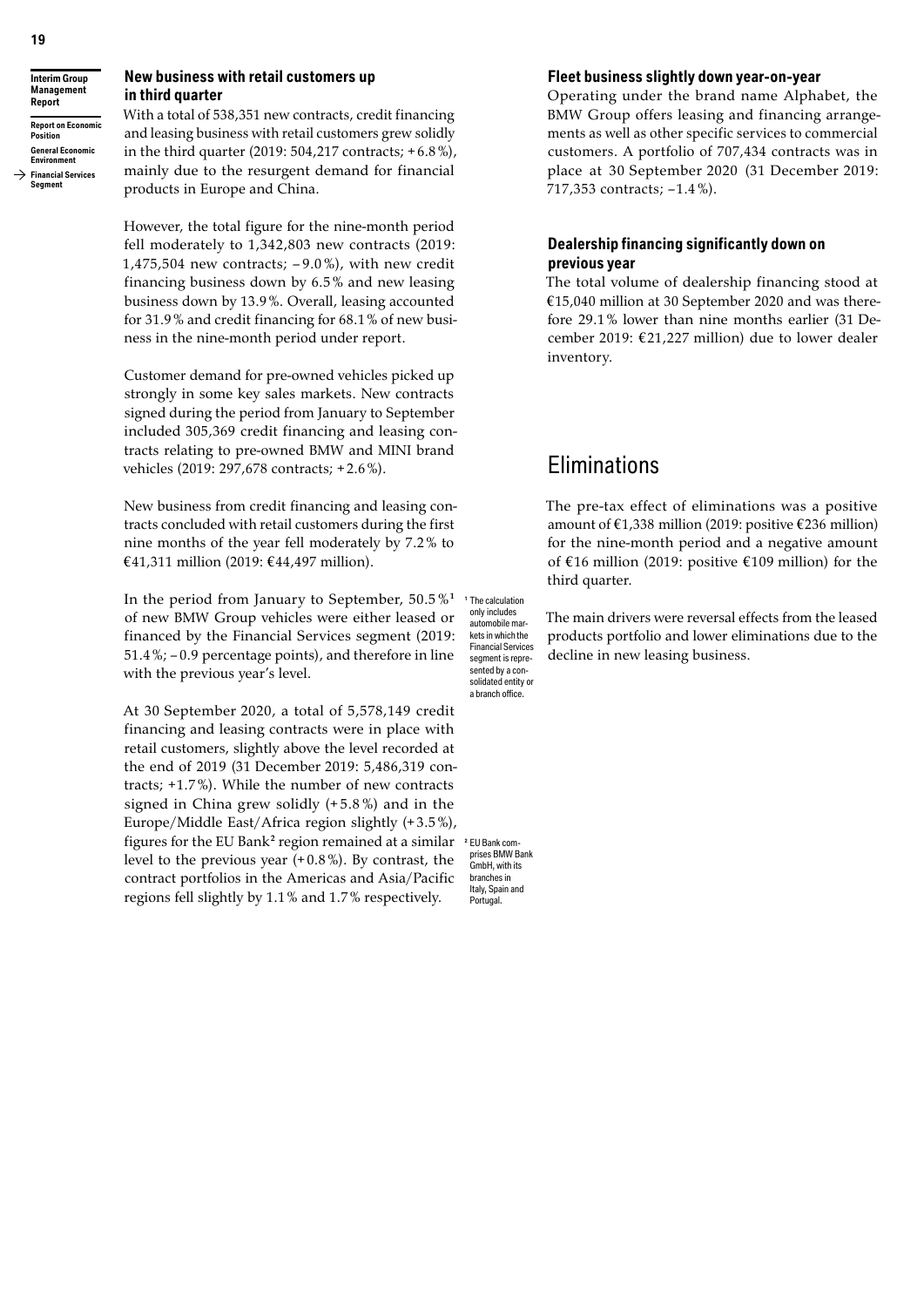**Interim Group Management Report**

**Report on Outlook, Risks and Opportunities Outlook**

# **REPORT ON OUTLOOK, RISKS AND OPPORTUNITIES**

**Contraction of global economy and automobile markets**

# **OUTLOOK**

The report on outlook, risks and opportunities describes the expected development of the BMW Group, including the significant risks and opportunities, from a Group management perspective. It contains forward-looking statements based on expectations and assessments that are subject to uncertainty. As a result, actual outcomes, including those attributable to political, legal and economic developments, could differ positively or negatively from those described below. More detailed information on this topic is provided in the Annual Report 2019 (Outlook, pp. 84, Risks and Opportunities, pp. 90).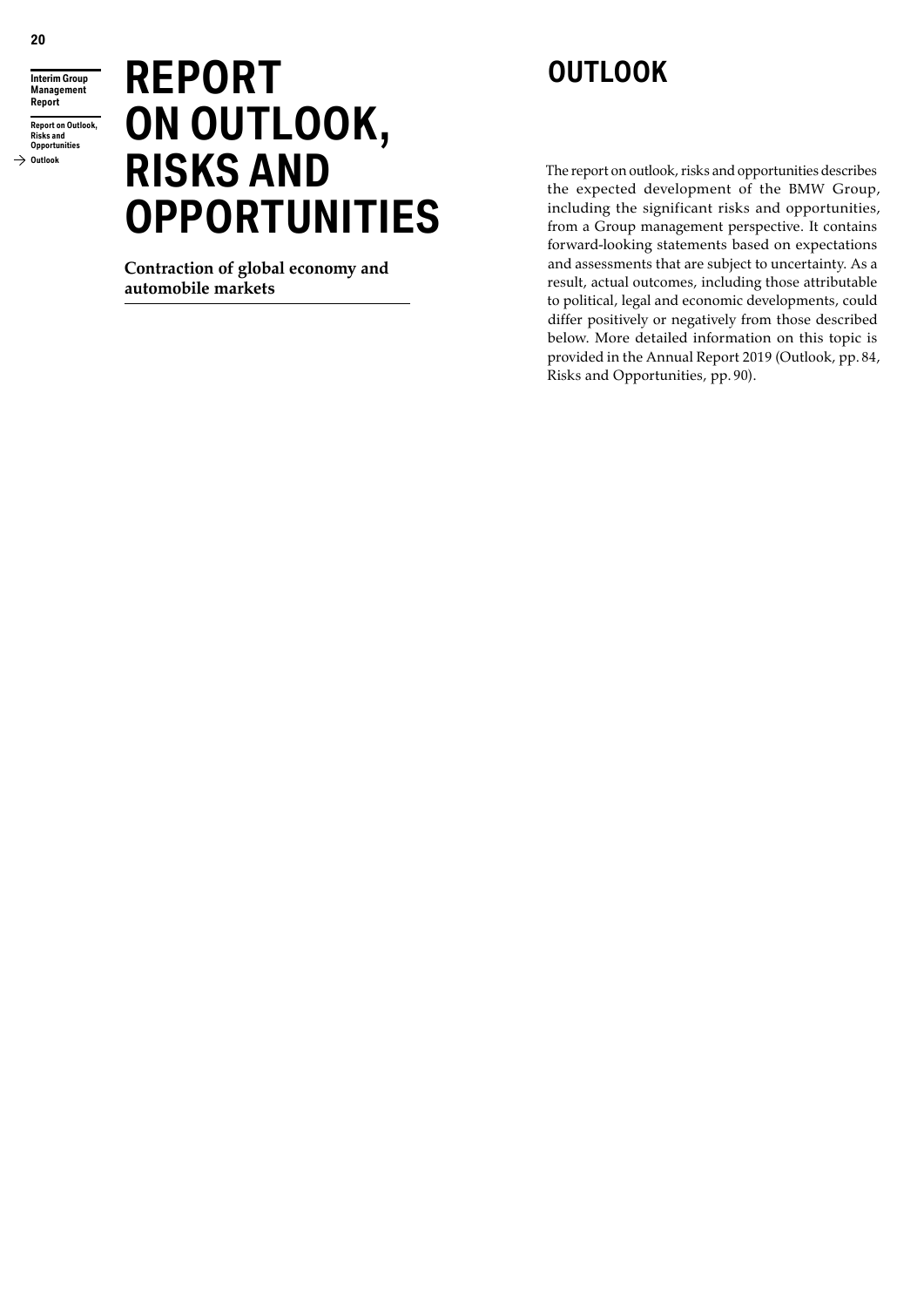**Interim Group Management Report Report on Outlook, Risks and** 

**Opportunities**  $\rightarrow$  Outlook

#### **International automobile markets**

International automobile markets are likely to contract significantly in 2020 as a result of corona-related lockdowns worldwide. The IMF currently expects global economic output to shrink by 4.4%. The scale of the downturn will largely depend on the further course of the pandemic and the economic stimulus programmes implemented in various countries.

#### **International automobile markets 2020**  $\rightarrow$  17

|                 | <b>Change in %</b> |
|-----------------|--------------------|
| EU              | $-25$              |
|                 |                    |
| thereof Germany | $-22$              |
| thereof France  | $-26$              |
| thereof Italy   | $-28$              |
| thereof Spain   | $-36$              |
| UK              | $-29$              |
| USA             | $-16$              |
| China           | $-7$               |
| Japan           | $-21$              |
| Total           | $-16$              |
|                 |                    |

### **Outlook for the BMW Group Assumptions used in the outlook**

At the time the Annual Report 2019 was published in March 2020, the BMW Group's assessment was still based on the assumption that the sales situation across all key markets would return to normal after a few weeks. Measures to contain the spread of the corona pandemic, such as lockdowns and restrictions on business, particularly in Europe and America, have since been extended and so far only very gradually eased. To some extent, the easing of lockdown measures has already been reversed. The prolonged restrictions put in place to curb the pandemic are weighing heavily on global growth and continue to cloud the economic outlook for 2020.

The current assessment assumes a further recovery in the fourth quarter, despite currently increasing infection figures in many markets. Since the beginning of November, restrictions in public and private life have been put back in place in large parts of Europe. This outlook does not take account of the potential impact of a protracted, deep recession in key sales markets, an economic downturn in China as a result of recessions in other economic regions, major market supply disruptions in the wake of even greater competition, or a significant deterioration in the situation with nationwide lockdowns and stricter containment measures in response to the corona pandemic.

The prevailing high level of uncertainty makes accurate forecasting difficult and has resulted in a combination of scenarios being incorporated in the forecast. This approach is reflected in the broader range of EBIT now being forecast for the Automotive segment for 2020.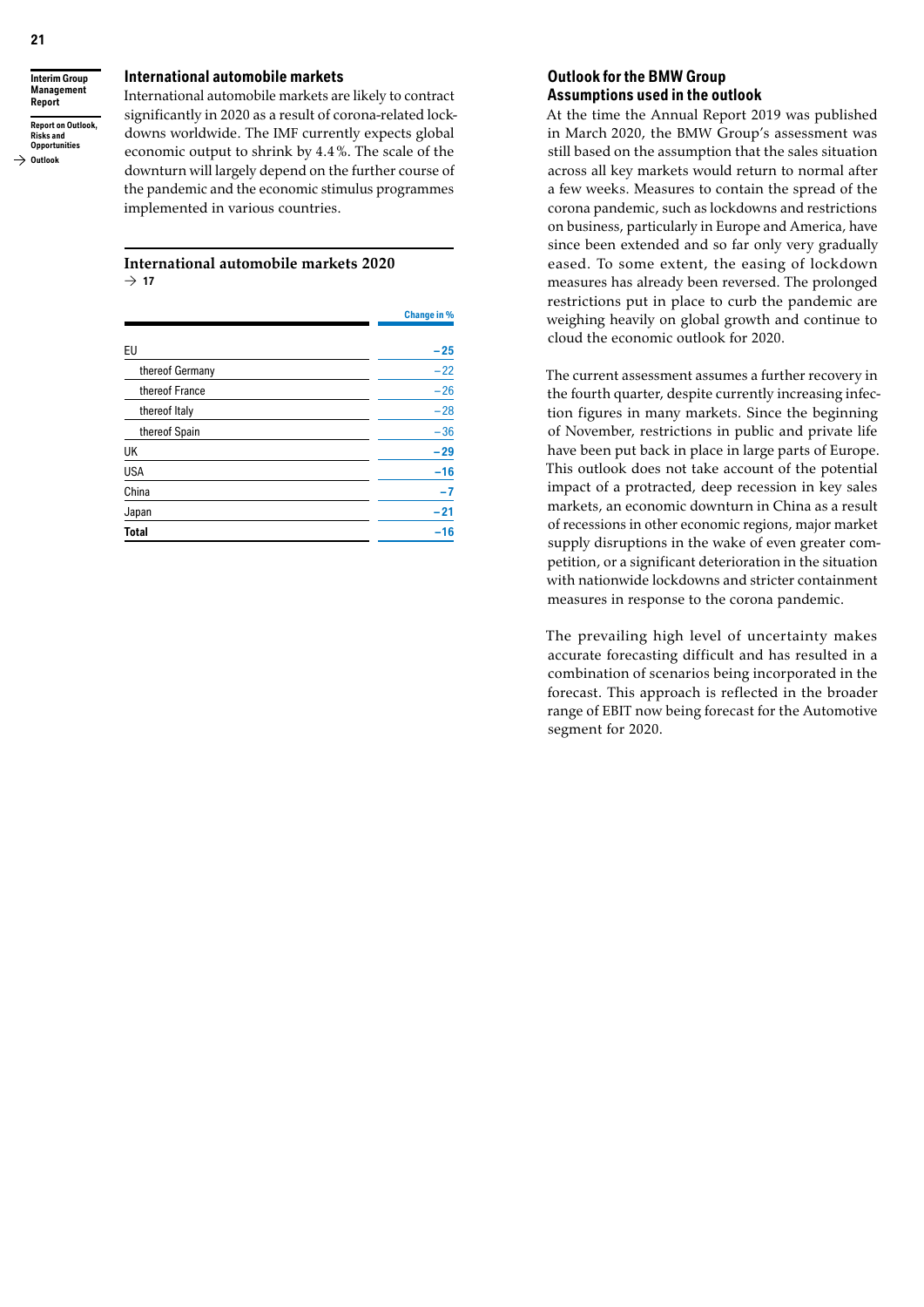**Interim Group Management Report Report on Outlook, Risks and** 

#### **Opportunities**  $\rightarrow$  Outlook

### **Overall assessment by Group management**

Within a volatile economic environment, dominated by the global spread of coronavirus, the BMW Group expects reported figures to be significantly down for the financial year 2020. Under normal circumstances, business would benefit from the numerous new automobile and motorcycle models as well as the individual mobility-related services on offer. However, this positive momentum is currently being outweighed by the impact of the negative developments currently affecting the global economy described above. Research and development expenses will remain at a high level in view of ongoing future-oriented projects. Driven by the global impact of the corona crisis, the BMW Group's pre-tax earnings for the current financial year are likely to decline significantly year-on-year.

Due to the proliferation of the virus, sales volumes in the Automotive segment are expected to be significantly down on the previous year. In light of the adverse factors described above, the Automotive segment EBIT margin is expected to lie within a range between 0 and 3 % in 2020, as already communicated in the Quarterly Statement to 31 March 2020. The segment RoCE**<sup>1</sup>** is also predicted to be well below the previous year's level. At the same time, fleet carbon dioxide emissions<sup>2</sup> are forecast to drop significantly, through which the emissions targets will be achieved.

The Financial Services segment is expected to be affected by an even steeper decline in new business as well as a volatile risk environment, mainly due to the unfavourable economic outlook. Accordingly, as previously reported, a moderate year-on-year decrease in segment RoE**<sup>3</sup>** is forecast.

Motorcycles segment deliveries to customers are expected to decrease moderately over the year as a whole. The EBIT margin is currently forecast to lie within a range between 3 and 5%, with RoCE significantly below the previous year's level.

The targets are to be achieved with a workforce size which – based on the new method of calculation described in the Annual Report 2019 – will be slightly below the level recorded one year earlier. The planned reduction will be achieved through a combination of natural fluctuation and voluntary agreements. Vocational training, however, will be continued at the same high level as in the previous year.

The prevailing extreme level of uncertainty – exacerbated in particular by the further spread of coronavirus and driven by economic and political developments such as the outcome of the negotiations between the EU and the UK on a trade agreement by 31 December 2020 as well as international trade and customs policies – may cause economic developments in many regions to differ markedly from even the most recently expected trends and outcomes. Any such deviations could have a further significant impact on the business performance of the BMW Group.

Furthermore, the actual business performance of the BMW Group may also differ from current expectations as a result of the risks and opportunities described in the Report on Risk and Opportunities (pp. 88) of the Annual Report 2019.

**<sup>3</sup>** RoE in the Financial Services segment is calculated as segment profit before taxes, divided by the average amount of equity capital attributable to the Financial Services segment balance sheet.

**<sup>1</sup>** RoCE in the Automotive and Motorcycles segments is measured on the basis of relevant segment profit before financial result and the average amount of capital employed in the segment concerned. Capital employed corresponds to the sum of all current and non-current operational assets, less liabilities that generally do not incur interest. **<sup>2</sup>** EU-28.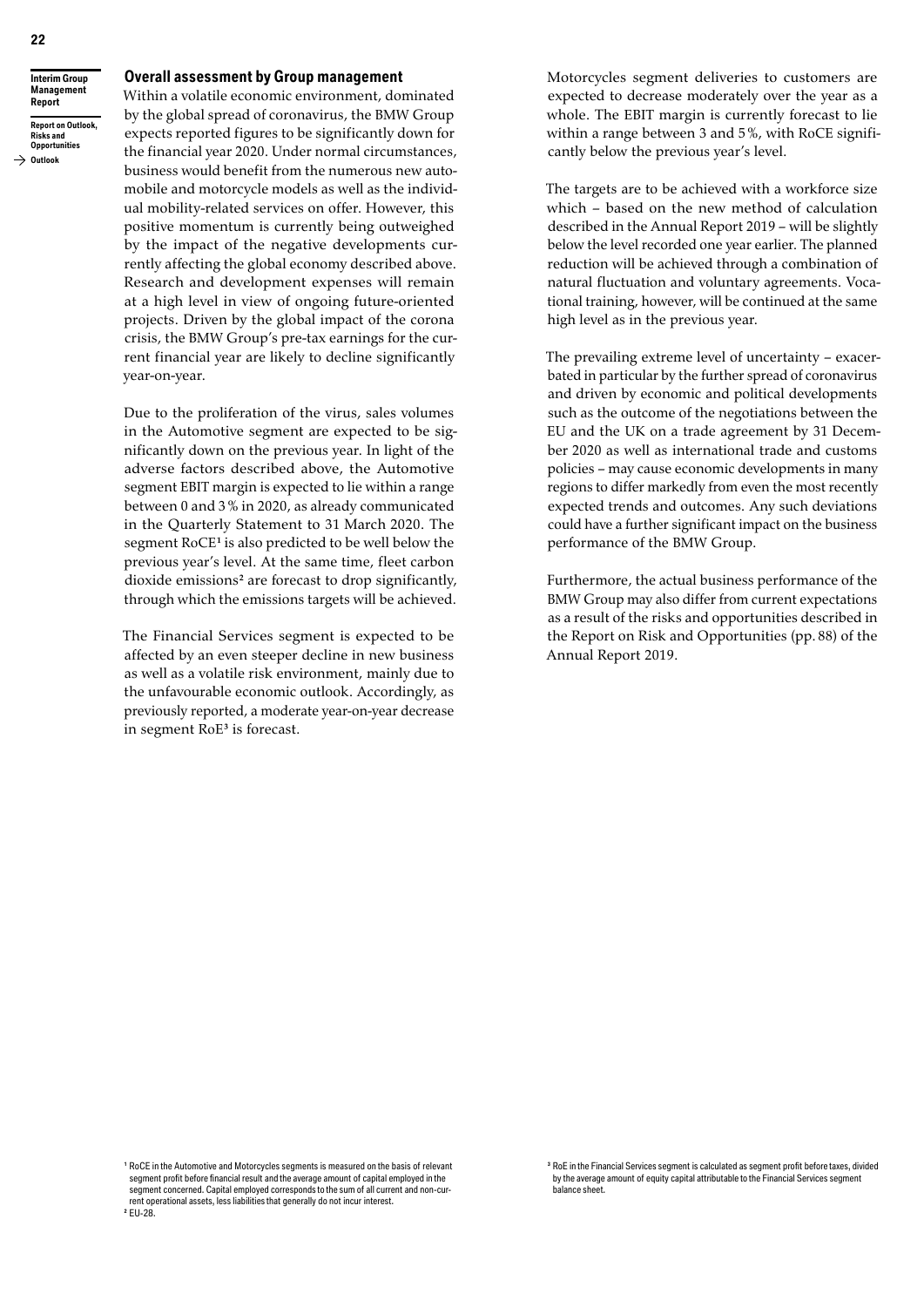$\rightarrow$  Outlook

**Interim Group Management Report Report on Outlook, Risks and Opportunities**

### **BMW Group Key performance indicators**

In almost all aspects, the BMW Group continues to stand by the adjusted outlook for the financial year 2020 presented in the Quarterly Statement to 31 March 2020. The original outlook for deliveries to customers by the Motorcycles segment has, however, been adjusted from a significant decrease to a moderate decrease. The following outlook therefore now applies for key performance indicators:

#### **BMW Group key performance indicators**  $\rightarrow$  18

|                                         |                       | 2019<br>reported | 2019<br>adjusted | 2020<br>Outlook <sup>1</sup> |
|-----------------------------------------|-----------------------|------------------|------------------|------------------------------|
|                                         |                       |                  |                  |                              |
| <b>GROUP</b>                            |                       |                  |                  |                              |
| Profit before tax                       | $\epsilon$ million    | 7,118            |                  | significant decrease         |
| Workforce at year-end                   |                       | 133,778          | 126,016          | slight decrease              |
| <b>AUTOMOTIVE SEGMENT</b>               |                       |                  |                  |                              |
| Deliveries to customers <sup>2</sup>    | units                 | 2,538,367        |                  | significant decrease         |
| Fleet emissions <sup>3</sup>            | g CO <sub>2</sub> /km | 127              |                  | significant decrease         |
| <b>EBIT</b> margin                      | $\frac{0}{0}$         | 4.9              |                  | between 0 and 3              |
| Return on capital employed <sup>4</sup> | $\%$                  | 29.0             |                  | significant decrease         |
| MOTORCYCLES SEGMENT                     |                       |                  |                  |                              |
| Deliveries to customers                 | units                 | 175,162          |                  | moderate decrease            |
| <b>EBIT</b> margin                      | $\frac{0}{0}$         | 8.2              |                  | between 3 and 5              |
| Return on capital employed <sup>4</sup> | $\frac{0}{0}$         | 29.4             | ۰                | significant decrease         |
| <b>FINANCIAL SERVICES SEGMENT</b>       |                       |                  |                  |                              |
| Return on equity <sup>5</sup>           | $\%$                  | 15.0             |                  | moderate decrease            |

구

**<sup>1</sup>** Based on adjusted figures.

<sup>2</sup> Including the joint venture BMW Brilliance Automotive Ltd., Shenyang (2019: 538,612 units).

**<sup>3</sup>** EU-28.

**<sup>4</sup>** RoCE in the Automotive and Motorcycles segments is measured on the basis of relevant segment profit before financial result and the average amount of capital employed in the segment concerned.

Capital employed corresponds to the sum of all current and non-current operational assets, less liabilities that generally do not incur interest.<br>『 RoE in the Financial Services segment is calculated as segment profit befo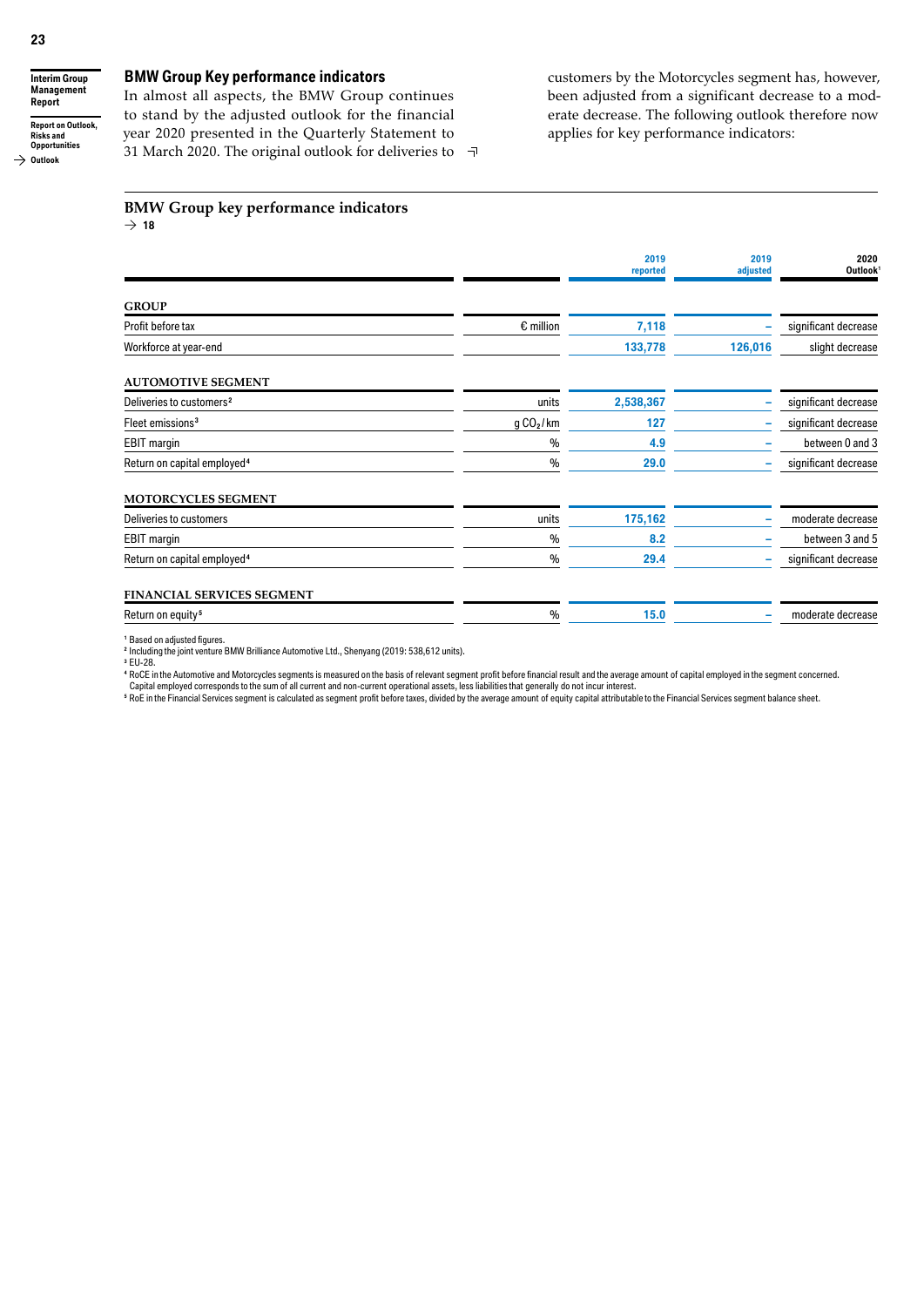## **RISKS AND OPPORTUNITIES**

**Report Report on Outlook, Risks and Opportunities**

**Interim Group Management** 

**Risks and Opportunities**

> As a globally operating enterprise, the BMW Group is exposed to a broad range of risks and opportunities. The Group's corporate success is based on leveraging perceived opportunities as they present themselves. In order to drive growth, boost profitability, bolster efficiency and operate sustainably going forward, the BMW Group also needs to take calculated risks.

> As a consequence of the corona pandemic, risks associated with macroeconomic and financial conditions have increased significantly both short-term and medium-term compared with the assessment presented in the Annual Report 2019. The level of risk due to the negative impact of the pandemic on the BMW Group's supply chains, production and sales volumes is still assessed as high. After a more stable phase for the economy in the third quarter, the pandemic is now clearly regaining momentum. In light of the containment measures required as well as the economic impact, a high level of uncertainty remains. Moreover, the pandemic has affected markets to widely differing degrees. For this reason, demand for automobiles is only likely to recover at a very sluggish rate in many markets. If the corona pandemic takes a turn for the worse and the global economy deteriorates significantly, the risk exposure could be considerable, particularly on the demand side. With these risks in mind, the BMW Group is continuously monitoring developments on world markets and preparing for all possible scenarios. Likewise, the impact of the corona pandemic on capital markets, on the measurement of receivables and on residual values is also assessed as high. In this context, the risk exposure includes increases in financing costs, credit defaults and remarketing losses in the Financial Services segment.

> In parallel, the progress of negotiations on a free trade agreement between the EU and the UK and developments in global trade policy will continue to be closely monitored.

> Changes in the risk profile are continuously assessed and factored into the current and long-term forecasts as deemed necessary.

> Further information on risks and opportunities as well as on the methods employed to manage them is also available in the "Report on Risks and Opportunities" section of the Annual Report 2019 (pp. 88).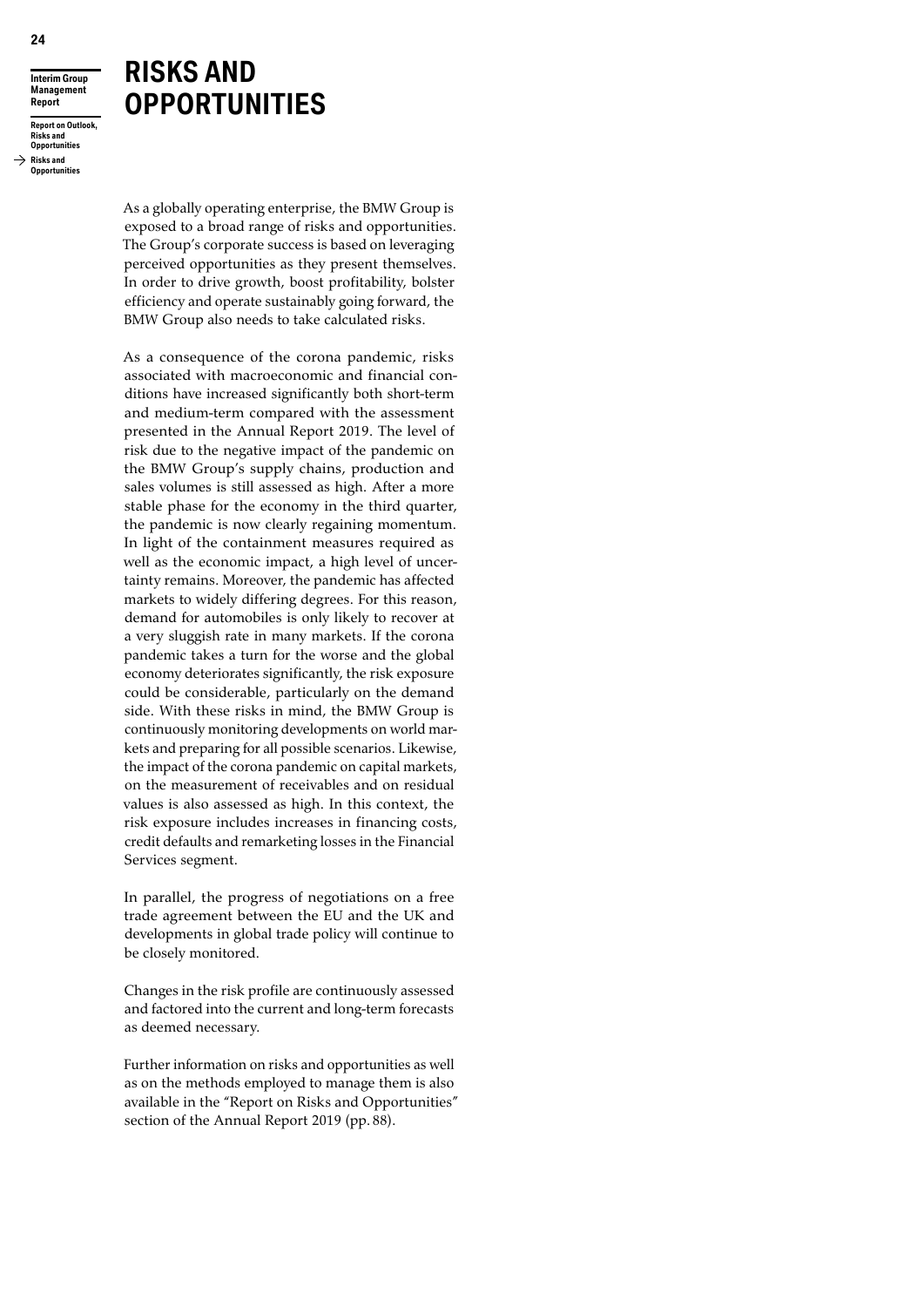# **INTERIM GROUP FINANCIAL STATEMENTS**

 **Page <sup>26</sup> Income Statement**

- **Page <sup>30</sup> Balance Sheet**
- **Page <sup>32</sup> Cash Flow Statement**

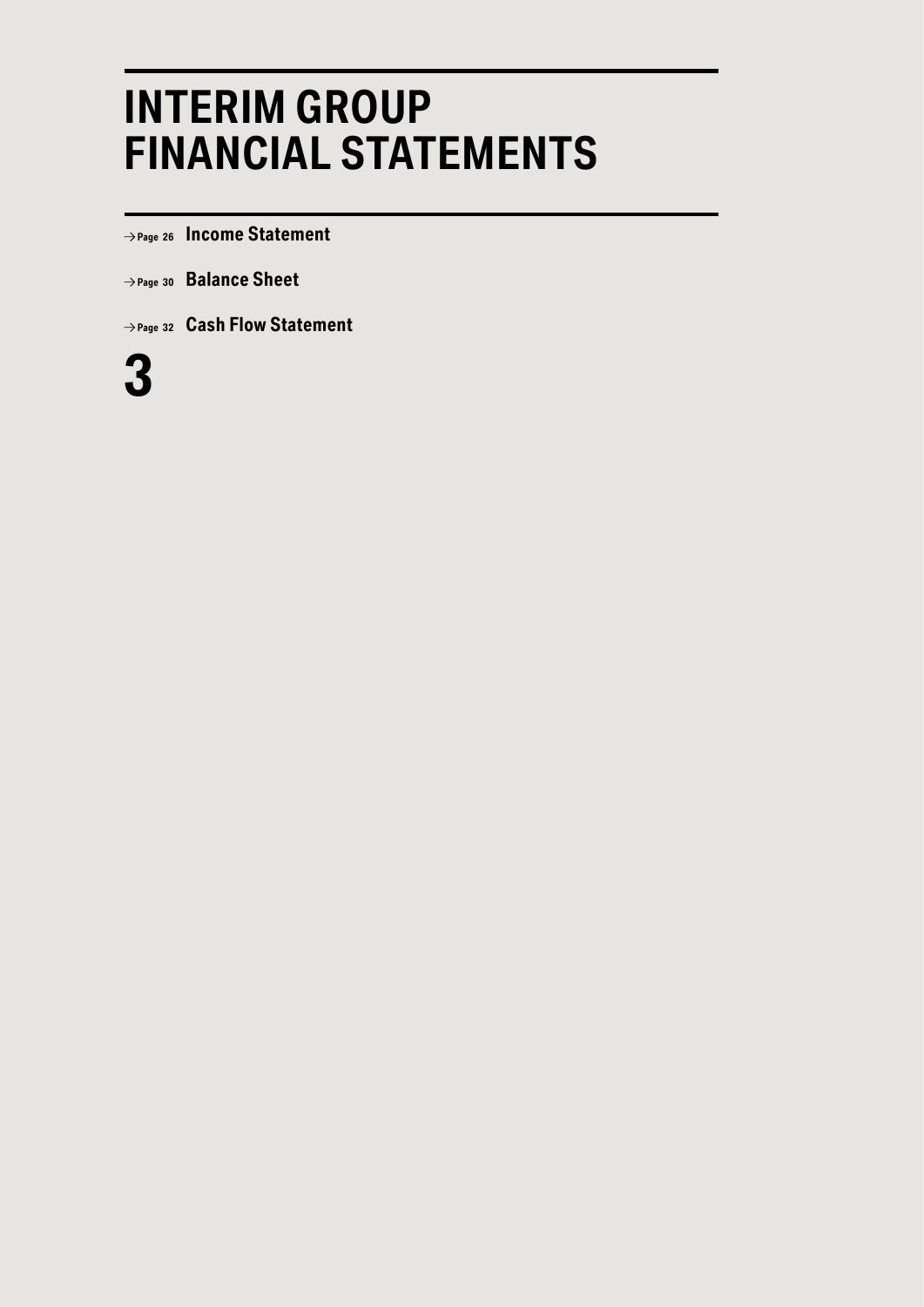

**BMW Group Income Statement**

# **BMW GROUP INCOME STATEMENT**

#### **Income Statements for Group and Segments for the period from 1 January to 30 September**  $\rightarrow$  19

|                                                             | Group     |           | Automotive |           | Motorcycles              |                          |
|-------------------------------------------------------------|-----------|-----------|------------|-----------|--------------------------|--------------------------|
| in $\epsilon$ million                                       | 2020      | 2019      | 2020       | 2019      | 2020                     | 2019                     |
| Revenues                                                    | 69,508    | 74,844    | 54,829     | 64,853    | 1,716                    | 1,871                    |
| Cost of sales                                               | $-60,668$ | $-61,674$ | $-49,546$  | $-55,193$ | $-1,445$                 | $-1,460$                 |
| <b>Gross profit</b>                                         | 8,840     | 13,170    | 5,283      | 9,660     | 271                      | 411                      |
| Selling and administrative expenses                         | $-6,258$  | $-6,665$  | $-5,136$   | $-5,511$  | $-162$                   | $-186$                   |
| Other operating income                                      | 705       | 455       | 735        | 461       | $\cdot$                  | $\overline{2}$           |
| Other operating expenses                                    | $-654$    | $-1,881$  | $-730$     | $-1,936$  | $-1$                     | $-1$                     |
| Profit/loss before financial result                         | 2,633     | 5,079     | 152        | 2,674     | 110                      | 226                      |
| Result from equity accounted investments                    | 787       | 379       | 787        | 379       | $\sim$                   | $\overline{\phantom{0}}$ |
| Interest and similar income                                 | 80        | 102       | 182        | 277       | $\sim$                   |                          |
| Interest and similar expenses                               | $-256$    | $-297$    | $-381$     | $-472$    | $-2$                     | $-5$                     |
| Other financial result                                      | $-282$    | $-200$    | 27         | 131       | $\sim$                   |                          |
| <b>Financial result</b>                                     | 329       | $-16$     | 615        | 315       | $-2$                     | $-4$                     |
| Profit/loss before tax                                      | 2,962     | 5,063     | 767        | 2,989     | 108                      | 222                      |
| Income taxes                                                | $-785$    | $-1,493$  | $-207$     | $-875$    | $-32$                    | $-70$                    |
| Profit/loss from continuing operations                      | 2,177     | 3,570     | 560        | 2,114     | 76                       | 152                      |
| Profit / loss from discontinued operations                  |           | 44        |            | 44        | $\overline{\phantom{a}}$ | $\overline{\phantom{0}}$ |
| Net profit / loss                                           | 2,177     | 3,614     | 560        | 2,158     | 76                       | 152                      |
| Attributable to minority interest                           | 67        | 78        | 15         | 19        | $\overline{\phantom{a}}$ | $\overline{\phantom{0}}$ |
| Attributable to shareholders of BMW AG                      | 2,110     | 3,536     | 545        | 2,139     | 76                       | 152                      |
| Basic earnings per share of common stock in €               | 3.20      | 5.37      |            |           |                          |                          |
| Basic earnings per share of preferred stock in $\epsilon$   | 3.21      | 5.38      |            |           |                          |                          |
| Dilutive effects                                            |           |           |            |           |                          |                          |
| Diluted earnings per share of common stock in $\epsilon$    | 3.20      | 5.37      |            |           |                          |                          |
| Diluted earnings per share of preferred stock in $\epsilon$ | 3.21      | 5.38      |            |           |                          |                          |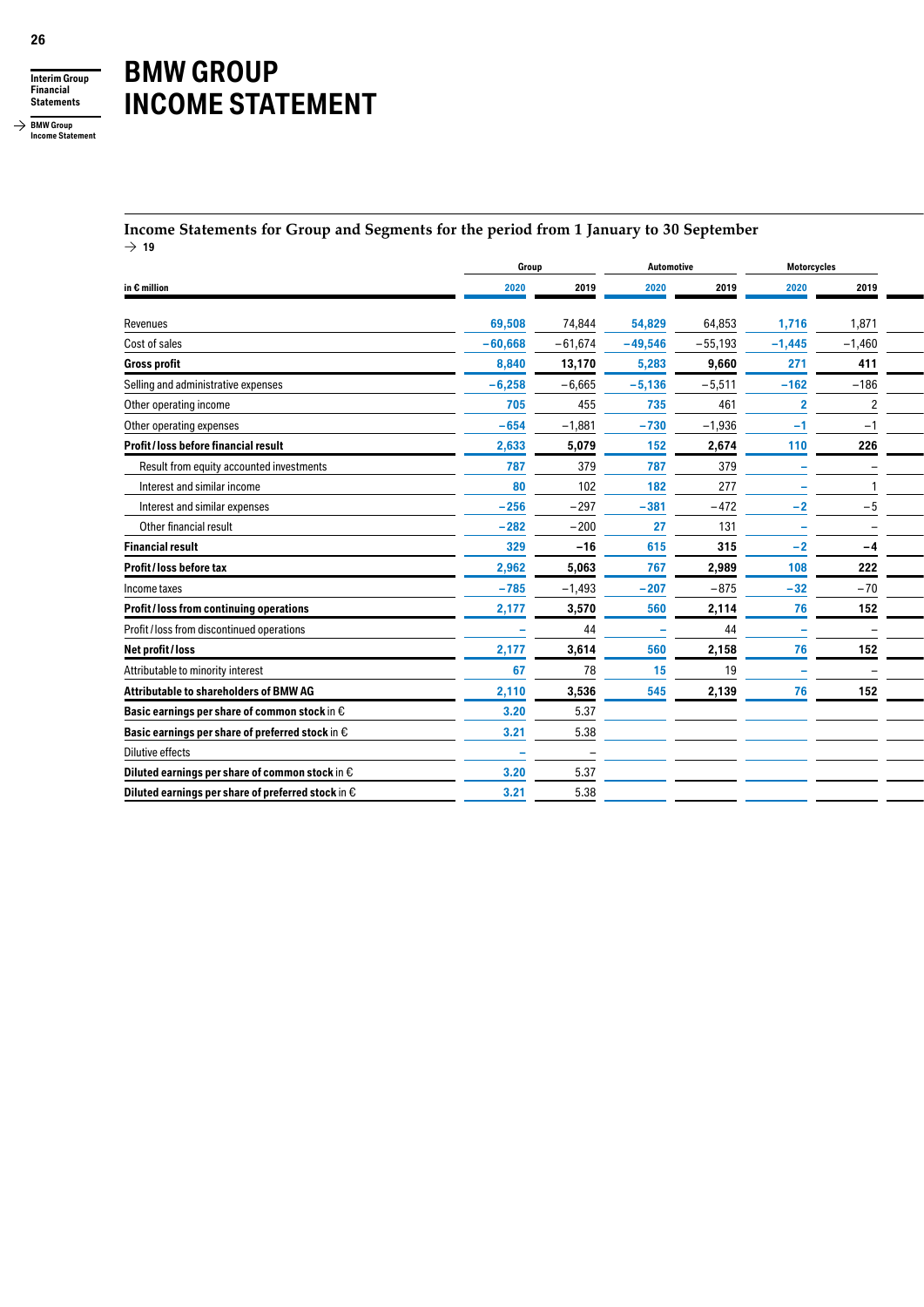|                                                              |                          | Eliminations             |                          | <b>Other Entities</b>    |                          | <b>Financial Services</b> |
|--------------------------------------------------------------|--------------------------|--------------------------|--------------------------|--------------------------|--------------------------|---------------------------|
|                                                              | 2019                     | 2020                     | 2019                     | 2020                     | 2019                     | 2020                      |
| Revenues                                                     | $-13,865$                | $-9,093$                 |                          |                          | 21,981                   | 22,055                    |
| Cost of sales                                                | 14,149                   | 10,325                   |                          |                          | $-19,170$                | $-20,002$                 |
| <b>Gross profit</b>                                          | 284                      | 1,232                    |                          |                          | 2,811                    | 2,053                     |
| Selling and administrative expenses                          | 15                       | 27                       | $-17$                    | $-17$                    | $-966$                   | $-970$                    |
| Other operating income                                       | $-144$                   | $-174$                   | 82                       | 120                      | 54                       | 22                        |
| Other operating expenses                                     | 157                      | 186                      | $-62$                    | $-61$                    | $-39$                    | $-48$                     |
| Profit/loss before financial result                          | 312                      | 1,271                    |                          | 43                       | 1,860                    | 1,057                     |
| Result from equity accounted investments                     |                          |                          | $\overline{\phantom{0}}$ | $\overline{\phantom{a}}$ |                          | ٠                         |
| Interest and similar income                                  | $-1,319$                 | $-1,025$                 | 1,142                    | 921                      |                          |                           |
| Interest and similar expenses                                | 1,243                    | 1,092                    | $-1,059$                 | $-962$                   | $-4$                     | $-3$                      |
| Other financial result                                       | $\overline{\phantom{0}}$ | $\sim$                   | $-271$                   | $-292$                   | $-60$                    | $-17$                     |
| <b>Financial result</b>                                      | $-76$                    | 67                       | $-188$                   | $-333$                   | $-63$                    | $-18$                     |
| Profit/loss before tax                                       | 236                      | 1,338                    | $-181$                   | $-290$                   | 1,797                    | 1,039                     |
| Income taxes                                                 | $-74$                    | $-351$                   | 55                       | 80                       | $-529$                   | $-275$                    |
| Profit/loss from continuing operations                       | 162                      | 987                      | $-126$                   | $-210$                   | 1,268                    | 764                       |
| Profit / loss from discontinued operations                   | $\overline{\phantom{0}}$ | $\overline{\phantom{a}}$ | $\overline{\phantom{a}}$ | $\overline{\phantom{a}}$ | $\overline{\phantom{0}}$ |                           |
| Net profit / loss                                            | 162                      | 987                      | $-126$                   | $-210$                   | 1,268                    | 764                       |
| Attributable to minority interest                            | $\overline{\phantom{a}}$ | $\overline{\phantom{a}}$ | $\overline{\phantom{0}}$ | -1                       | 59                       | 53                        |
| Attributable to shareholders of BMW AG                       | 162                      | 987                      | $-126$                   | $-209$                   | 1,209                    | 711                       |
| Basic earnings per share of common stock in $\epsilon$       |                          |                          |                          |                          |                          |                           |
| Basic earnings per share of preferred stock in $\mathfrak e$ |                          |                          |                          |                          |                          |                           |
| Dilutive effects                                             |                          |                          |                          |                          |                          |                           |
| Diluted earnings per share of common stock in $\epsilon$     |                          |                          |                          |                          |                          |                           |
| Diluted earnings per share of preferred stock in $\epsilon$  |                          |                          |                          |                          |                          |                           |
|                                                              |                          |                          |                          |                          |                          |                           |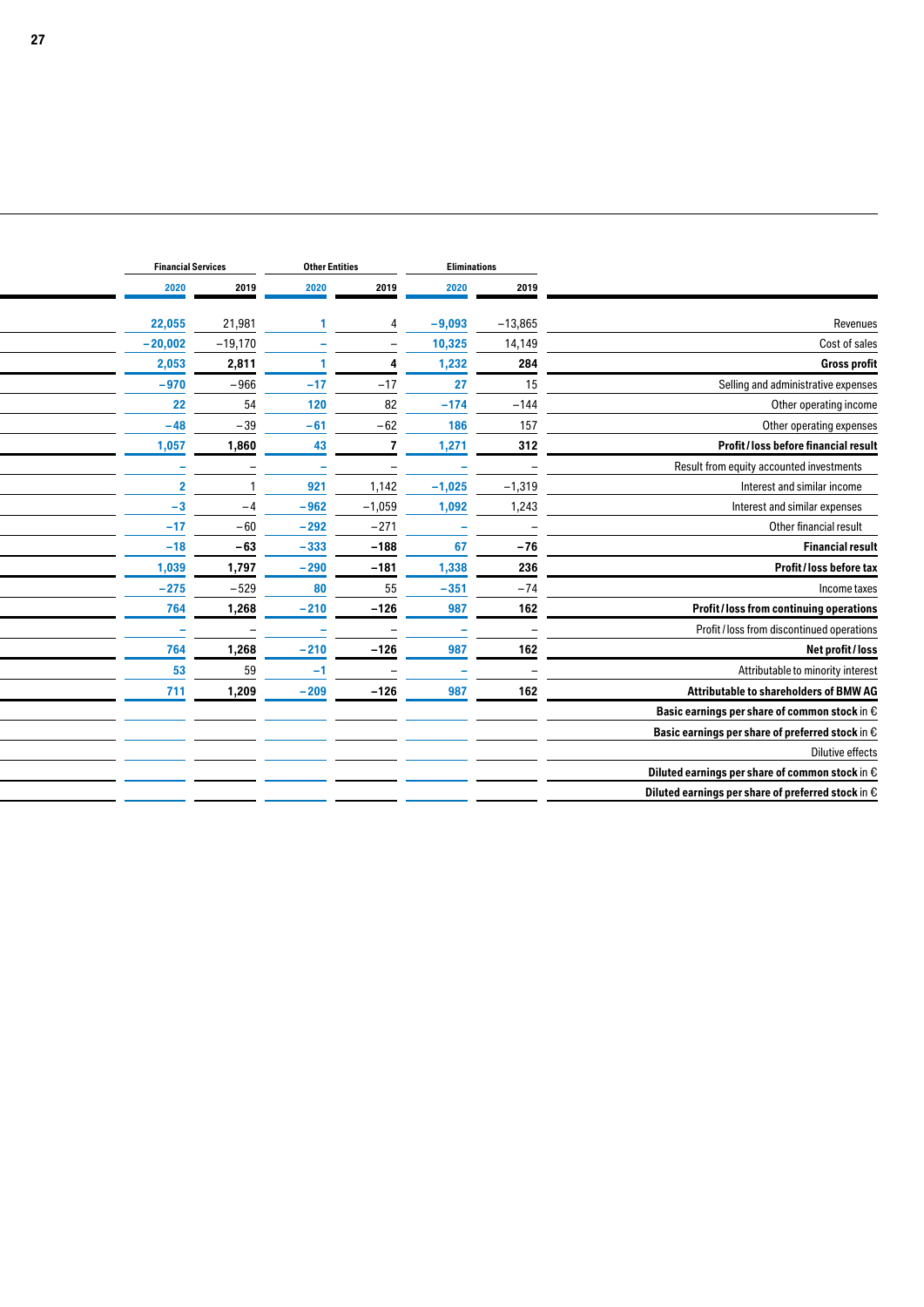

**BMW Group Income Statement**

# **BMW GROUP INCOME STATEMENT**

#### **Income Statements for Group and Segments for the period from 1 July to 30 September**  $\rightarrow$  20

|                                                                     | Group<br>Automotive |                          |                 | Motorcycles              |                          |                          |
|---------------------------------------------------------------------|---------------------|--------------------------|-----------------|--------------------------|--------------------------|--------------------------|
| in $\epsilon$ million                                               | 2020                | 2019                     | 2020            | 2019                     | 2020                     | 2019                     |
| Revenues                                                            | 26,283              | 26,667                   | 21,962          | 23,016                   | 637                      | 558                      |
| Cost of sales                                                       | $-22,268$           | $-22,098$                | $-18,752$       | $-19,631$                | $-541$                   | $-461$                   |
| <b>Gross profit</b>                                                 | 4,015               | 4,569                    | 3,210           | 3,385                    | 96                       | 97                       |
| Selling and administrative expenses                                 | $-2,099$            | $-2,242$                 | $-1,722$        | $-1,835$                 | $-52$                    | $-63$                    |
| Other operating income                                              | 188                 | 140                      | 186             | 153                      | $\overline{2}$           | ົ                        |
| Other operating expenses                                            | $-180$              | $-178$                   | $-197$          | $-188$                   | $-1$                     | -1                       |
| Profit/loss before financial result                                 | 1,924               | 2,289                    | 1,477           | 1,515                    | 45                       | 35                       |
| Result from equity accounted investments                            | 383                 | 191                      | 383             | 191                      | $\overline{\phantom{a}}$ |                          |
| Interest and similar income                                         | 24                  | 25                       | 46              | 86                       |                          |                          |
| Interest and similar expenses                                       | $-67$               | $-106$                   | $-100$          | $-165$                   | $-1$                     | $\overline{\phantom{0}}$ |
| Other financial result                                              | 200                 | $-151$                   | 54              | $-94$                    |                          |                          |
| <b>Financial result</b>                                             | 540                 | $-41$                    | 383             | 18                       | $-1$                     | $\overline{\phantom{0}}$ |
| Profit/loss before tax                                              | 2,464               | 2,248                    | 1,860           | 1,533                    | 44                       | 35                       |
| Income taxes                                                        | $-649$              | $-702$                   | $-500$          | $-470$                   | $-14$                    | $-15$                    |
| Profit/loss from continuing operations                              | 1,815               | 1,546                    | 1,360           | 1,063                    | 30                       | 20                       |
| Profit / loss from discontinued operations                          | ۰                   | $\overline{\phantom{0}}$ |                 | $\overline{\phantom{0}}$ | $\overline{\phantom{a}}$ | $\overline{\phantom{0}}$ |
| Net profit/loss                                                     | 1,815               | 1,546                    | 1,360           | 1,063                    | 30                       | 20                       |
| Attributable to minority interest                                   | 29                  | 25                       | 10 <sub>1</sub> | 6                        | $\overline{\phantom{a}}$ | $\overline{\phantom{a}}$ |
| Attributable to shareholders of BMW AG                              | 1,786               | 1,521                    | 1,350           | 1,057                    | 30                       | 20                       |
| Basic earnings per share of common stock in $\epsilon$              | 2.71                | 2.31                     |                 |                          |                          |                          |
| Basic earnings per share of preferred stock in $\epsilon$           | 2.71                | 2.31                     |                 |                          |                          |                          |
| <b>Dilutive effects</b>                                             |                     | $\overline{\phantom{a}}$ |                 |                          |                          |                          |
| Diluted earnings per share of common stock in $\mathop{\mathsf{E}}$ | 2.71                | 2.31                     |                 |                          |                          |                          |
| Diluted earnings per share of preferred stock in $\epsilon$         | 2.71                | 2.31                     |                 |                          |                          |                          |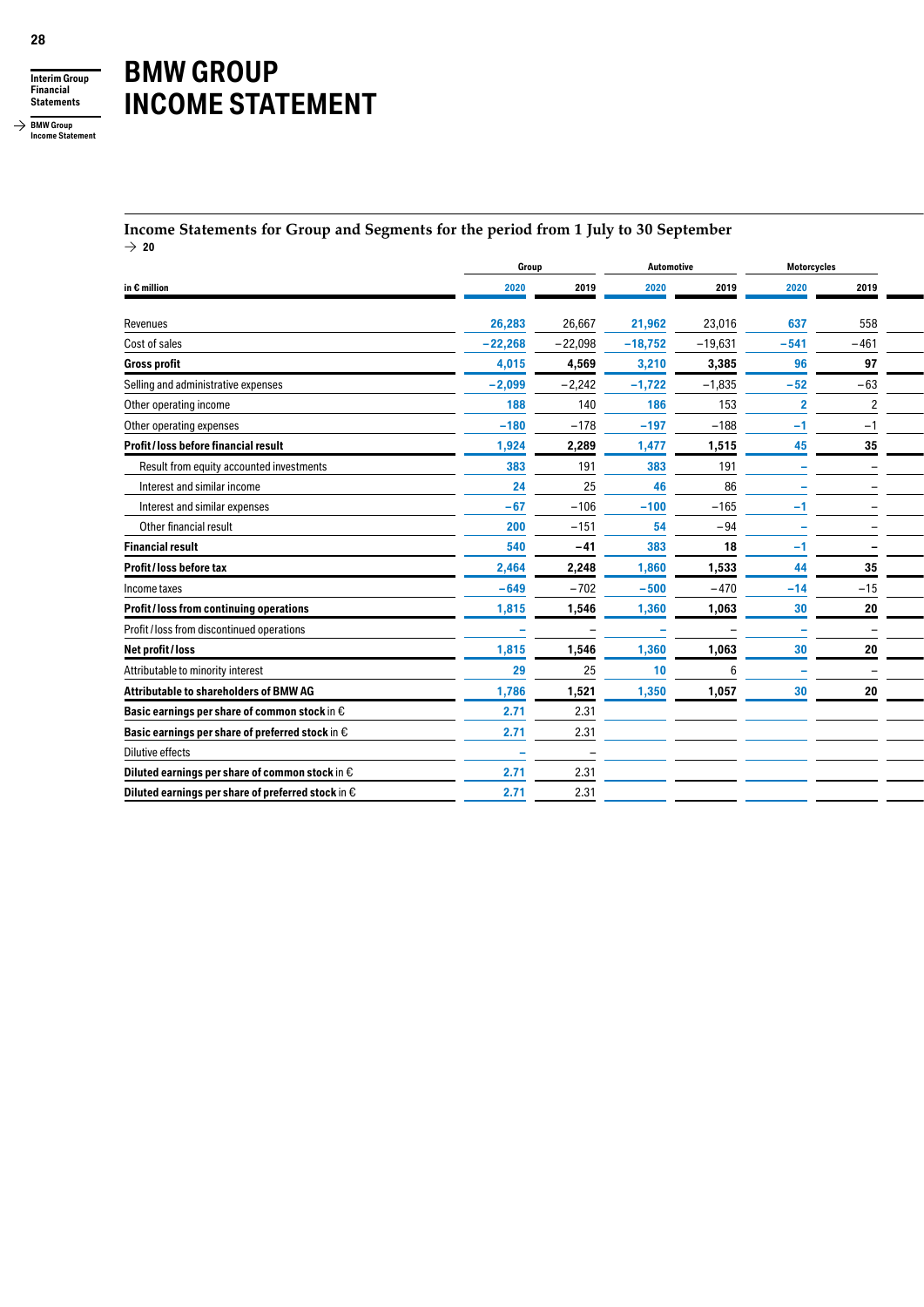|                                                              |                          | Eliminations             |                          |                          |          |          | <b>Other Entities</b> |  |  |  | <b>Financial Services</b> |  |
|--------------------------------------------------------------|--------------------------|--------------------------|--------------------------|--------------------------|----------|----------|-----------------------|--|--|--|---------------------------|--|
|                                                              | 2019                     | 2020                     | 2019                     | 2020                     | 2019     | 2020     |                       |  |  |  |                           |  |
| Revenues                                                     | $-4,379$                 | $-4,115$                 |                          | $\overline{\phantom{a}}$ | 7,471    | 7,799    |                       |  |  |  |                           |  |
| Cost of sales                                                | 4,506                    | 4,033                    |                          |                          | $-6,512$ | $-7,008$ |                       |  |  |  |                           |  |
| <b>Gross profit</b>                                          | 127                      | $-82$                    |                          |                          | 959      | 791      |                       |  |  |  |                           |  |
| Selling and administrative expenses                          | 11                       | 22                       | $-7$                     | $-3$                     | $-348$   | $-344$   |                       |  |  |  |                           |  |
| Other operating income                                       | $-62$                    | $-53$                    | 33                       | 41                       | 14       | 12       |                       |  |  |  |                           |  |
| Other operating expenses                                     | 56                       | 59                       | $-26$                    | $-20$                    | $-19$    | $-21$    |                       |  |  |  |                           |  |
| Profit/loss before financial result                          | 132                      | $-54$                    |                          | 18                       | 606      | 438      |                       |  |  |  |                           |  |
| Result from equity accounted investments                     | $\overline{\phantom{0}}$ |                          | $\overline{\phantom{a}}$ | $\overline{\phantom{a}}$ |          | ۰        |                       |  |  |  |                           |  |
| Interest and similar income                                  | $-444$                   | $-289$                   | 383                      | 267                      |          |          |                       |  |  |  |                           |  |
| Interest and similar expenses                                | 421                      | 327                      | $-361$                   | $-292$                   | $-1$     | $-1$     |                       |  |  |  |                           |  |
| Other financial result                                       | $\overline{\phantom{0}}$ | $\sim$                   | $-49$                    | 125                      | $-8$     | 21       |                       |  |  |  |                           |  |
| <b>Financial result</b>                                      | $-23$                    | 38                       | $-27$                    | 100                      | -9       | 20       |                       |  |  |  |                           |  |
| Profit/loss before tax                                       | 109                      | $-16$                    | $-26$                    | 118                      | 597      | 458      |                       |  |  |  |                           |  |
| Income taxes                                                 | $-34$                    | 14                       |                          | $-33$                    | $-190$   | $-116$   |                       |  |  |  |                           |  |
| Profit/loss from continuing operations                       | 75                       | $-2$                     | $-19$                    | 85                       | 407      | 342      |                       |  |  |  |                           |  |
| Profit / loss from discontinued operations                   |                          | -                        |                          | $\sim$                   |          |          |                       |  |  |  |                           |  |
| Net profit / loss                                            | 75                       | $-2$                     | $-19$                    | 85                       | 407      | 342      |                       |  |  |  |                           |  |
| Attributable to minority interest                            | $\overline{\phantom{0}}$ | $\overline{\phantom{a}}$ | $\overline{\phantom{a}}$ | $\overline{\phantom{a}}$ | 19       | 19       |                       |  |  |  |                           |  |
| Attributable to shareholders of BMW AG                       | 75                       | -2                       | $-19$                    | 85                       | 388      | 323      |                       |  |  |  |                           |  |
| Basic earnings per share of common stock in $\mathfrak e$    |                          |                          |                          |                          |          |          |                       |  |  |  |                           |  |
| Basic earnings per share of preferred stock in $\mathfrak e$ |                          |                          |                          |                          |          |          |                       |  |  |  |                           |  |
| Dilutive effects                                             |                          |                          |                          |                          |          |          |                       |  |  |  |                           |  |
| Diluted earnings per share of common stock in $\epsilon$     |                          |                          |                          |                          |          |          |                       |  |  |  |                           |  |
| Diluted earnings per share of preferred stock in $\epsilon$  |                          |                          |                          |                          |          |          |                       |  |  |  |                           |  |
|                                                              |                          |                          |                          |                          |          |          |                       |  |  |  |                           |  |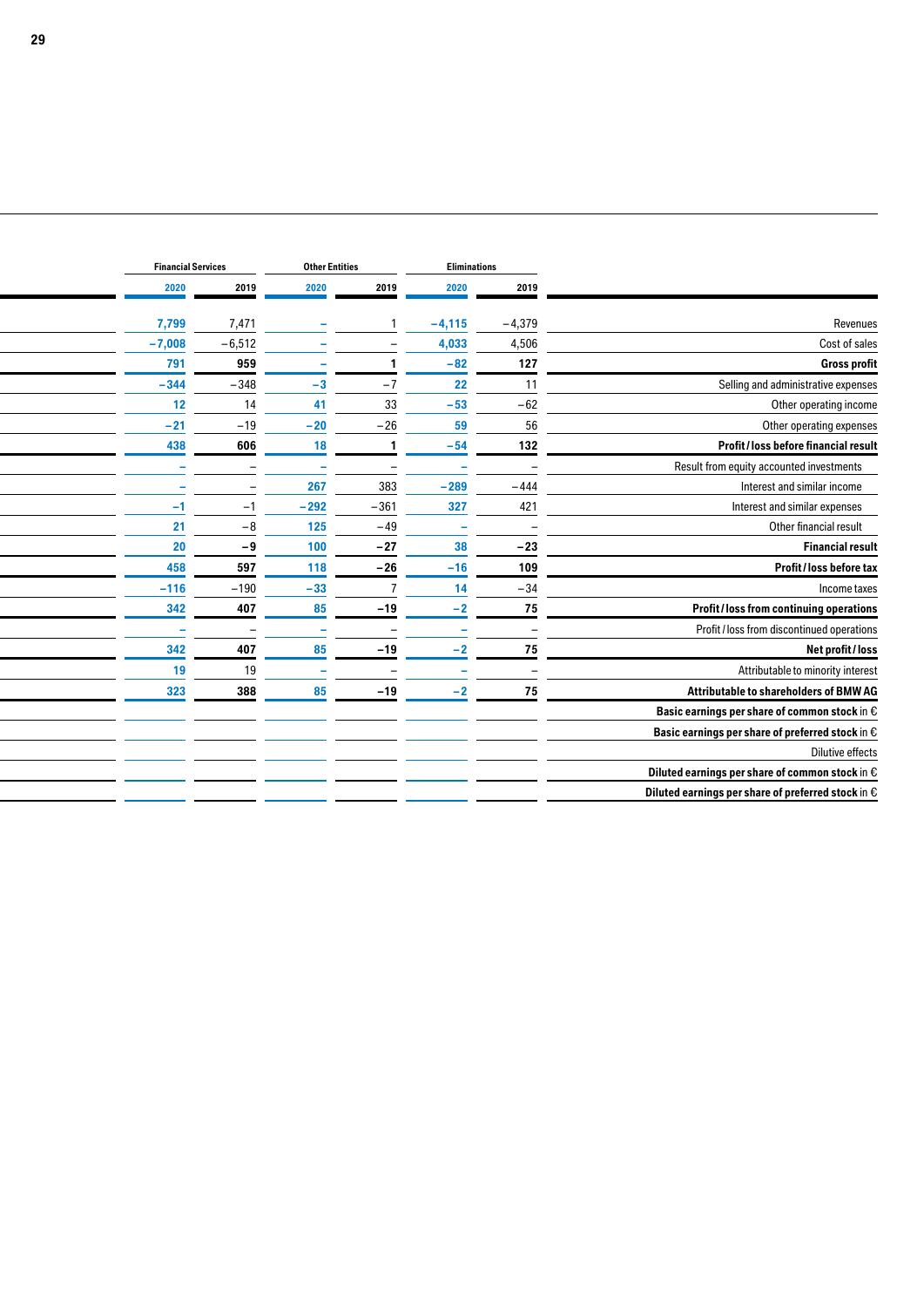

**BMW Group Balance Sheet**

# **BMW GROUP BALANCE SHEET**

|                                                                      | Group     |            | Automotive               |                          | Motorcycles              |                          |  |
|----------------------------------------------------------------------|-----------|------------|--------------------------|--------------------------|--------------------------|--------------------------|--|
| in $\epsilon$ million                                                | 30.9.2020 | 31.12.2019 | 30.9.2020                | 31.12.2019               | 30.9.2020                | 31.12.2019               |  |
|                                                                      |           |            |                          |                          |                          |                          |  |
| <b>ASSETS</b><br>Intangible assets                                   | 11,980    | 11,729     | 11,451                   | 11,212                   | 147                      | 127                      |  |
| Property, plant and equipment                                        | 21,742    | 23,245     | 21,282                   | 22,749                   | 387                      | 407                      |  |
|                                                                      |           | 42,609     | $\sim$                   | $\overline{\phantom{0}}$ |                          | $\overline{\phantom{0}}$ |  |
| Leased products<br>Investments accounted for using the equity method | 41,831    | 3,199      |                          | 3,199                    |                          |                          |  |
|                                                                      | 3,481     |            | 3,481                    |                          |                          |                          |  |
| Other investments                                                    | 802       | 703        | 4,680                    | 5,144                    |                          |                          |  |
| Receivables from sales financing                                     | 47,310    | 51,030     | $\overline{\phantom{a}}$ | $\overline{\phantom{0}}$ |                          |                          |  |
| <b>Financial assets</b>                                              | 2,780     | 1,370      | 509                      | 131                      |                          |                          |  |
| Deferred tax                                                         | 2,083     | 2,194      | 3,235                    | 3,451                    | $\overline{\phantom{a}}$ |                          |  |
| Other assets                                                         | 1,319     | 1,325      | 2,762                    | 2,203                    | 35                       | 36                       |  |
| <b>Non-current assets</b>                                            | 133,328   | 137,404    | 47,400                   | 48,089                   | 569                      | 570                      |  |
| Inventories                                                          | 16,078    | 15,891     | 14,850                   | 14,404                   | 603                      | 679                      |  |
| Trade receivables                                                    | 2,492     | 2,518      | 2,202                    | 2,228                    | 177                      | 186                      |  |
| Receivables from sales financing                                     | 35,577    | 41,407     | $\overline{\phantom{a}}$ | $\overline{\phantom{a}}$ | $\overline{\phantom{a}}$ | $\overline{\phantom{a}}$ |  |
| <b>Financial assets</b>                                              | 5,121     | 5,955      | 3,942                    | 4,772                    |                          |                          |  |
| Current tax                                                          | 1,341     | 1,209      | 659                      | 1,000                    |                          |                          |  |
| Other assets                                                         | 9,466     | 11,614     | 31,937                   | 33,492                   | 2                        |                          |  |
| Cash and cash equivalents                                            | 17,830    | 12,036     | 14,087                   | 9,077                    |                          | 11                       |  |
| <b>Current assets</b>                                                | 87,905    | 90,630     | 67,677                   | 64,973                   | 788                      | 877                      |  |
|                                                                      |           |            |                          |                          |                          |                          |  |
| <b>Total assets</b>                                                  | 221,233   | 228,034    | 115,077                  | 113,062                  | 1,357                    | 1,447                    |  |
| <b>EQUITY AND LIABILITIES</b>                                        |           |            |                          |                          |                          |                          |  |
| Subscribed capital                                                   | 659       | 659        |                          |                          |                          |                          |  |
|                                                                      |           |            |                          |                          |                          |                          |  |
| Capital reserves                                                     | 2,161     | 2,161      |                          |                          |                          |                          |  |
| Revenue reserves                                                     | 58,183    | 57,667     |                          |                          |                          |                          |  |
| Accumulated other equity                                             | $-1,325$  | $-1,163$   |                          |                          |                          |                          |  |
| Equity attributable to shareholders of BMWAG                         | 59,678    | 59,324     |                          |                          |                          |                          |  |
| Minority interest                                                    | 617       | 583        |                          |                          |                          |                          |  |
| <b>Equity</b>                                                        | 60,295    | 59,907     | 38,006                   | 40,174                   |                          |                          |  |
|                                                                      |           |            |                          |                          |                          |                          |  |
| Pension provisions                                                   | 3,272     | 3,335      | 2,687                    | 2,820                    | 90                       | 96                       |  |
| Other provisions                                                     | 5,738     | 5,788      | 5,578                    | 5,605                    | 77                       | 81                       |  |
| Deferred tax                                                         | 487       | 632        | 721                      | 543                      | $\overline{\phantom{a}}$ | $\qquad \qquad -$        |  |
| <b>Financial liabilities</b>                                         | 69,078    | 70,647     | 2,046                    | 2,680                    | $\sim$                   | $\overline{\phantom{a}}$ |  |
| Other liabilities                                                    | 4,822     | 5,100      | 7,586                    | 7,929                    | 525                      | 569                      |  |
| Non-current provisions and liabilities                               | 83,397    | 85,502     | 18,618                   | 19,577                   | 692                      | 746                      |  |
|                                                                      |           |            |                          |                          |                          |                          |  |
| Other provisions                                                     | 7,044     | 7,421      | 6,531                    | 6,962                    | 100                      | 105                      |  |
| Current tax                                                          | 1,181     | 963        | 435                      | 704                      | $\sim$                   | $\overline{\phantom{a}}$ |  |
| <b>Financial liabilities</b>                                         | 43,000    | 46,093     | 1,153                    | 1,929                    | $\sim$                   | $\overline{\phantom{a}}$ |  |
| Trade payables                                                       | 9,861     | 10,182     | 8,561                    | 8,814                    | 358                      | 413                      |  |
| Other liabilities                                                    | 16,455    | 17,966     | 41,773                   | 34,902                   | 207                      | 183                      |  |
| <b>Current provisions and liabilities</b>                            | 77,541    | 82,625     | 58,453                   | 53,311                   | 665                      | 701                      |  |
|                                                                      |           |            |                          |                          |                          |                          |  |
| <b>Total equity and liabilities</b>                                  | 221,233   | 228,034    | 115,077                  | 113,062                  | 1,357                    | 1,447                    |  |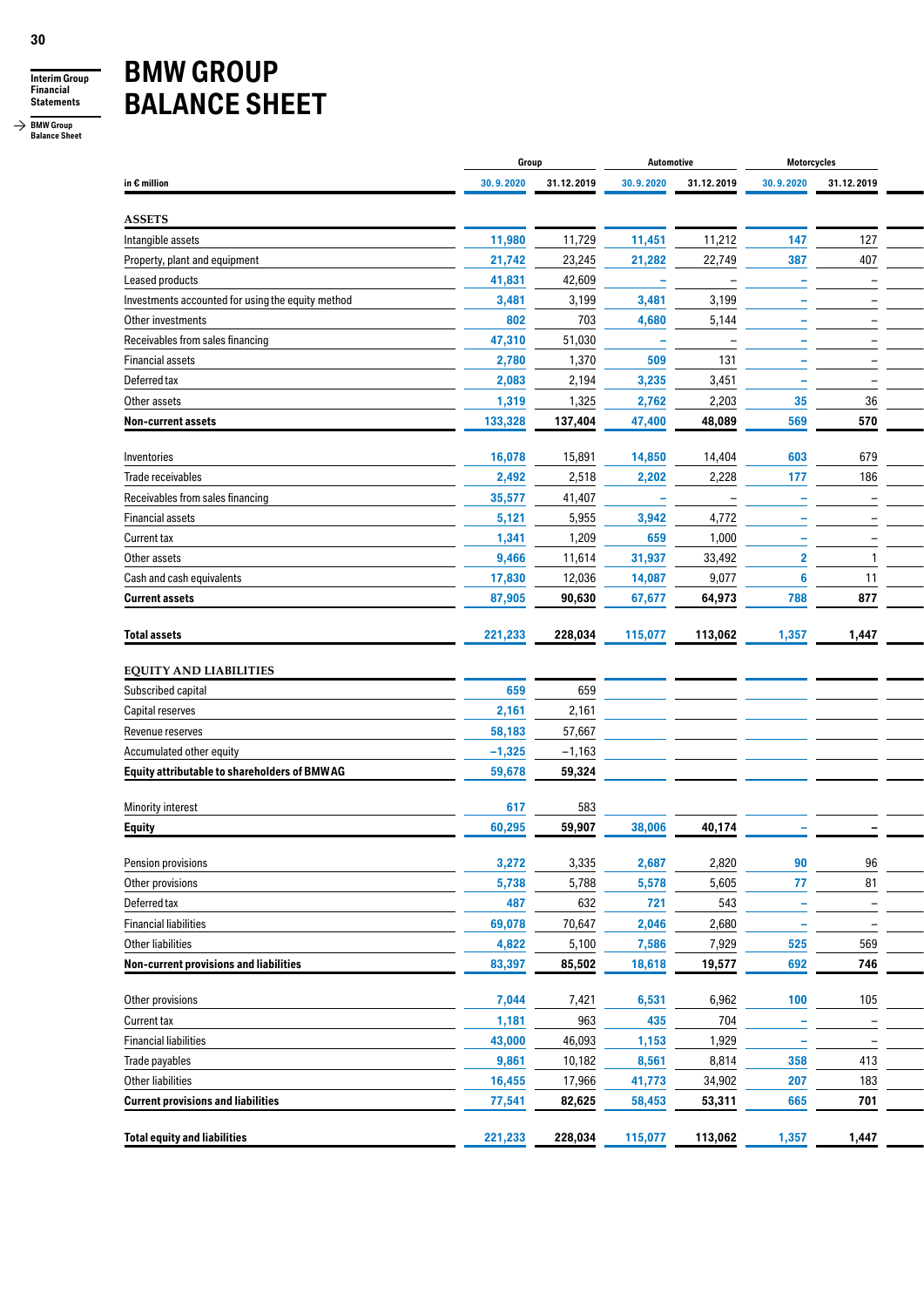|                                                                        |                                       | Eliminations             |                            | <b>Other Entities</b>             |                  | <b>Financial Services</b> |
|------------------------------------------------------------------------|---------------------------------------|--------------------------|----------------------------|-----------------------------------|------------------|---------------------------|
|                                                                        | 31.12.2019                            | 30.9.2020                | 31.12.2019                 | 30.9.2020                         | 31.12.2019       | 30.9.2020                 |
|                                                                        |                                       |                          |                            |                                   |                  |                           |
| <b>ASSETS</b><br>Intangible assets                                     |                                       |                          |                            |                                   | 389              | 381                       |
|                                                                        |                                       |                          |                            |                                   | 89               | 73                        |
| Property, plant and equipment<br>Leased products                       | $-7,739$                              | $-6,493$                 |                            |                                   | 50,348           | 48,324                    |
|                                                                        |                                       |                          |                            |                                   |                  |                           |
| Investments accounted for using the equity method<br>Other investments | $\overline{\phantom{a}}$<br>$-11,289$ | $-10,862$                | $\qquad \qquad -$<br>6,847 | $\overline{\phantom{0}}$<br>6,964 | $\hspace{0.1mm}$ | $\sim$<br>20              |
| Receivables from sales financing                                       | $-49$                                 | $-57$                    | $\overline{\phantom{0}}$   | $\sim$                            | 51,079           | 47,367                    |
| <b>Financial assets</b>                                                | $-68$                                 | $-35$                    | 1,168                      | 2,083                             | 139              | 223                       |
| Deferred tax                                                           | $-1,853$                              | $-1,882$                 | 84                         | 183                               | 512              | 547                       |
| Other assets                                                           | $-43,184$                             | $-44,633$                | 38,919                     | 40,089                            | 3,351            | 3,066                     |
| Non-current assets                                                     | $-64,182$                             | $-63,962$                | 47,019                     | 49,320                            | 105,908          | 100,001                   |
|                                                                        |                                       |                          |                            |                                   |                  |                           |
| Inventories                                                            |                                       |                          |                            |                                   | 808              | 625                       |
| Trade receivables                                                      |                                       |                          |                            |                                   | 103              | 112                       |
| Receivables from sales financing                                       |                                       |                          |                            | $\overline{\phantom{a}}$          | 41,407           | 35,577                    |
| <b>Financial assets</b>                                                | $-13$                                 | $-60$                    | 187                        | 452                               | 1,009            | 787                       |
| Current tax                                                            | $\overline{\phantom{0}}$              |                          | 125                        | 632                               | 84               | 50                        |
| Other assets                                                           | $-91,677$                             | $-87,964$                | 64,692                     | 58,976                            | 5,106            | 6,515                     |
| Cash and cash equivalents                                              | $\overline{\phantom{a}}$              |                          | 873                        | 741                               | 2,075            | 2,996                     |
| <b>Current assets</b>                                                  | $-91,690$                             | $-88,024$                | 65,878                     | 60,802                            | 50,592           | 46,662                    |
| <b>Total assets</b>                                                    | $-155,872$                            | $-151,986$               | 112,897                    | 110,122                           | 156,500          | 146,663                   |
|                                                                        |                                       |                          |                            |                                   |                  |                           |
| <b>EQUITY AND LIABILITIES</b><br>Subscribed capital                    |                                       |                          |                            |                                   |                  |                           |
| Capital reserves                                                       |                                       |                          |                            |                                   |                  |                           |
| Revenue reserves                                                       |                                       |                          |                            |                                   |                  |                           |
| Accumulated other equity                                               |                                       |                          |                            |                                   |                  |                           |
| <b>Equity attributable to shareholders of BMW AG</b>                   |                                       |                          |                            |                                   |                  |                           |
|                                                                        |                                       |                          |                            |                                   |                  |                           |
| Minority interest                                                      | $-17,784$                             | $-16,251$                | 21,972                     | 23,551                            | 15,545           | 14,989                    |
|                                                                        |                                       |                          |                            |                                   |                  |                           |
| Pension provisions                                                     |                                       | $\sim$                   | 372                        | 443                               | 47               | 52                        |
| Other provisions                                                       | $\overline{\phantom{m}}$              | $\overline{\phantom{a}}$ | $\overline{\phantom{a}}$   | $\sim$                            | 102              | 83                        |
| Deferred tax                                                           | $-3,749$                              | $-3,428$                 | $34\,$                     | 34                                | 3,804            | 3,160                     |
| <b>Financial liabilities</b>                                           | $-68$                                 | $-35$                    | 49,865                     | 49,888                            | 18,170           | 17,179                    |
| Other liabilities<br>Non-current provisions and liabilities            | $-43,139$<br>$-46,956$                | $-44,205$<br>$-47,668$   | 102<br>50,373              | 781<br>51,146                     | 39,639<br>61,762 | 40,135<br>60,609          |
|                                                                        |                                       |                          |                            |                                   |                  |                           |
| Other provisions                                                       |                                       |                          | $55\,$                     | 79                                | 299              | 334                       |
|                                                                        | $\overline{\phantom{m}}$              | $\sim$                   | $75\,$                     | $\overline{4}$                    | 184              | 742                       |
| <b>Financial liabilities</b>                                           | $-13$                                 | $-60$                    | 17,239                     | 14,299                            | 26,938           | 27,608                    |
| Trade payables                                                         | $\overline{\phantom{a}}$              | $\overline{\phantom{a}}$ | 12                         | 8                                 | 943              | 934                       |
| Other liabilities                                                      | $-91,119$                             | $-88,007$                | 23,171                     | 21,035                            | 50,829           | 41,447                    |
| <b>Current provisions and liabilities</b>                              | $-91,132$                             | $-88,067$                | 40,552                     | 35,425                            | 79,193           | 71,065                    |
|                                                                        |                                       |                          |                            |                                   |                  |                           |
| <b>Total equity and liabilities</b>                                    | –155,872                              |                          | 110,122 112,897 -151,986   |                                   | 156,500          | 146,663                   |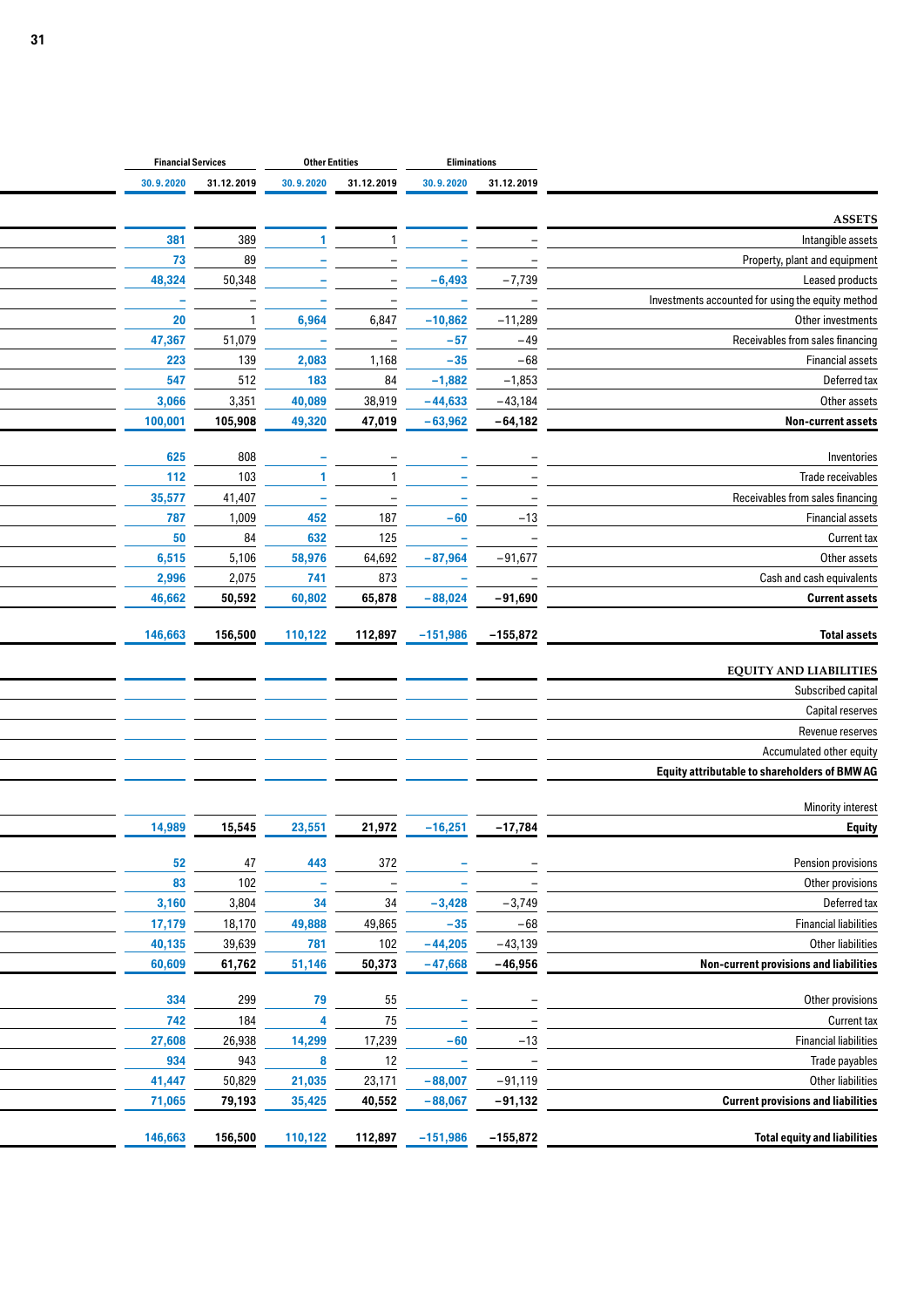

**BMW Group Cash Flow Statement**

# **BMW GROUP CASH FLOW STATEMENT**

#### **Condensed Cash Flow Statement for the period from 1 January to 30 September**  $\rightarrow$  21

|                                                                             | Group    |          |  |
|-----------------------------------------------------------------------------|----------|----------|--|
| in $\epsilon$ million                                                       | 2020     | 2019     |  |
| Profit/loss before tax*                                                     | 2,962    | 5,063    |  |
| Depreciation and amortisation of tangible, intangible and investment assets | 4,562    | 4,398    |  |
| Change in leased products and receivables from sales financing              | 5,848    | $-3,131$ |  |
| Changes in working capital                                                  | $-794$   | $-2,727$ |  |
| Change in provisions                                                        | $-19$    | 943      |  |
| Other                                                                       | $-2,012$ | $-1,942$ |  |
| Cash inflow/outflow from operating activities                               | 10,547   | 2,604    |  |
| Total investment in intangible assets and property, plant and equipment     | $-3,789$ | $-4,783$ |  |
| Net investment in marketable securities and investment funds                | 1,320    | 10       |  |
| Other                                                                       | 1,116    | $-546$   |  |
| Cash inflow/outflow from investing activities                               | $-1,353$ | $-5,319$ |  |
| Cash inflow/outflow from financing activities                               | $-3,519$ | 4,719    |  |
| Effect of exchange rate on cash and cash equivalents                        | 119      | $-17$    |  |
| Effect of changes in composition of Group on cash and cash equivalents      |          | 32       |  |
| Change in cash and cash equivalents                                         | 5,794    | 2,019    |  |
| Cash and cash equivalents as at 1 January                                   | 12,036   | 10,979   |  |
| Cash and cash equivalents as at 30 September                                | 17,830   | 12,998   |  |
|                                                                             |          |          |  |

\*At the beginning of the financial year 2020, the starting point for determining cash flow was changed to profit / loss before tax; the previous year's figures have been adjusted accordingly.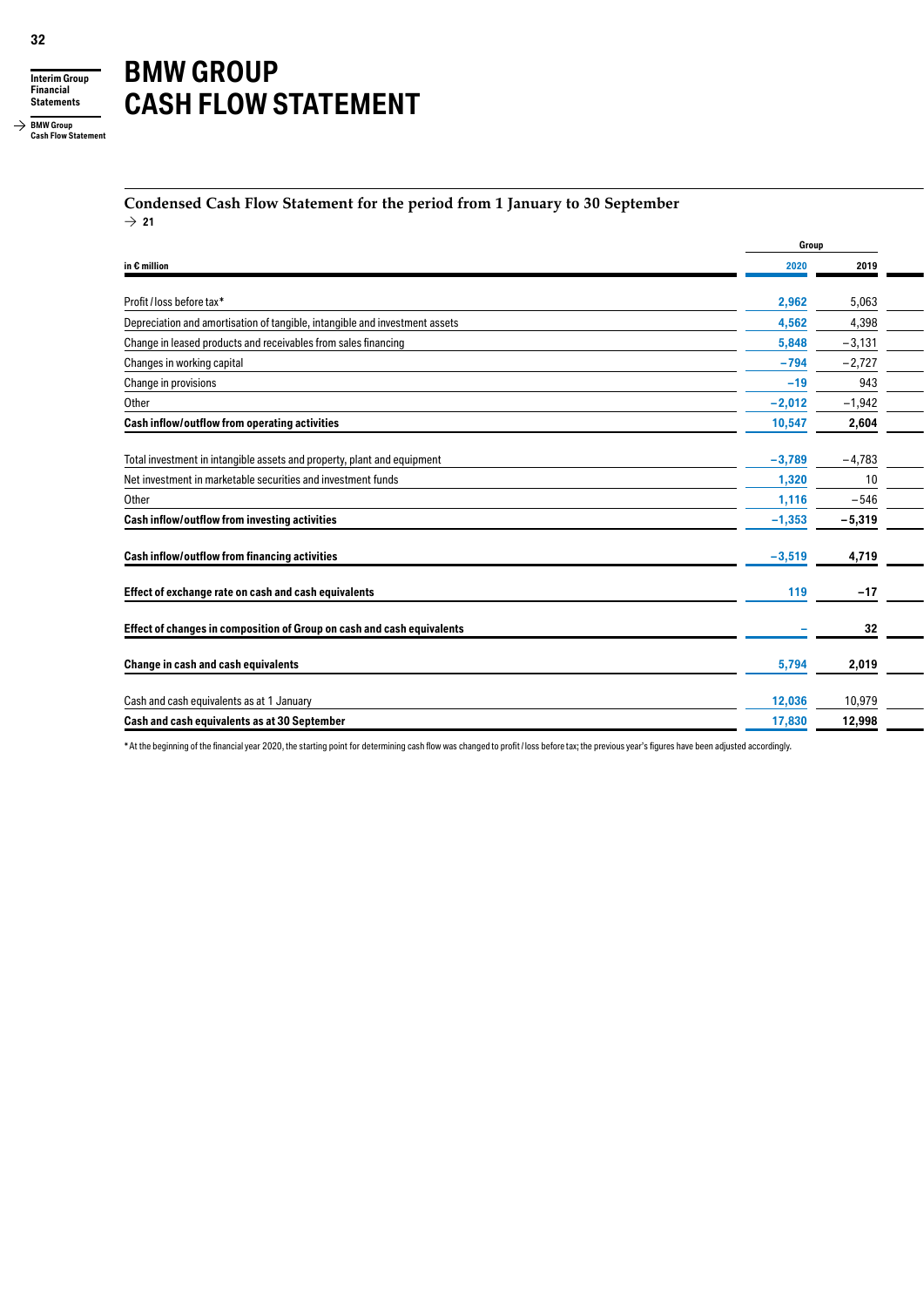|                                                                             |                          | <b>Financial Services</b> |          |                          |                          |  |  |  |  |  |  |  | Automotive |
|-----------------------------------------------------------------------------|--------------------------|---------------------------|----------|--------------------------|--------------------------|--|--|--|--|--|--|--|------------|
|                                                                             | 2019                     |                           | 2020     | 2019                     | 2020                     |  |  |  |  |  |  |  |            |
| Profit / loss before tax*                                                   | 1,797                    |                           | 1,039    | 2,989                    | 767                      |  |  |  |  |  |  |  |            |
| Depreciation and amortisation of tangible, intangible and investment assets | 37                       |                           | 33       | 4,280                    | 4,442                    |  |  |  |  |  |  |  |            |
| Change in leased products and receivables from sales financing              | $-2,945$                 |                           | 6,915    | $\overline{\phantom{0}}$ | $\overline{\phantom{a}}$ |  |  |  |  |  |  |  |            |
| Changes in working capital                                                  | $-139$                   |                           | 162      | $-2,603$                 | $-923$                   |  |  |  |  |  |  |  |            |
| Change in provisions                                                        | 798                      |                           | 21       | 438                      | $-81$                    |  |  |  |  |  |  |  |            |
| Other                                                                       | $-1,149$                 |                           | $-1,722$ | 1,040                    | $-1,158$                 |  |  |  |  |  |  |  |            |
| Cash inflow/outflow from operating activities                               | $-1,601$                 |                           | 6,448    | 6,144                    | 3,047                    |  |  |  |  |  |  |  |            |
|                                                                             | $-9$                     |                           | $-10$    | $-4,690$                 | $-3,687$                 |  |  |  |  |  |  |  |            |
| Total investment in intangible assets and property, plant and equipment     | 41                       |                           | 298      |                          |                          |  |  |  |  |  |  |  |            |
| Net investment in marketable securities and investment funds<br>Other       |                          |                           |          | $-31$                    | 1,023                    |  |  |  |  |  |  |  |            |
|                                                                             | 3                        |                           | $-1$     | $-430$                   | 1,192                    |  |  |  |  |  |  |  |            |
| Cash inflow/outflow from investing activities                               | 35                       |                           | 287      | $-5,151$                 | $-1,472$                 |  |  |  |  |  |  |  |            |
| Cash inflow/outflow from financing activities                               | 1,779                    |                           | $-5,849$ | 930                      | 3,338                    |  |  |  |  |  |  |  |            |
| Effect of exchange rate on cash and cash equivalents                        | 10                       |                           | 35       | $-44$                    | 97                       |  |  |  |  |  |  |  |            |
|                                                                             |                          |                           |          |                          |                          |  |  |  |  |  |  |  |            |
| Effect of changes in composition of Group on cash and cash equivalents      | $\overline{\phantom{0}}$ | $\overline{\phantom{a}}$  |          | 27                       |                          |  |  |  |  |  |  |  |            |
| Change in cash and cash equivalents                                         | 223                      |                           | 921      | 1,906                    | 5,010                    |  |  |  |  |  |  |  |            |
| Cash and cash equivalents as at 1 January                                   | 1,985                    |                           | 2,075    | 8,631                    | 9,077                    |  |  |  |  |  |  |  |            |
|                                                                             |                          |                           |          |                          |                          |  |  |  |  |  |  |  |            |
| Cash and cash equivalents as at 30 September                                | 2,208                    |                           | 2,996    | 10,537                   | 14,087                   |  |  |  |  |  |  |  |            |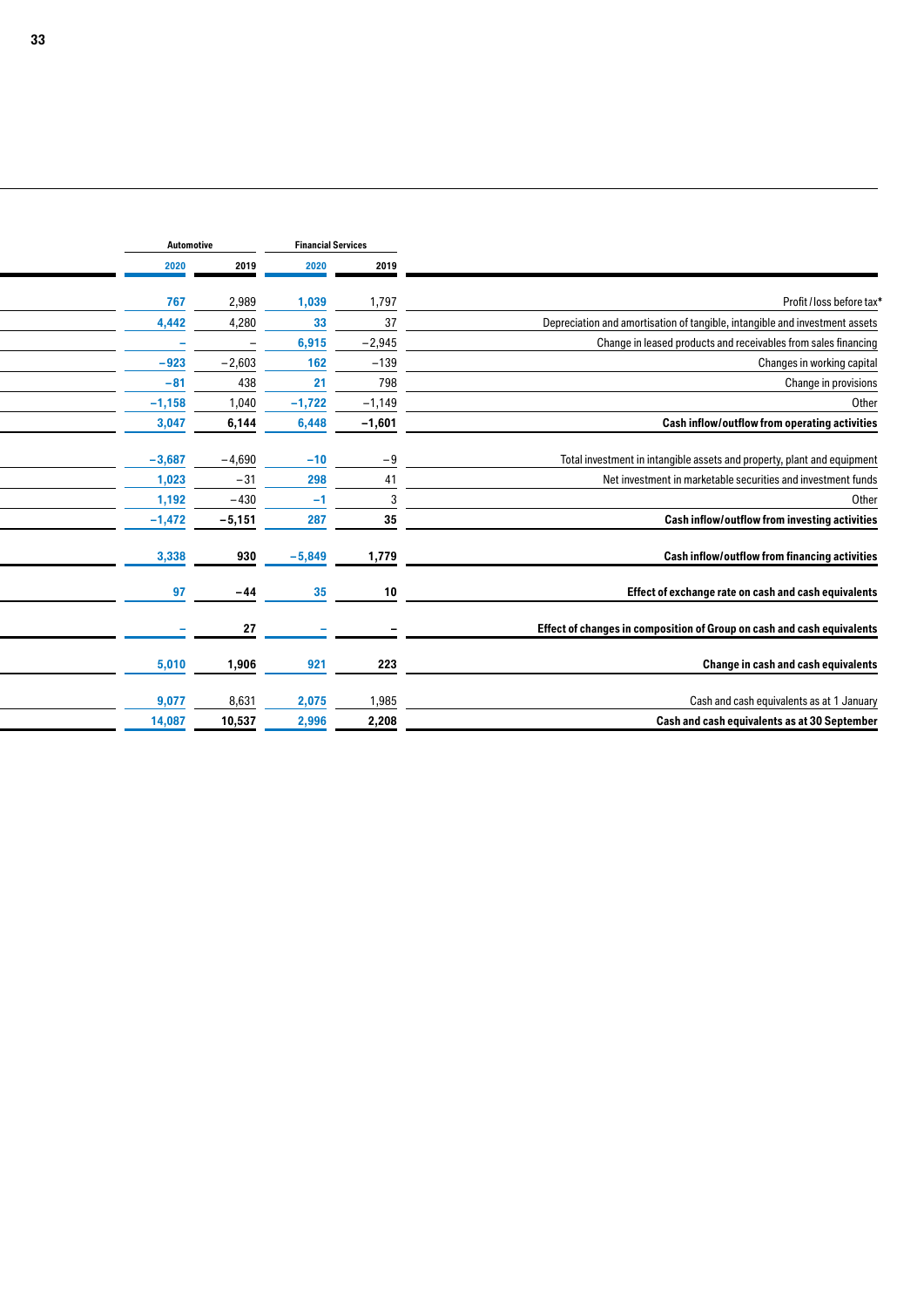# **OTHER INFORMATION**

 **Page <sup>35</sup> Contacts**

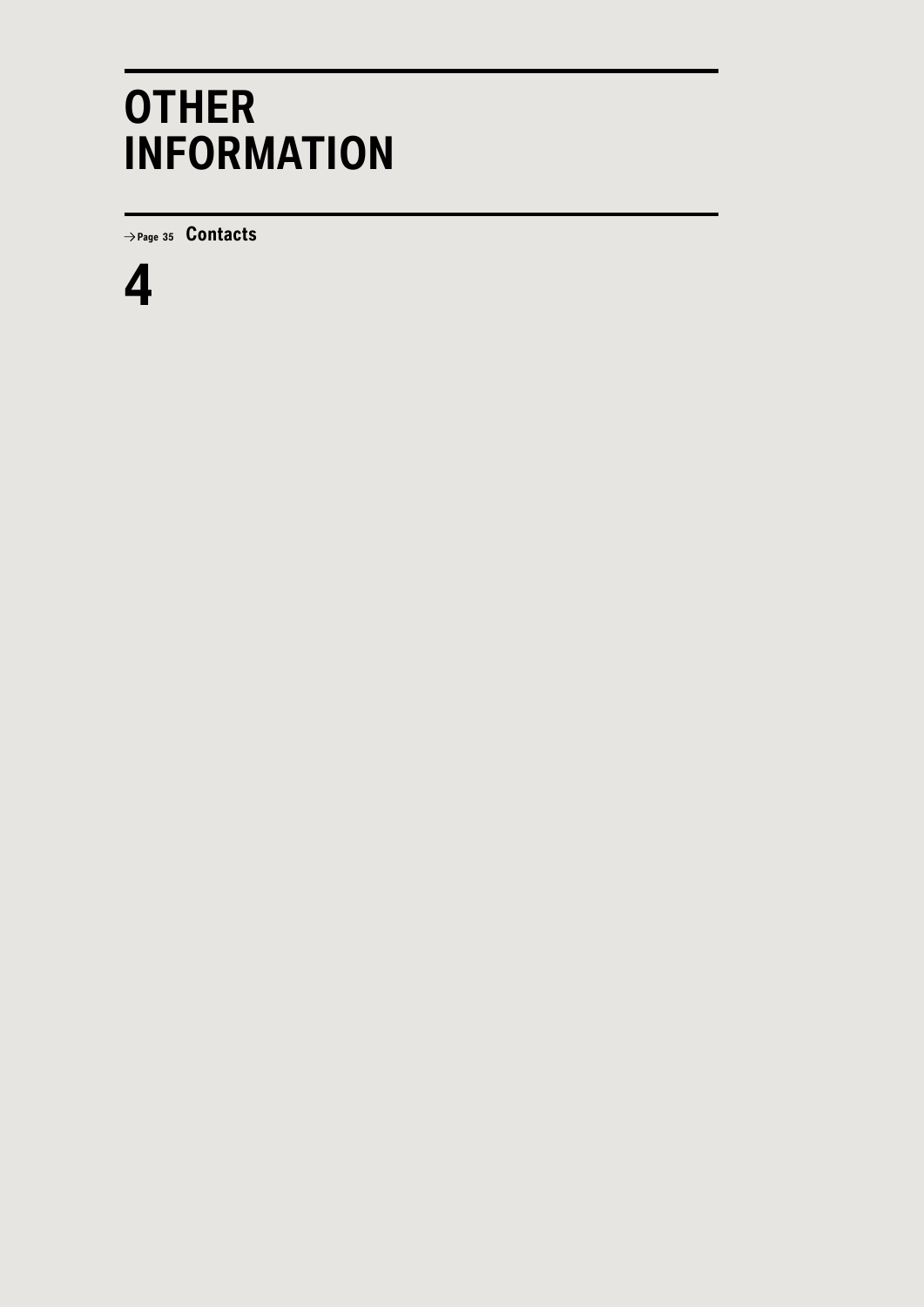**Other Information**

→ Contacts

## **CONTACTS Business and Finance Press**

Telephone +49 89 382-2 45 44 + 49 89 382-2 41 18 Fax +49 89 382-2 44 18 E-mail presse@bmwgroup.com

#### **Investor Relations**

Telephone +49 89 382-2 53 87 Fax +49 89 382-1 46 61 E-mail ir@bmwgroup.com

### **The BMW Group on the Internet**

Further information about the BMW Group is available online at **www.bmwgroup.com**. Investor Relations information is available directly  $\mathrm{at} \to$  www.bmwgroup.com/ir. Information about the various BMW Group brands is available at **www.bmw.com**, **www.mini.com**

and  $\rightarrow$  www.rolls-roycemotorcars.com  $and \rightarrow$  www.bmw-motorrad.com.

This version of the Quarterly Statement is a translation from the German version. Only the original German version is binding.